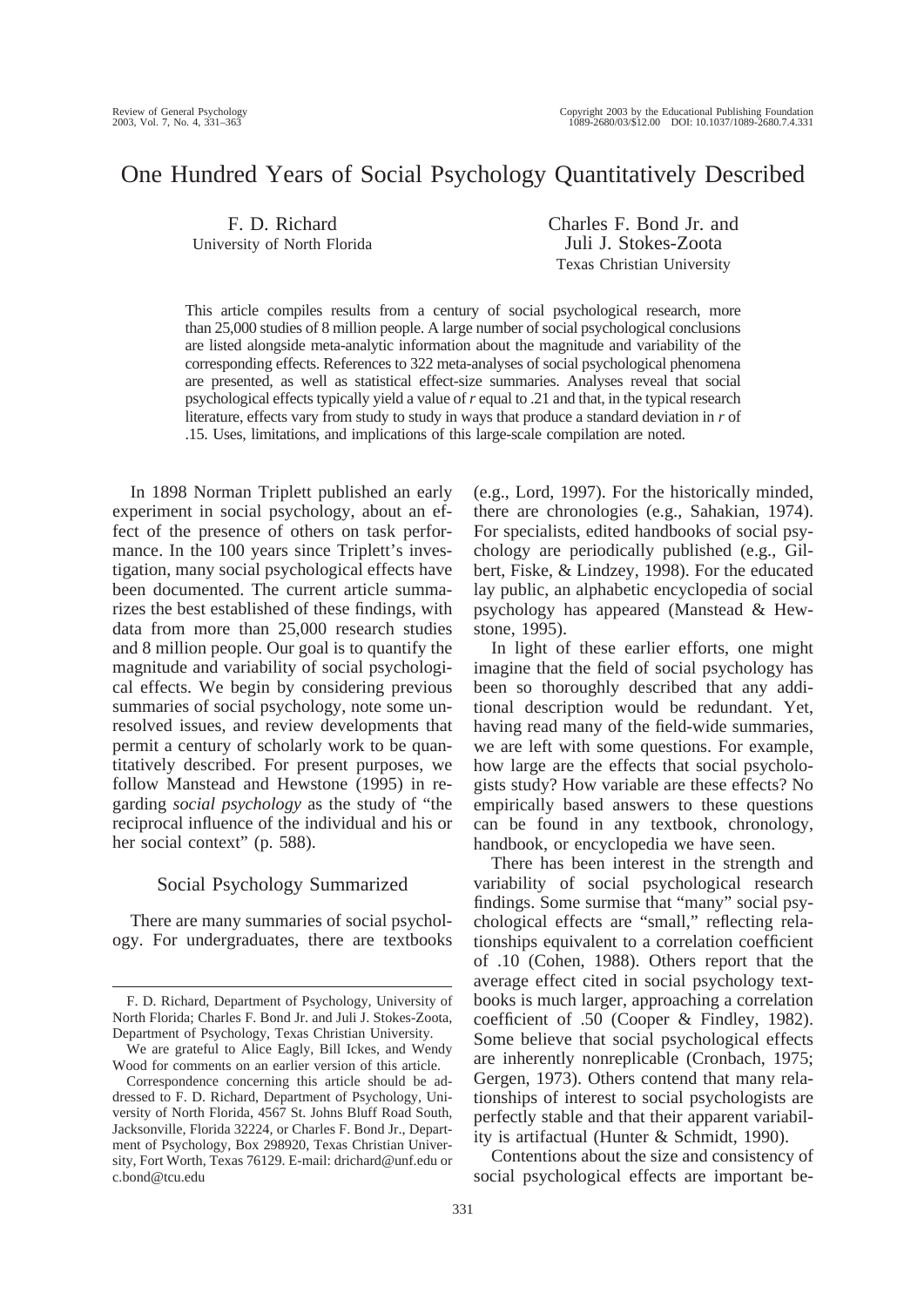cause they bear on the scientific status of the field (Rosenthal, 1984). Previous generalizations about these effects have not, however, been well supported. Perhaps "many" social psychological effects are "small," but the scholar who offered this assertion acknowledged that it reflected only his "subjective averaging" (Cohen, 1988). Maybe the typical social psychological effect is "large," but at present this belief is based on 237 effects cited in textbooks. These particular effects may have been selected for textbook citation precisely because they were unusually large (Cooper & Findley, 1982). Contentions about the replicability of social psychological effects have been based on individual scholars' experiences with a limited number of research literatures in social (Gergen, 1973), educational (Cronbach, 1975), and industrial/organizational psychology (Hunter & Schmidt, 1990). In fact, the size and variability of most social psychological effects is at present unknown.

## Meta-Analyses in Social Psychology

Generalizations about social psychological effects require a large-scale compilation of evidence that, until recently, would not have been possible. Such a compilation must draw on quantitative summaries of social psychological research literatures. These involve the use of techniques of *meta-analysis* (Glass, 1976; Rosenthal, 1984), described next.

A meta-analyst uncovers a number of studies on the same topic and then converts the effect observed in each study to a common metric, such as a Pearson product–moment correlation coefficient (*r*). Each of the effect sizes is weighted by a term that reflects its precision, and a weighted mean effect size is computed to estimate the typical magnitude of the effect. Meta-analysts also examine the heterogeneity of effects in a particular research literature. They may compute the variance in effect sizes from study to study; however, as an estimate of heterogeneity, the total variance among effect sizes is deceptive (Hunter & Schmidt, 1990). Statistical theory implies that effect sizes should vary from study to study by virtue of the fact that researchers investigate only samples of research participants, not populations. Meta-analysts use a homogeneity test to determine whether the effect sizes in a research literature

vary more than one would expect from sampling variability. They can also estimate the variance in effect sizes that would have been observed in a research literature if an entire population had participated in each study. This so-called *corrected variance* is equal to the total variance in effect sizes minus the expected sampling variance (Hedges & Vevea, 1998).

A few quantitative literature reviews had been published on social psychological topics before 1976, when Glass coined the term *metaanalysis*. Among these early efforts were quantitative reviews of leadership (Stogdill, 1948) and group discussion (Bass, 1954). After 1976, large numbers of social psychological metaanalyses began to appear. By 1997, hundreds had been published.

The present article presents a quantitative summary of a century of social psychological research. It seeks to compile quantitative reviews published on social psychological topics before 1998. Of interest is the mean size of the effect in each research literature, as well as the variability in effect sizes across studies. Accumulation of these data will permit rigorous generalizations about the typical magnitude and variability of social psychological research findings.

Although techniques for research synthesis had been available since the early 1900s, metaanalysis was popularized later, as a method for coping with the "information explosion" in social research. Glass, McGaw, and Smith (1981) hoped that meta-analytic research integrations would be more succinct and widely accessible than narrative research reviews. From the current vantage point, one wonders whether these hopes have been fulfilled. Meta-analyses often run to more than 20 journal pages, and so many quantitative reviews have now been published that primary research may seem as inaccessible as ever.

If one goal of the current article is to offer generalizations about social psychology as a whole, a second goal is to provide the briefest possible summary of the many specific research literatures composing the field. To this end, we present a listing of social psychological effects that have been meta-analyzed. Each effect is stated alongside (a) the number of times the effect has been studied in primary research, (b) the mean size of the effect, and (c) a standard deviation in that effect across studies. Hundreds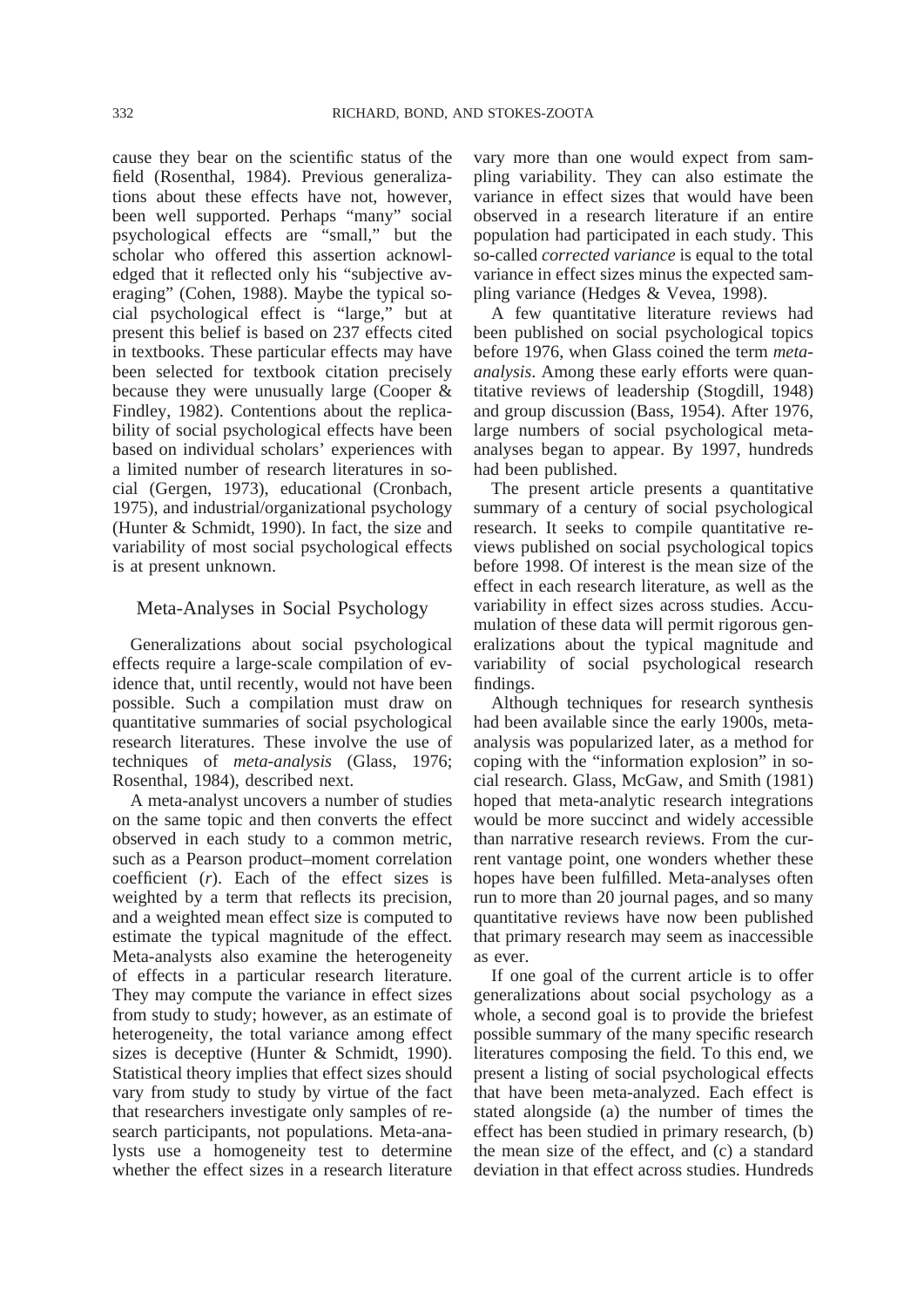of such effects are summarized in this way, with references to the documents from which the effects were abstracted. These summaries are intended to increase the accessibility of social psychological research.

Indices of the magnitude and consistency of social psychological effects may have nonbibliographic uses as well. The mean size of a particular social psychological effect should help subject-area specialists in research planning and statistical power computation (Cohen, 1988). Cross-literature comparisons of effect sizes may help resolve some scholarly controversies. These data will, for example, permit the most complete comparison to date of the size of personality versus situational effects on social behavior (Bowers, 1973) and of the magnitude of sex effects on social behavior relative to other effects (Hall, 1998).

Perhaps the size of social psychological effects is influenced by the process of social psychological research. Perhaps social psychologists are attracted to unusually large effects, or to effects that are unusually stable. Perhaps there is a regular progression to social psychological research literatures: After an initial wave of studies that establish and replicate an effect, most studies are designed to find the limits and boundary conditions of the effect (Zanna & Fazio, 1982). By making statistical comparisons of different research literatures, we assess these possibilities.

Although no large-scale compilation of social psychological meta-analyses has ever been attempted, there has been related work. Sarason, Smith, and Diener (1975) compiled results from 102 studies and concluded that situational effects on social behavior are similar in size to personality effects (median  $rs = .21$  and .17, respectively). Statistical interactions between situation and personality are smaller, the authors found. Hedges (1987) empirically gauged the consistency of research results in a number of fields. He showed that effect sizes in particle physics were no more consistent from study to study than effect sizes in several areas of psychology (e.g., cognitive gender differences).

Scholars have compiled meta-analyses in other fields. Lipsey and Wilson (1993) cumulated results from 302 meta-analytic reviews of the efficacy of psychological, educational, and behavioral treatments. Lipsey and Wilson offered a listing and histogram of mean effect

sizes from these 302 quantitative reviews, as well as a number of statistical analyses. On average, people who received treatment scored one half of a standard deviation better on outcome variables than people who did not. This produced a treatment–outcome correlation coefficient of .24. Smaller scale compilations of meta-analyses have been reported in industrial/ organizational psychology (Tett, Meyer, & Roese, 1994), on sex differences (Hall, 1998), and on the validity of laboratory research (Anderson, Lindsay, & Bushman, 1999). Here we compile meta-analyses in social psychology and related fields.

#### Method

#### *Document Retrieval*

To locate published quantitative reviews of social psychological research, we used the following methods. We searched PsycLIT and other computerized databases for references to meta-analysis, examined a number of special journal issues and books on metaanalysis (e.g., Miller & Cooper, 1991), used the Social Sciences Citation Index to locate documents that had cited certain key references on meta-analysis (e.g., Rosenthal, 1984), consulted lists of meta-analyses that had been compiled by others (e.g., Bausell, Li, Gau, & Soeken, 1995), and manually scanned all of the issues of certain journals (e.g., *Psychological Bulletin*). Using these methods, we retrieved and photocopied 490 documents for possible inclusion in this work.

## *Criteria for Inclusion*

Our goal was to compile quantitative summaries of social psychological effects published before 1998. In selecting documents for this compilation, we used a number of criteria. To be included, a document had to report a numerical measure of the combined magnitude or significance level of a relationship between two variables that had been measured on individuals or small groups. The document had to summarize evidence of this effect collected within five or more primary studies by two or more research teams. The topic under review must have been covered in a recent encyclopedia of social psychology (Manstead & Hewstone, 1995).

These criteria resulted in the exclusion of a number of potentially relevant documents. Narrative reviews of social psychological research were not included, nor were documents that reported only a vote counting of significant and nonsignificant results. We did not compile statistical summaries of a single research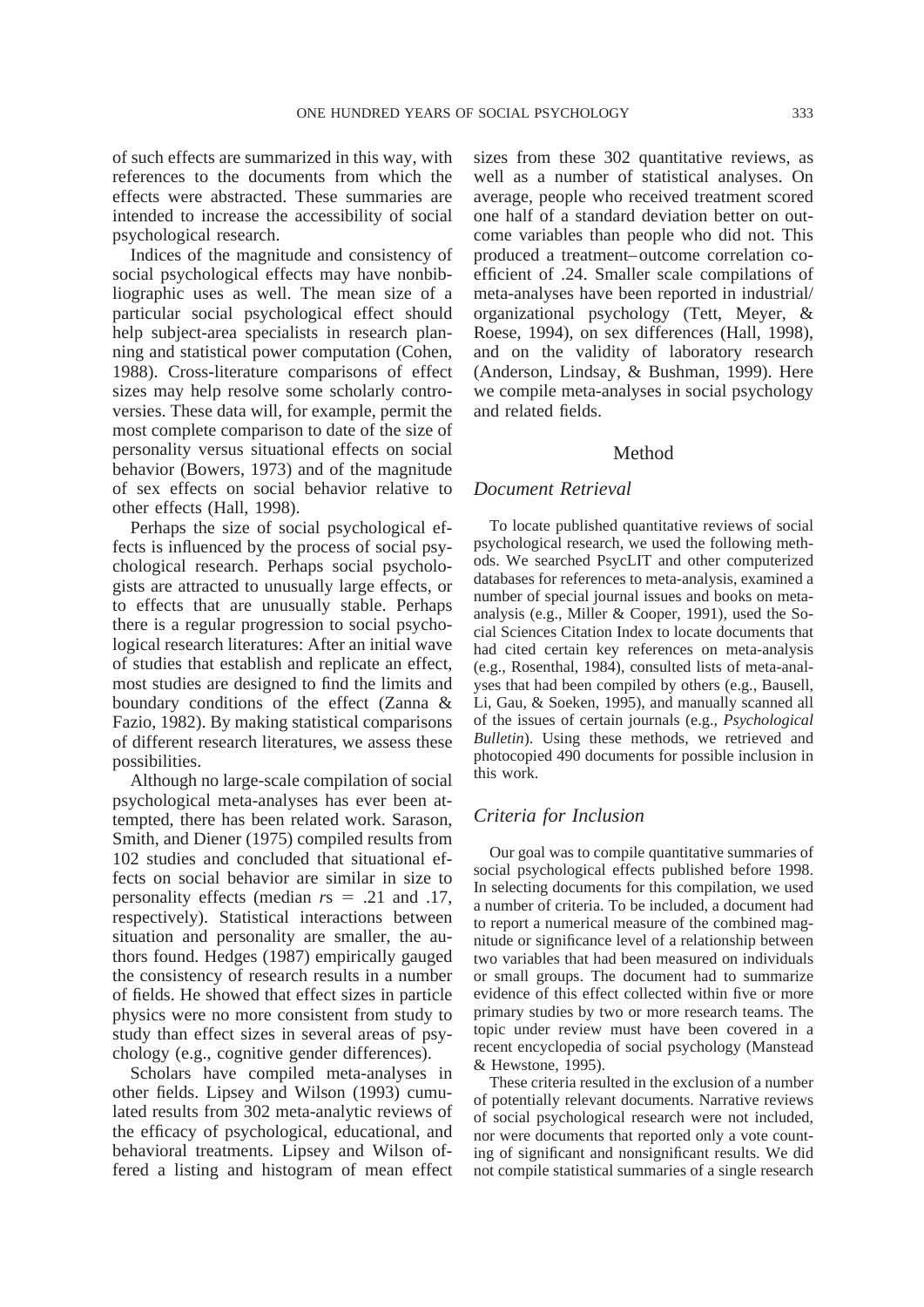team's work, quantitative reviews of factor structure, or meta-analytic demonstrations of cross-study relationships. On substantive grounds, reviews of cognitive gender differences were excluded, as were reviews of educational, clinical, medical, marketing, and industrial/organizational research. To ensure the independence of our contribution, we also excluded reviews of all psychological topics that had been covered in Lipsey and Wilson's (1993) compendium of 302 meta-analyses on psychological treatment effectiveness.

Within the boundaries imposed by these criteria, we sought inclusive coverage of social psychological meta-analyses. We were open to reviews that had not been conducted by social psychologists and to reviews that had not appeared in the usual publication outlets, so long as they addressed topics that would qualify as social psychology, broadly defined. We were open to quantitative reviews of social psychological topics on which meta-analyses had previously been published, so long as the earlier meta-analytic database had been altered in some way. We also compiled reviews of many topics in personality psychology.

## *Selection and Coding of Effects*

We selected for coding at least one social psychological effect from each document. Many meta-analysts begin by aggregating all of the literature on a topic into a single effect and then assess the magnitude of that effect in various subsets of the literature. Hoping to compile the broadest generalizations social psychologists find meaningful, we selected for coding the most highly aggregated effect a meta-analytic document displayed. Sometimes in their most highly aggregated analysis, meta-analysts summarize the literature on a topic into two or more distinct effects. In such cases, we coded these effects separately, including in our compilation up to four effects from a given document. From those rare documents that (in their most highly aggregated analyses) summarized a research literature into five or more distinct effects, we selected for compilation only four of those effects, preferring effects that had not been meta-analyzed elsewhere and ones that had been examined in a large number of studies.

We coded a summary measure of size of each effect. We used the meta-analyst's effect-size metric and whatever summary statistic the reviewer provided, seeking (when available) a weighted mean Fisher's *r*-to-*Z* statistic. We then transformed the meta-analyst's summary effect size to a Pearson product–moment correlation coefficient according to methods described by Rosenthal (1994). We symbolize this value as *r*.

Although meta-analysts usually report positive values for their summary effect sizes, 60 negative summary effect sizes were reported in the documents we retrieved. We analyzed the absolute value of the *r* corresponding to each summary effect size and we provide a statement of the meta-analytic finding. For example, we report an  $\bar{r}$  value of .13 for the metaanalytic finding that women experience more anxiety than men, even though Feingold (1994) had expressed this effect as a negative standardized difference between means.

Each of the mean effect sizes in our compilation was independently coded by two of the authors. A preliminary analysis established interrater reliability  $(r = .92$  for the relationship between the two sets of *r*s). Coding differences were resolved by discussion.

We were interested not only in the magnitude of social psychological effects, but also in their variability. For each effect abstracted from a meta-analytic document, we sought the corrected variance in effect sizes, that is, the variance in effect size from study to study that could not be accounted for by differences among samples of research participants (Hedges & Vevea, 1998). Some meta-analysts report a corrected (or true) variance. In such cases, the meta-analyst's value was coded. In other cases, we used a method of moments (Shadish & Haddock, 1994) to estimate the corrected variance from information the meta-analyst reported, such as the number of studies being analyzed, the number of research participants, a homogeneity statistic, and a raw variance in effect sizes. Sometimes the requisite information was not reported, and the corrected variance could not be estimated. Corrected variance was estimated in the effect-size metric the meta-analyst had cumulated and then converted to a corrected variance for Pearson product–moment correlation coefficients with Taylor series approximations (e.g., Law, 1995). Occasionally, these procedures resulted in a negative estimate. In such cases, a value of zero was substituted. We report subsequently the square root of our estimate of the corrected variance in correlation coefficients, that is, the corrected standard deviation in *r* from study to study. From each research literature that allowed it, we also coded the total variance in effect sizes from study to study.

## *Additional Coding*

Effects may be larger in some research literatures than others. The variability in effect sizes may differ from literature to literature. To clarify cross-literature differences in effect sizes, we coded four additional variables from each meta-analysis: (a) number of primary effect-size estimates, (b) proportion of unpublished research, (c) number of theoretical moderator analyses, and (d) number of artifactual moderator analyses. These variables are described next.

Meta-analysts base their conclusions on differing amounts of data. There are two indices of the quantity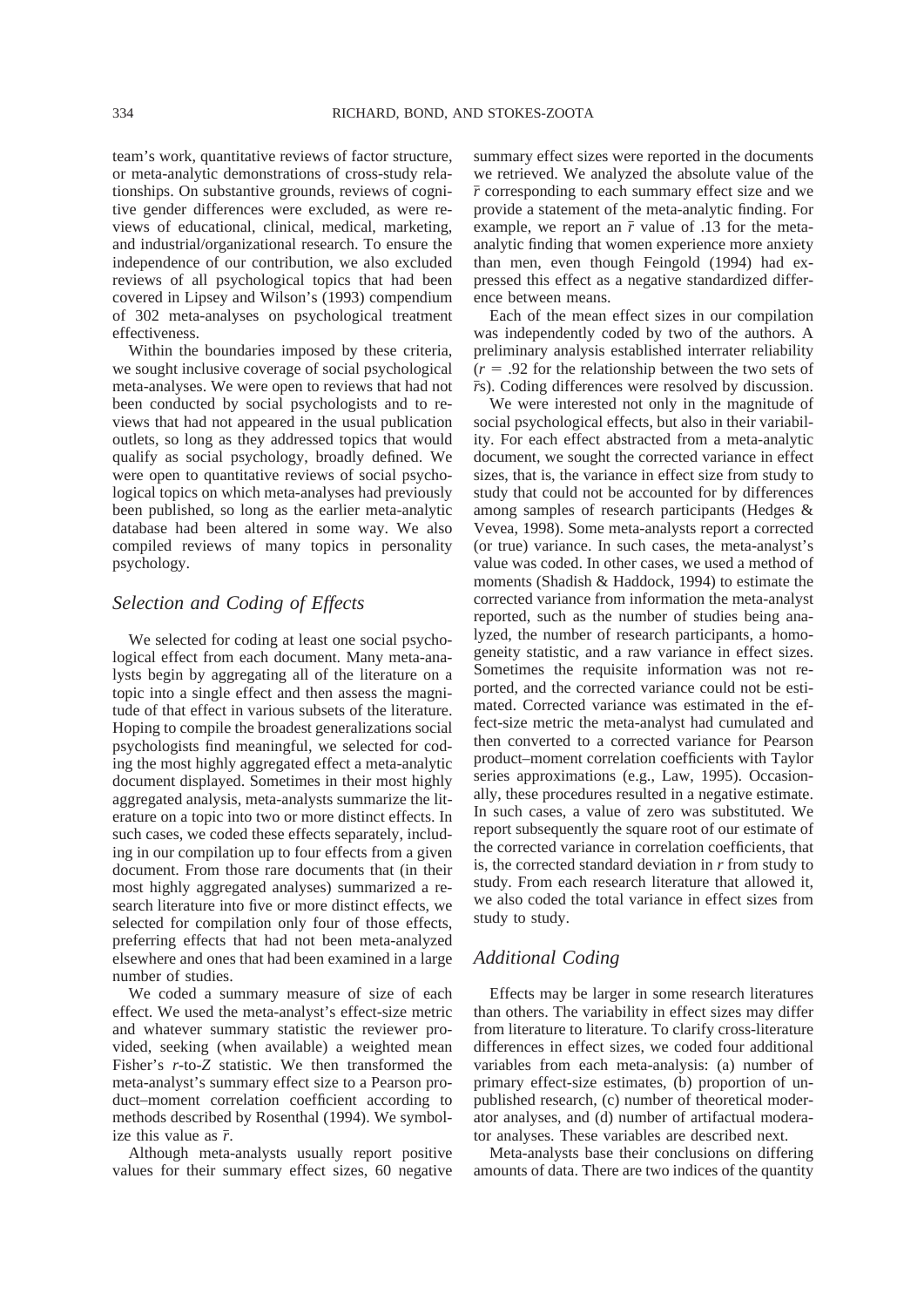of data that enter into a meta-analytic conclusion: the number of primary research *studies* on which that conclusion is based and the number of primary *effectsize estimates*. Often, meta-analysts abstract multiple effect-size estimates from a single research study. For our statement of the total number of research studies included in the current compilation, we took care to avoid double counting studies from which multiple effect sizes had been abstracted. However, this double counting could not be avoided in the appended listing of effects. There we note the number of primary effect-size estimates on which a meta-analytic conclusion was based. This value is symbolized as *k*.

Publication practices may compromise the validity of scholarly conclusions. To address this concern, we perused the references to the primary studies on which each meta-analysis was based and noted the proportions of studies that were unpublished.

Some research literatures may consist solely of studies that seek to document and replicate an effect. Others may consist largely of studies that seek to neutralize an effect documented earlier. To capture this difference, we read each meta-analytic document carefully, looking for attempts to relate effect sizes to moderator variables. As a proxy for primary researchers' attempts to neutralize the focal effect of a research literature, we coded the number of psychological moderator variables examined in the metaanalysis of that literature. For comparison, we also coded the number of artifactual moderator variables examined.

#### Results

Our search yielded 322 codable meta-analytic documents spanning more than 6,200 pages of text. As mentioned, these documents incorporated results from more than 25,000 research studies and 8 million human research participants. References to the 322 documents appear in Appendix A. From these documents, we abstracted 474 effects, reflecting a considerable amount of data (mean  $k = 71.54$ ).

Appendix B lists these 474 social psychological effects. The effects are organized under 18 social psychological topic headings (e.g., aggression and attitudes). Alongside a statement of each meta-analytically established effect is the number of estimates of that effect (*k*), the mean size of the effect (expressed as  $\bar{r}$ ), the corrected standard deviation in *r* across studies, and a numerical reference to the meta-analytic document from which the effect was abstracted (i.e., to the reference list of Appendix A). Note that the standard deviation in effect sizes was not always estimable. For example, the first row

in Appendix B indicates that Document 176 of Appendix A (i.e., the meta-analysis by Miles & Carey, 1997) concluded from 42 effect-size estimates that "there are genetic influences on aggressiveness," that the mean size of this effect corresponds to a correlation coefficient of .49, and that the corrected standard deviation in this effect across studies cannot be estimated. In some cases, several documents reached the same social psychological conclusion from different meta-analytic databases. In such cases, a separate effect was coded from each document. For instance, three documents (Documents 39, 40, and 143 in Appendix A) concluded that "when people drink alcohol, they become aggressive."

Appendix B is intended to provide information about effect sizes, not statistical significance. We attempted to include in this appendix every social psychological effect that satisfied the criteria described in the Method section, irrespective of the outcome of a null hypothesis test. Each statement in the appendix expresses the direction of the corresponding mean effect, even if it was not statistically significant. For significance levels, substantive qualifications, and additional information about any of the 474 social psychological effects listed in Appendix B, the relevant meta-analysis should be read.

Appendix B is intended as a reference source. It is keyed to a narrative encyclopedia of social psychology (Manstead & Hewstone, 1995). The 18 topic headings in the appendix appear in the encyclopedia, as does each italicized term. The encyclopedia should be consulted for explanations of these terms and descriptions of relevant scholarship.

## *Magnitude of Social Psychological Effects*

Some suspect that "many" social psychological effects are small, corresponding in size to a correlation coefficient of .10 (Cohen, 1988). Others report that social psychology textbooks cite large effects, ones that approach a correlation coefficient of .50. Figure 1 presents a histogram of the mean size of the 474 social psychological effects listed in Appendix B. Each effect was established by a meta-analysis and is expressed in the histogram by the absolute value of a Pearson product–moment correlation coefficient. As the figure reveals, social psychological effects vary in size. Their distribution is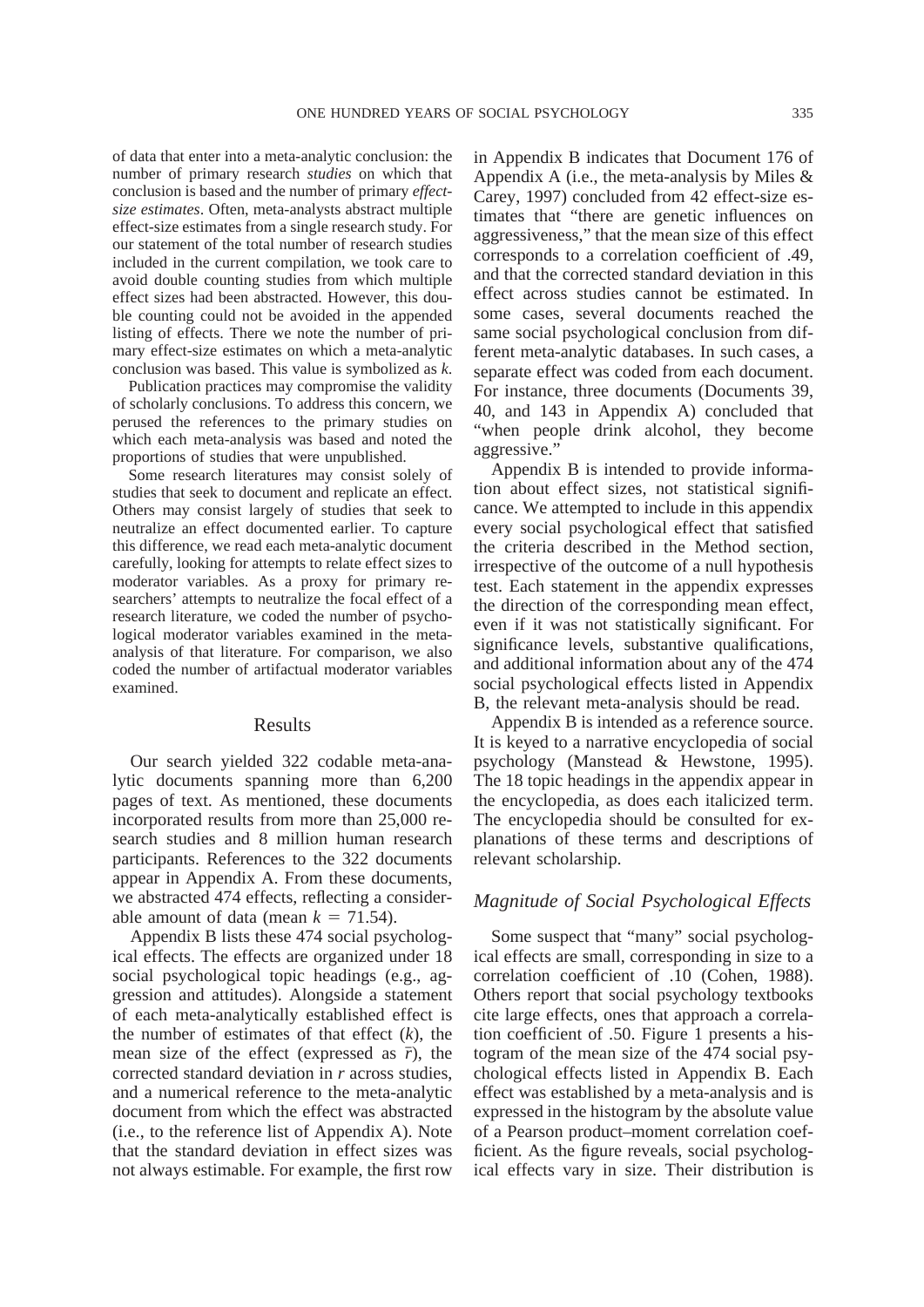

*Figure 1.* Magnitude of meta-analytic effect sizes in social psychology.

positively skewed. Although many of these effects are small (30.44% yielding an *r* of .10 or less), many others are not (23.68% yielding an *r* of .30 or more). Only 5.28% yield a value of *r* greater than .50. In this, the largest-scale social psychological database yet compiled, social psychological effects yield a mean value of *r* of .21 (*Mdn*  $\bar{r}$  = .18; across-literatures *SD* = .15). Recall that 302 meta-analyses showed a mean correlation of .24 between psychological treatments and outcomes (Lipsey & Wilson, 1993).

Journal referees may block publication of nonsignificant research findings (Greenwald, 1975). In principle, this publication bias might influence our estimate of the size of social psychological effects. To assess this possibility, we divided the 474 meta-analytic effects in Appendix B into three categories based on the percentage of unpublished studies cited in the corresponding meta-analytic document. Analyses indicated only a modest relationship between the magnitude of a social psychological effect and the percentage of unpublished studies on which it was based. One hundred seventy-five metaanalytic effects drawn from documents that cited no unpublished studies yielded a mean *r* value of .216; 208 effects drawn from documents whose reference lists included a range of

1%–25% unpublished studies yielded a mean value of  $\bar{r}$  of .202; and 91 meta-analytic effects drawn from documents whose reference lists included more than 25% unpublished studies yielded a mean value of  $\bar{r}$  of .199. Publication biases seem to have had little impact on our aggregate estimate of social psychological effect sizes.

Social psychologists study a variety of topics, some of which may show larger effects than others. Although social psychological research can be categorized in a number of ways, it is categorized in Appendix B under 18 topic headings: aggression, attitudes, attribution, expectancy effects, gender roles, group processes, health psychology, helping behavior, intergroup relations, law, leadership, methodology, motivation, nonverbal communication, personality, relationships, social cognition, and social influence.

Table 1 summarizes meta-analytic effects on each of these 18 topics. Listed in the table are the number of social psychological conclusions that have been reached about each topic, the number of primary research estimates on which those conclusions are based (total *k*), the mean size of the effect (expressed as  $\bar{r}$ ), and the mean estimate of the corrected standard deviation in *r*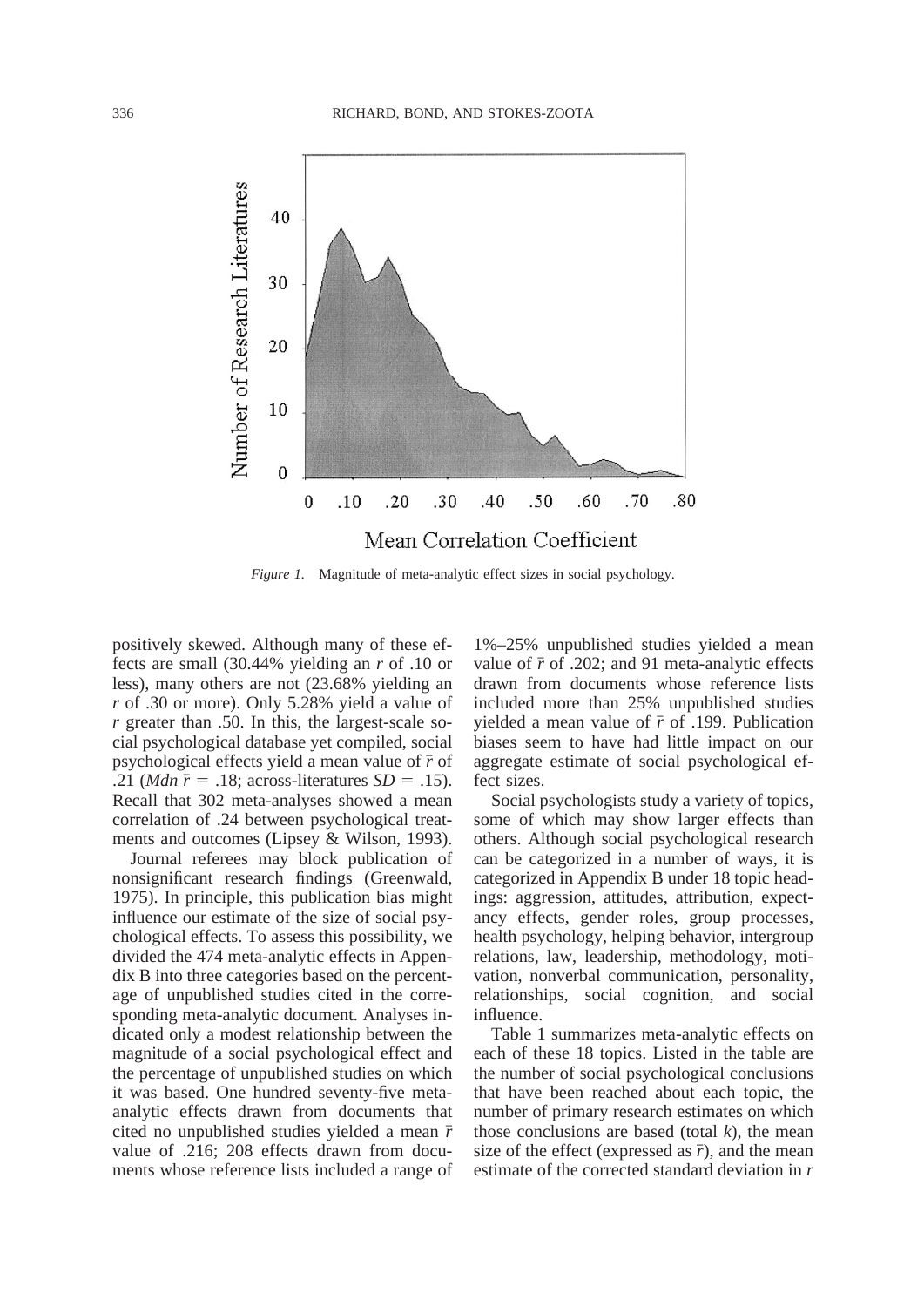| Topic                   | No. of<br>meta-analytic conclusions | Total<br>$\boldsymbol{k}$ | Mean<br>$\bar{r}$ | Mean corrected<br>SD |
|-------------------------|-------------------------------------|---------------------------|-------------------|----------------------|
| Aggression              | 31                                  | 3,323                     | .24               | .20                  |
| Attitudes               | 32                                  | 2,476                     | .27               | .14                  |
| Attribution             | 36                                  | 1,929                     | .14               | .14                  |
| Expectancy effects      | 16                                  | 902                       | .16               | .22                  |
| Gender roles            | 19                                  | 1,243                     | .18               | .13                  |
| Group processes         | 27                                  | 1,183                     | .32               | .15                  |
| Health psychology       | 22                                  | 2,340                     | .17               | .13                  |
| Helping behavior        | 14                                  | 824                       | .18               | .16                  |
| Intergroup relations    | 28                                  | 1,542                     | .19               | .18                  |
| Law                     | 25                                  | 1,374                     | .17               | .08                  |
| Leadership              | 42                                  | 2,588                     | .25               | .18                  |
| Methodology             | 29                                  | 2,356                     | .21               | .10                  |
| Motivation              | 12                                  | 1,099                     | .15               | .12                  |
| Nonverbal communication | 29                                  | 1,471                     | .22               | .17                  |
| Personality             | 32                                  | 3,905                     | .21               | .14                  |
| Relationships           | 32                                  | 2,203                     | .22               | .12                  |
| Social cognition        | 22                                  | 1,526                     | .20               | .19                  |
| Social influence        | 26                                  | 1,629                     | .13               | .18                  |
| Overall                 | 474                                 | 33,912                    | .21               | .15                  |

Table 1 *Social Psychological Effect Sizes, by Topic*

across studies. As the table indicates, more meta-analyses are published on leadership than on motivation or helping behavior. The largest mean effects were found in the study of attitudes (mean  $\bar{r}$  = .27) and group processes (mean  $\bar{r}$  = .32). The smallest were found in the study of attribution (mean  $\bar{r}$  = .14) and social influence (mean  $\bar{r}$  = .13). It is noteworthy, however, that these effects did not range as widely as one might have expected. In fact, *none* of the 18 social psychological topic areas in Table 1 yielded a mean correlation coefficient as low as .10 (the value that Cohen stated would describe "many social psychological effects"), nor did any of the topic areas yield a mean correlation coefficient as high as .50 (the typical size of effects cited in social psychology textbooks, according to Cooper & Findley, 1982).

Inspired by criticisms of traditional conceptions of personality (Mischel, 1968), psychologists have debated whether social behavior is more strongly influenced by the person or the situation (Bowers, 1973). Of the 474 effects in our compilation, 247 involved assessments of the relationship of social behavior to a situational variable; 227 involved assessments of the relationship of social behavior to a demographic, personality, or other dispositional variable. Analyses showed that situational effects

are similar in magnitude to person effects (mean  $\bar{r}$  = .22 in 17,631 estimates of situational effects; mean  $\bar{r}$  = .19 in 16,282 estimates of person effects). Situational effects may be slightly larger.

There have been arguments about the magnitude of sex differences. Psychological sex differences have been variously characterized as small, large, and highly variable in size (Hall, 1998). Appendix B lists 83 meta-analytically established sex differences: 16 in attribution, 14 in relationships, 10 in nonverbal communication, and 43 on other topics. These differences tend to be small: mean  $\bar{r}$  = .12 for 5,691 estimates of sex differences and mean  $\bar{r} = .22$ for 28,222 estimates of other social psychological effects. Differences in reactions to female and male targets are smaller than differences produced by female and male actors (mean *r*s .08 and .13 for sex of target effects and sex of actor effects, respectively). These sex differences are not especially variable across literatures: Cross-literature standard deviations in *r* values are .10 for the 83 sex differences and .15 for the 391 other meta-analytic effects (note that the current compilation is confined to sex differences on social psychological variables; for a treatment of cognitive sex differences, see Hall, 1998).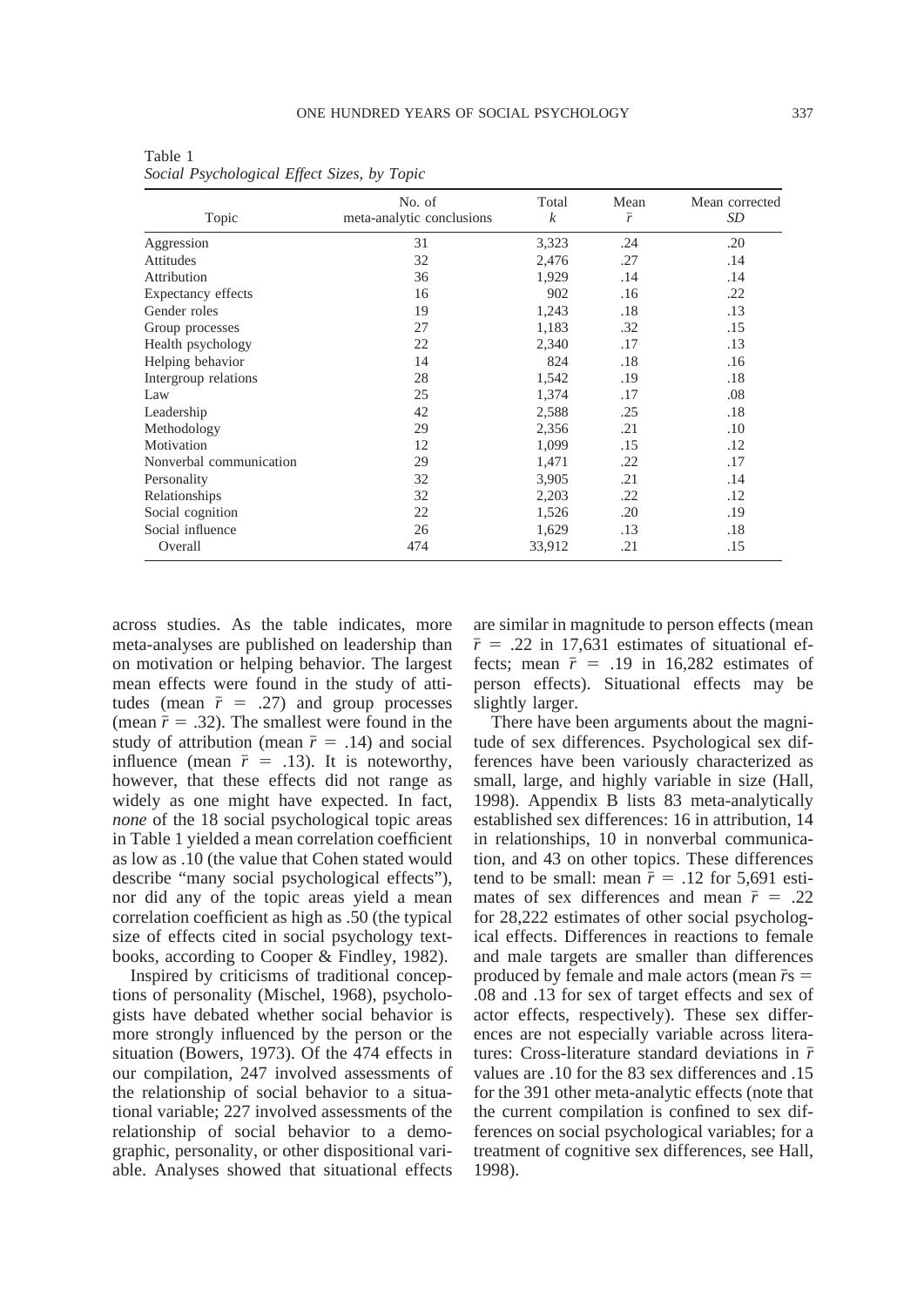# *Variability of Social Psychological Effects*

Researchers who are interested in the typical magnitude of an effect may also be interested in the variability of that effect from study to study. Here we sought to document the variability of social psychological effects by determining, in each of 474 research literatures, a corrected standard deviation, that is, the standard deviation in effect sizes across studies that would have been observed in the absence of sampling variability. This task proved to be challenging. Meta-analysts reported a corrected standard deviation (or variance) for only 61 of the 474 social psychological effects in Appendix B, and many meta-analytic documents do not include sufficient information for standard deviations to be estimated. However, in the 355 literatures that do allow its computation, the corrected standard deviation in correlation coefficients varies in magnitude.

These estimates are presented for 355 of the social psychological effects listed in Appendix B. Statistical summaries indicate that some social psychological literatures show no variability in effect sizes beyond that which is introduced by sampling error (9.29% of the 355 literatures yielding a corrected standard deviation of zero). Others show high study-to-study variability in effect sizes (9.86% yielding a corrected standard deviation of .30 or higher). The mean estimate of the corrected standard deviation is .15 (*Mdn* = .14; across-literatures  $SD =$ .10). It is interesting that the mean corrected standard deviation within a social psychological research literature is similar in magnitude to the standard deviation across the mean effect sizes of all 474 literatures. Each of these standard deviations equals .15.

For each research literature from which a corrected standard deviation in effect sizes could be estimated, we also estimated a total standard deviation as well as the percentage of variance accounted for by sampling error. Across 355 research literatures, our mean estimate of the total standard deviation in correlation coefficients is .19.

Hunter and Schmidt (1990) contended that much of the variability observed in research is artifactual. Our data support this contention. Averaging across 355 social psychological research literatures, sampling variance accounts for a mean of 38.89% of the variance in effect

sizes. In 59 of these literatures, sampling variance accounts for more than 75% of the variance in effect sizes.

# *Correlates of Effect-Size Variability and Magnitude*

The number of studies conducted on a social psychological topic may reflect the research community's interest in that topic. Theoretically, researchers' interest in an effect might be related to the magnitude or variability of the effect. Analyses of the current database reveal no relationship between the number of studies of a social psychological effect and the mean size of that effect  $(r = -.04)$ . However, effects that are widely studied tend to be highly variable:  $r = .11$  for the relationship between *k* and corrected *SD*. Perhaps social psychologists are attracted to inherently unstable effects. More likely, as research literatures mature, scholars turn their attention from demonstrating an effect to identifying limits and boundary conditions of that effect (Zanna & Fazio, 1982).

Often, meta-analysts abstract variables from a research literature to explain effect-size differences. To understand the heterogeneity in social psychological effects, we examined each of the 322 meta-analytic documents listed in Appendix A and found that 300 analyzed at least one moderator variable. We counted the number of *artifactual* and the number of *psychological* moderator variables meta-analyzed in each document.

Perhaps research literatures grow as social psychologists turn their attention from demonstrating an effect to finding limits and boundary conditions of that effect. Perhaps these efforts produce effect-size variability. Given this characterization of the research process, there should be more psychological moderator variables in large than small research literatures. Moreover, the greater the number of psychological moderator variables in a literature, the more variable should be the effect sizes.

Our data confirm these hypotheses. Across the 474 effects in Appendix B, the number of psychological moderator analyses in the associated meta-analytic document is positively associated with  $k$  ( $r = .25$ ) and is positively associated with the corrected *SD* ( $r = .15$ ). This pattern is specific to psychological moderator analyses. In fact, the corrected standard devia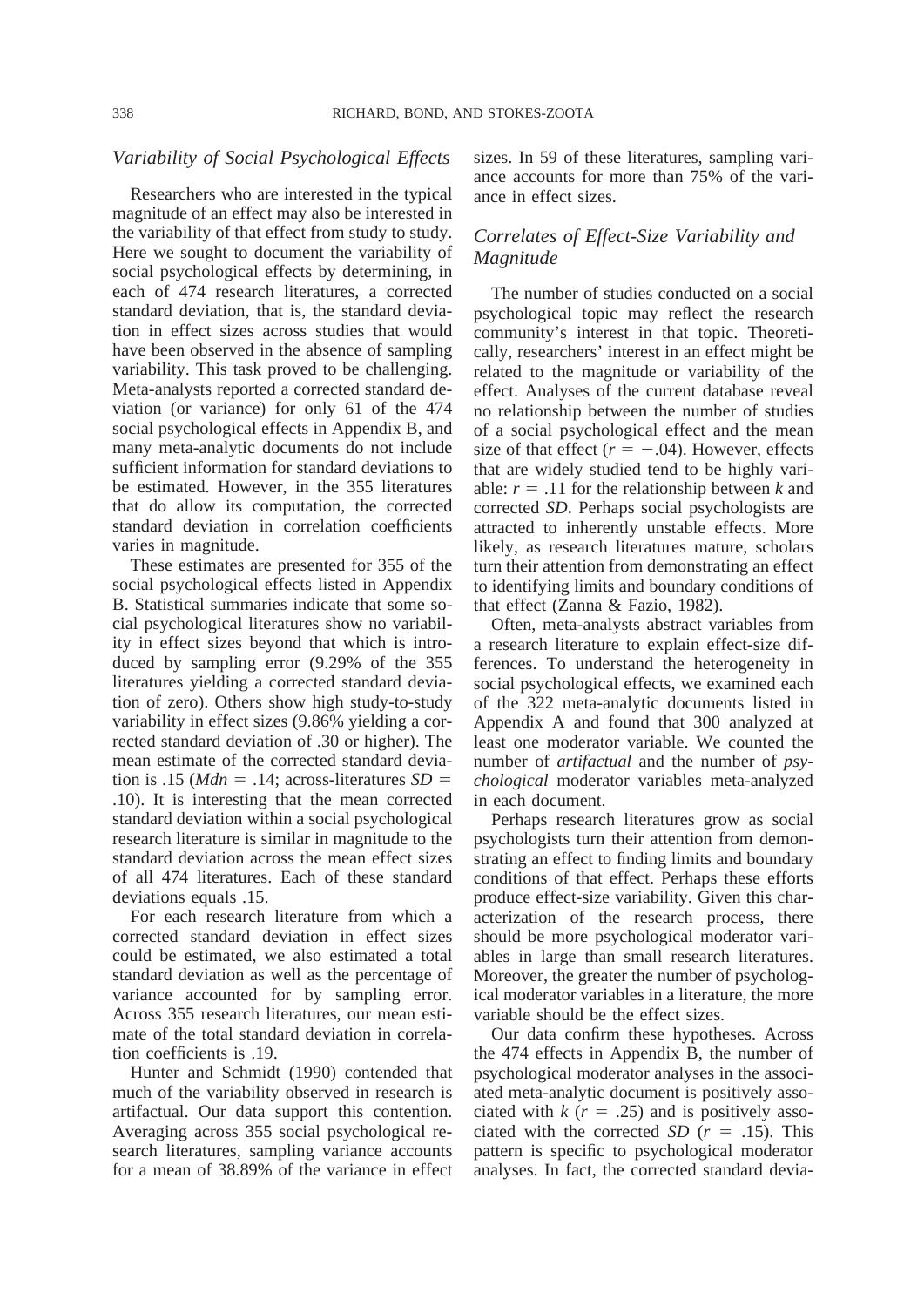tion of a social psychological effect is *not* related to the number of artifactual moderator variables examined in a meta-analysis of that effect  $(r = .08)$ .

Social psychologists' attempts to neutralize or reverse a focal finding may deflate the mean effect size in a research literature. Our results are consistent with this suggestion: The mean size of an effect is inversely related to the number of psychological moderator analyses of that effect  $(r = -.12)$  but unrelated to the number of artifactual moderator analyses  $(r = .06)$ .

#### Discussion

Social psychology has grown over the past century. At the dawn of the 1900s, its experimental database consisted of a single study (Triplett, 1898). More studies were conducted, and much was learned. Later, scholars began to question the evidentiary value of individual studies (Schmidt, 1992) and developed methods for synthesizing all of the research on a particular topic (Glass et al., 1981). Now hundreds of research literatures have been meta-analyzed, and social psychology can be quantitatively described.

As a description of social psychology, the present effort has shortcomings. It is restricted to research that has been meta-analyzed and to research topics that were covered in a recent version of the *Encyclopedia of Social Psychology*. It may omit many important social psychological phenomena, particularly those at the boundaries of the field. No doubt, there are complications, qualifications, and subtleties to every social psychological phenomenon that could never be captured in descriptions as brief as the one-line summaries appended here. Moreover, the magnitude of a social psychological effect does not determine the value of that effect. A small effect can have important realworld consequences (Rosenthal, 1994). A small effect can hold great scientific interest if, for example, it is produced by a small cause (Abelson, 1995). Despite its limitations, this is the largest social psychological database ever assembled. It allows the most rigorous generalizations to date about the magnitude of social psychological effects.

Cohen (1988) provided some guidelines for effect sizes. According to Cohen, "many" effects in social psychology would yield a correlation coefficient of .10, and such values are small. Cohen defined medium-sized effects as those that yield a correlation coefficient of .30. Large effects, he stated, are those that yield a correlation coefficient of at least .50. Cohen, however, cautioned that these guidelines reflected only his "subjective averaging," and he recommended that they be used only when there was "no better basis" for identifying small, medium, and large effects.

The current review provides an empirical basis for gauging the size of social psychological effects. It indicates that a correlation coefficient of .10 is "small" relative to most social psychological effects. Mean effects this small are found in roughly 30% of social psychological research literatures. It indicates that a correlation coefficient of .20 is a medium-sized effect. Effects that small are found in roughly half of the relevant literatures. A correlation coefficient of .30 is large relative to most social psychological effects. Less than 25% of mean effects are that large.

Although general reference values for "small," "medium," and "large" effects can be used in statistical power computation, it is better to base such computations on information that is specific to the research question being posed. Appendix B presents quantitative data for a large number of social psychological effects. Researchers who plan work on one of these effects should consult this appendix for the mean size of that effect in previous research. This value would be a good starting point for power computations.

Social psychological effects vary considerably from study to study, but much of this variation is artifactual. In a typical social psychological research literature, almost 40% of the cross-study variance in effects can be accounted for by differences among research samples. Even after correction for sampling error, however, substantial effect-size variance remains. No doubt, some of this residual variance is due to artifacts such as measurement error (Hunter & Schmidt, 1990). Variance is also introduced by social psychologists' attempts to manipulate effects (Zanna & Fazio, 1982). In our view, each standard deviation listed in Appendix B should be regarded as an upper bound to the value that would be obtained in a series of attempts at exact replication and as a lower bound to the impact on the effect of a typical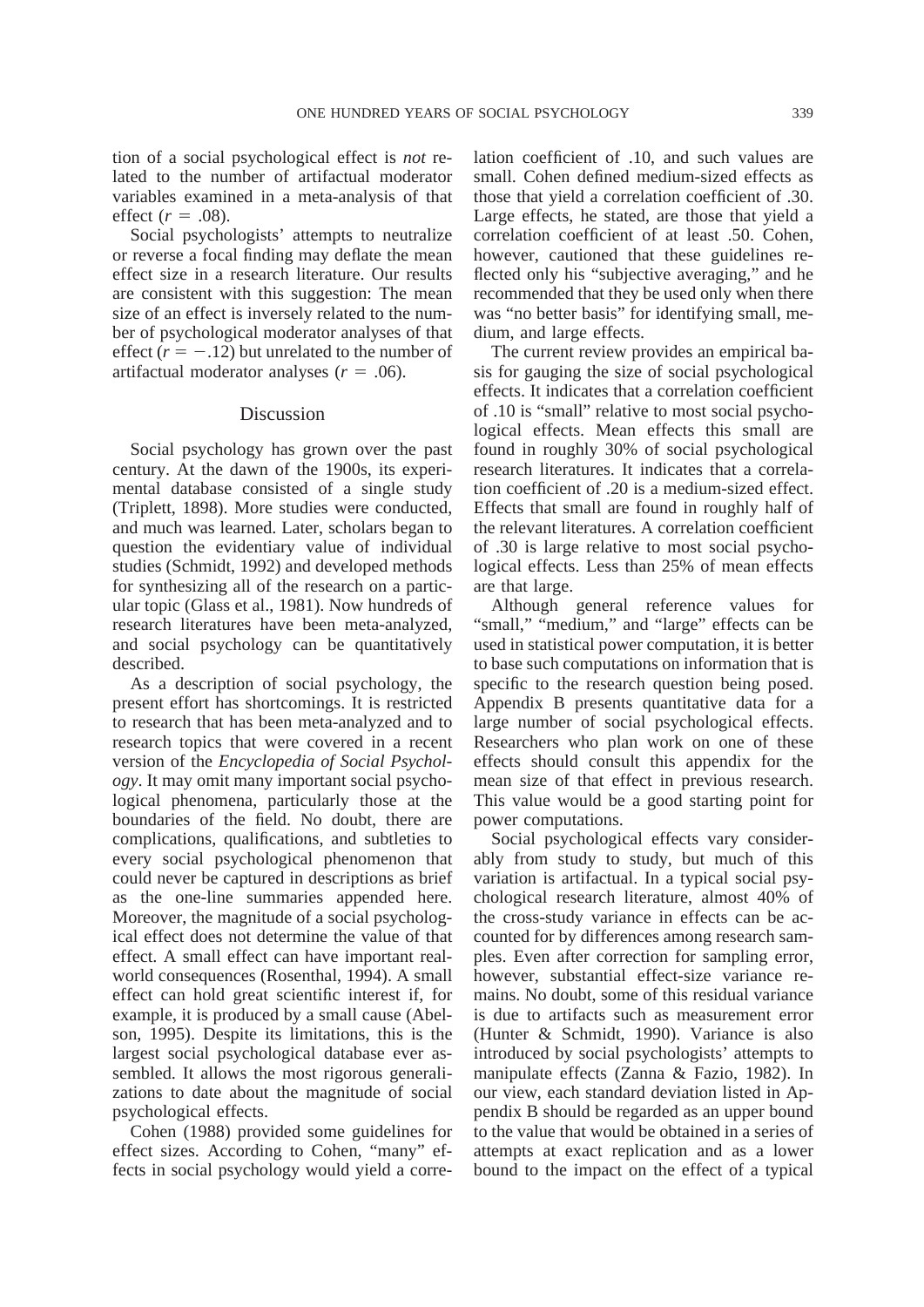moderator variable. In literatures in which most of the studies are designed to document a focal effect, our standard deviation may be a reasonable measure of effect-size consistency. In literatures in which most of the studies are intended to reverse an effect, our standard deviation may better measure the effect's manipulability. In light of these considerations, scholars should be cautious in comparing effectsize variability across research literatures.

The mean effect size yielded by a meta-analysis also requires judicious interpretation. Metaanalytic means (such as those listed in Appendix B) incorporate effects from a variety of conditions, settings, and research designs. Strong conclusions can be reached from research literatures that show homogeneous effect sizes. There, the mean is estimating a single effect. However, in research literatures that contain highly heterogeneous findings, it would be naive to interpret the mean size of an effect as the magnitude of that effect under any particular set of conditions (say, conditions that specialists regard as standard or theoretically prescribed). A social psychological effect may be larger under standard conditions than is the mean effect in the literature as a whole, the mean having been deflated by investigators' attempts to neutralize and reverse the usual finding.

Narrative reviews of social psychology have presented rich interpretations of verbally stated effects (e.g., Gilbert et al., 1998). Here we have offered a quantitative description.

## References

- Abelson, R. P. (1995). *Statistics as principled argument.* Hillsdale, NJ: Erlbaum.
- Anderson, C. A., Lindsay, J. J., & Bushman, B. J. (1999). Research in the psychology laboratory: Truth or triviality? *Current Directions in Psychological Science, 8,* 3–9.
- Bass, B. M. (1954). The leaderless group discussion. *Psychological Bulletin, 51,* 465–492.
- Bausell, R. B., Li, Y., Gau, M., & Soeken, K. L. (1995). The growth of the meta-analytic literature from 1980 to 1993. *Evaluation and the Health Professions, 18,* 238–251.
- Bowers, K. S. (1973). Situationism in psychology: An analysis and a critique. *American Psychologist, 80,* 307–336.
- Cohen, J. (1988). *Statistical power analysis for the behavioral sciences* (2nd ed.). New York: Academic Press.
- Cooper, H., & Findley, M. (1982). Expected effect sizes: Estimates for statistical power analysis in social psychology. *Personality and Social Psychology Bulletin, 8,* 168–173.
- Cronbach, L. J. (1975). Beyond the two disciplines of scientific psychology. *American Psychologist, 30,* 116–127.
- Feingold, A. (1994). Gender differences in personality: A meta-analysis. *Psychological Bulletin, 116,* 429–456.
- Gergen, K. (1973). Social psychology as history. *Journal of Personality and Social Psychology, 26,* 309–320.
- Gilbert, D. T., Fiske, S. T., & Lindzey, G. (1998). *The handbook of social psychology* (4th ed.). New York: Oxford University Press.
- Glass, G. V. (1976). Primary, secondary, and metaanalysis of research. *Educational Researcher, 5,*  $3 - 8$ .
- Glass, G. V., McGaw, B., & Smith, M. L. (1981). *Meta-analysis in social research.* Beverly Hills, CA: Sage.
- Greenwald, A. G. (1975). Consequences of prejudice against the null hypothesis. *Psychological Review, 82,* 1–20.
- Hall, J. A. (1998). How big are nonverbal sex differences? In D. J. Canary & K. Dindia (Eds.), *Sex differences and similarities in communication* (pp. 155–177). Mahwah, NJ: Erlbaum.
- Hedges, L. V. (1987). How hard is hard science, how soft is soft science: The empirical cumulativeness of research. *American Psychologist, 42,* 443–455.
- Hedges, L. V., & Vevea, J. L. (1998). Fixed- and random-effects models in meta-analysis. *Psychological Methods, 3,* 486–504.
- Hunter, J. E., & Schmidt, F. L. (1990). *Methods of meta-analysis: Correcting error and bias in research findings.* Newbury Park, CA: Sage.
- Law, K. S. (1995). The use of Fisher's Z in Hunter-Schmidt-type meta-analyses. *Journal of Educational and Behavioral Statistics, 20,* 287–306.
- Lipsey, M. W., & Wilson, D. B. (1993). The efficacy of psychological, educational, and behavioral treatment: Confirmation from meta-analysis. *American Psychologist, 48,* 1181–1209.
- Lord, C. G. (1997). *Social psychology.* Orlando, FL: Harcourt Brace.
- Manstead, A. S. R., & Hewstone, M. (1995). *The Blackwell encyclopedia of social psychology.* Cambridge, MA: Blackwell.
- Miller, N., & Cooper, H. M. (1991). Introduction to special issue on meta-analysis in personality and social psychology. *Personality and Social Psychology Bulletin, 17,* 243–244.
- Mischel, W. (1968). *Personality and assessment.* New York: Wiley.
- Rosenthal, R. (1984). *Meta-analytic procedures for social research.* Newbury Park, CA: Sage.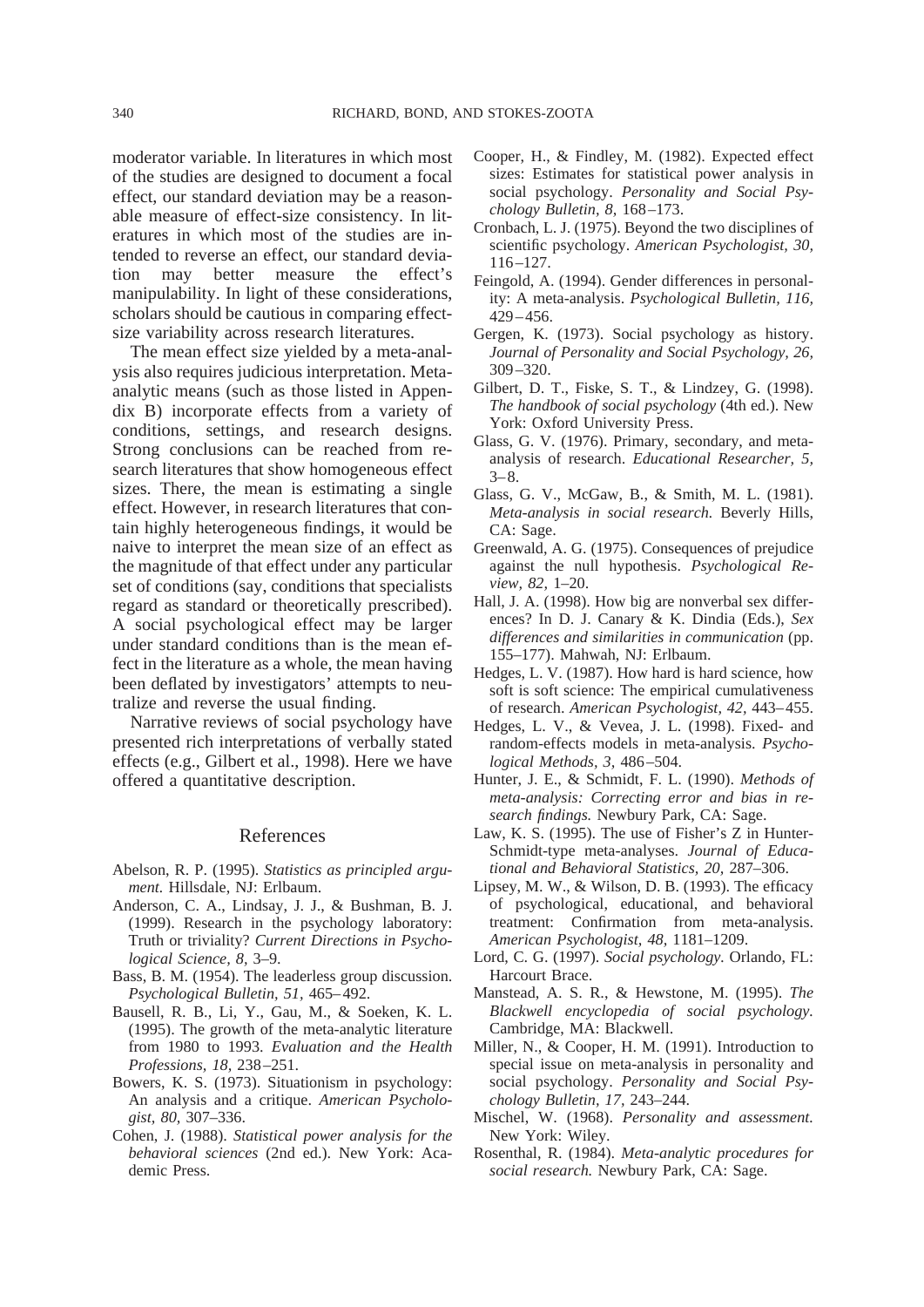- Rosenthal, R. (1994). Parametric measures of effect size. In H. Cooper & L. V. Hedges (Eds.), *The handbook of research synthesis* (pp. 231–244). New York: Russell Sage Foundation.
- Sahakian, W. S. (1974). *Systematic social psychology.* New York: Chandler.
- Sarason, I. G., Smith, R. E., & Diener, E. (1975). Personality research: Components of variance attributable to the person and the situation. *Journal of Personality and Social Psychology, 32,* 199– 204.
- Schmidt, F. L. (1992). What do data really mean? Research findings, meta-analysis, and cumulative knowledge in psychology. *American Psychologist, 47,* 1173–1181.
- Shadish, W. R., & Haddock, C. K. (1994). Combining estimates of effect size. In H. Cooper & L. V. Hedges (Eds.), *The handbook of research synthesis*

(pp. 261–281). New York: Russell Sage Foundation.

- Stogdill, R. M. (1948). Personal factors associated with leadership: A survey of the literature. *Journal of Psychology, 25,* 35–71.
- Tett, R. P., Meyer, J. P., & Roese, N. J. (1994). Applications of meta-analysis: 1987–1992. *International Review of Industrial and Organizational Psychology, 9,* 71–112.
- Triplett, N. (1898). The dynamogenic factors in pacemaking and competition. *American Journal of Psychology, 9,* 507–533.
- Zanna, M. P., & Fazio, R. H. (1982). The attitudebehavior relation: Moving toward a third generation of research. In M. P. Zanna, E. T. Higgins, & C. P. Herman (Eds.), *Consistency in social behavior: The Ontario Symposium* (Vol. 2, pp. 283– 301). Hillsdale, NJ: Erlbaum.

## Appendix A

#### 322 Meta-Analyses in Social Psychology

- 1. Ackerman, P. L., & Heggestad, E. D. (1997). Intelligence, personality, and interests: Evidence for overlapping traits. *Psychological Bulletin, 121,* 219–245.
- 2. Adair, J. G., Sharpe, D., & Huynh, C. (1989). Hawthorne control procedures in educational research: A reconsideration of their use and effectiveness. *Review of Educational Research, 59,* 215–228.
- 3. Aguinis, H., Pierce, C. A., & Quigley, B. M. (1993). Conditions under which a bogus pipeline procedure enhances the validity of self-reported cigarette smoking: A meta-analytic review. *Journal of Applied Social Psychology, 23,* 352–373.
- 4. Aguinis, H., Pierce, C. A., & Quigley, B. M. (1995). Enhancing the validity of self-reported alcohol and marijuana consumption using a bogus pipeline: A meta-analytic review. *Basic and Applied Social Psychology, 16,* 515–527.
- 5. Ajzen, I. (1991). The theory of planned behavior. *Organizational Behavior and Human Decision Processes, 50,* 179–211.
- 6. Allen, M. (1991). Meta-analysis comparing the persuasiveness of one-sided and two-sided messages. *Western Journal of Speech Communication, 55,* 390–404.
- 7. Allen, M., D'Alessio, D., & Brezgel, K. (1995). A meta-analysis summarizing the effects of pornog-

raphy II: Aggression after exposure. *Human Communication Research, 22,* 258–283.

- 8. Allen, M., Emmers, T., Gebhardt, L., & Giery, M. A. (1995). Exposure to pornography and acceptance of rape myths. *Journal of Communication, 45,* 5–26.
- 9. Allen, M., D'Alessio, D., Emmers, T. M., & Gebhardt, L. (1996). The role of educational briefings in mitigating effects of experimental exposure to violent sexually explicit material: A meta-analysis. *The Journal of Sex Research, 33,* 135–141.
- 10. Allen, M., Donohue, W., & Stewart, B. (1990). Comparing hardline and softline bargaining strategies in zero-sum situations using meta-analysis. In M. A. Rahim (Ed.), *Theory and research in conflict management* (pp. 86–103). New York: Praeger.
- 11. Allen, M., & Stiff, J. B. (1989). Testing three models for the sleeper effect. *Western Journal of Speech Communication, 53,* 411–426.
- 12. Ambady, N., & Rosenthal, R. (1992). Thin slices of expressive behavior as predictors of interpersonal consequences: A meta-analysis. *Psychological Bulletin, 111,* 256–274.
- 13. Anderson, C. A., & Bushman, B. J. (1997). External validity of "trivial" experiments: The case of laboratory aggression. *Review of General Psychology, 1,* 19–41.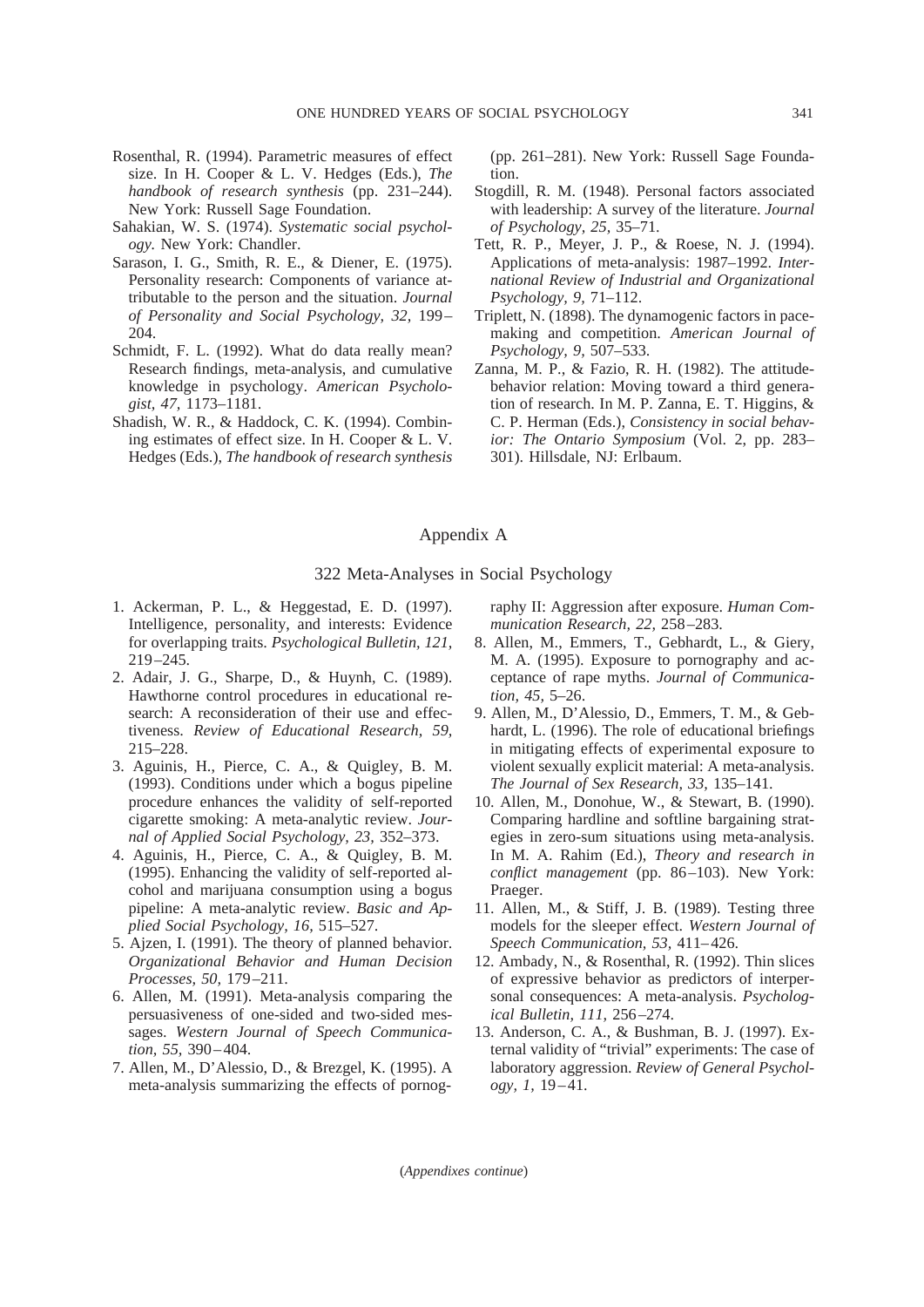- 14. Anderson, K. B., Cooper, H., & Okamura, L. (1997). Individual differences and attitudes toward rape: A meta-analytic review. *Personality and Social Psychology Bulletin, 23,* 295–315.
- 15. Anderson, L. R., & Blanchard, P. N. (1982). Sex differences in task and social-emotional behavior. *Basic and Applied Social Psychology, 3,* 109–139.
- 16. Anderrson, G. (1996). The benefits of optimism: A meta-analytic review of the Life Orientation Test. *Personality and Individual Differences, 21,* 719–725.
- 17. Andresen, P. A., & Telleen, S. L. (1992). The relationship between social support and maternal behaviors and attitudes: A meta-analytic review. *American Journal of Community Psychology, 20,* 753–774.
- 18. Anthony, T., Copper, C., & Mullen, B. (1992). Cross-racial facial identification: A social cognitive integration. *Personality and Social Psychology Bulletin, 18,* 296–301.
- 19. Archer, J. (1989). The relationship between gender-role measures: A review. *British Journal of Social Psychology, 28,* 173–184.
- 20. Archer, J. (1991). The influence of testosterone on human aggression. *British Journal of Psychology, 82,* 1–28.
- 21. Arkin, R. M., Cooper, H. M., & Kolditz, T. A. (1980). A statistical review of the literature concerning the self-serving attribution bias in interpersonal influence situations. *Journal of Personality, 48,* 435–448.
- 22. Armstrong, J. S., & Lusk, E. (1987). Return postage in mail surveys: A meta-analysis. *Public Opinion Quarterly, 51,* 233–248.
- 23. Bass, B. M. (1954). The leaderless group discussion. *Psychological Bulletin, 51,* 465–492.
- 24. Beaman, A. L., Cole, C. M., Preston, M., Klentz, B., & Steblay, N. M. (1983). Fifteen years of foot-in-the-door research: A meta-analysis. *Personality and Social Psychology Bulletin, 9,* 181–196.
- 25. Beaman, A. L., & Klentz, B. (1983). The supposed physical attractiveness bias against supporters of the women's movement: A meta-analysis. *Personality and Social Psychology Bulletin, 9,* 544–550.
- 26. Benassi, V. A., Sweeney, P. D., & Dufour, C. L. (1988). Is there a relation between locus of control orientation and depression? *Journal of Abnormal Psychology, 97,* 357–367.
- 27. Bettencourt, B. A., & Kernahan, C. (1997). A meta-analysis of aggression in the presence of violent cues: Effects of gender differences and aversive provocation. *Aggressive Behavior, 23,* 447–456.
- 28. Bettencourt, B. A., & Miller, N. (1996). Gender differences in aggression as a function of provocation: A meta-analysis. *Psychological Bulletin, 119,* 422–447.
- 29. Bond, C. F., Jr., & Titus, L. J. (1983). Social facilitation: A meta-analysis of 241 studies. *Psychological Bulletin, 94,* 265–292.
- 30. Bond, R., & Smith, P. B. (1996). Culture and conformity: A meta-analysis of studies using Asch's (1952b, 1956) line judgment task. *Psychological Bulletin, 119,* 111–137.
- 31. Booth-Butterfield, S. (1988). A meta-analysis of the cross-situational consistency of communication apprehension. *Communication Research Reports, 5,* 64–70.
- 32. Bornstein, R. F. (1989). Exposure and affect: Overview and meta-analysis of research, 1968– 1987. *Psychological Bulletin, 106,* 265–289.
- 33. Bornstein, R. F. (1994). Dependency as a social cue: A meta-analytic review of research on the dependency-helping relationship. *Journal of Research in Personality, 28,* 182–213.
- 34. Boster, F. J., & Mongeau, P. (1984). Fear-arousing persuasive messages. *Communication Yearbook, 8,* 330–375.
- 35. Bothwell, R. K., Brigham, J. C., & Malpass, R. S. (1989). Cross-racial identification. *Personality and Social Psychology Bulletin, 15,* 19–25.
- 36. Bothwell, R. K., Deffenbacher, K. A., & Brigham, J. C. (1987). Correlation of eyewitness accuracy and confidence: Optimality hypothesis revisited. *Journal of Applied Psychology, 72,* 691–695.
- 37. Buller, D. B. (1986). Distraction during persuasive communication: A meta-analytic review. *Communication Monographs, 53,* 91–114.
- 38. Burger, J. M. (1981). Motivational biases in the attribution of responsibility for an accident: A meta-analysis of the defensive-attribution hypothesis. *Psychological Bulletin, 90,* 496–512.
- 39. Bushman, B. J. (1997). Effects of alcohol on human aggression: Validity of proposed explanations. *Recent Developments in Alcoholism, 13,* 227–243.
- 40. Bushman, B. J., & Cooper, H. M. (1990). Effects of alcohol on human aggression: An integrative research review. *Psychological Bulletin, 107,* 341–354.
- 41. Cacioppo, J. T., Petty, R. E., Feinstein, J. A., & Jarvis, W. B. G. (1996). Dispositional differences in cognitive motivation: The life and times of individuals varying in need for cognition. *Psychological Bulletin, 119,* 197–253.
- 42. Cameron, J., & Pierce, W. D. (1994). Reinforcement, reward, and intrinsic motivation: A metaanalysis. *Review of Educational Research, 64,* 363–423.
- 43. Carlson, M., Charlin, V., & Miller, N. (1988). Positive mood and helping behavior: A test of six hypotheses. *Journal of Personality and Social Psychology, 55,* 211–229.
- 44. Carlson, M., Marcus-Newhall, A., & Miller, N. (1989). Evidence for a general construct of aggres-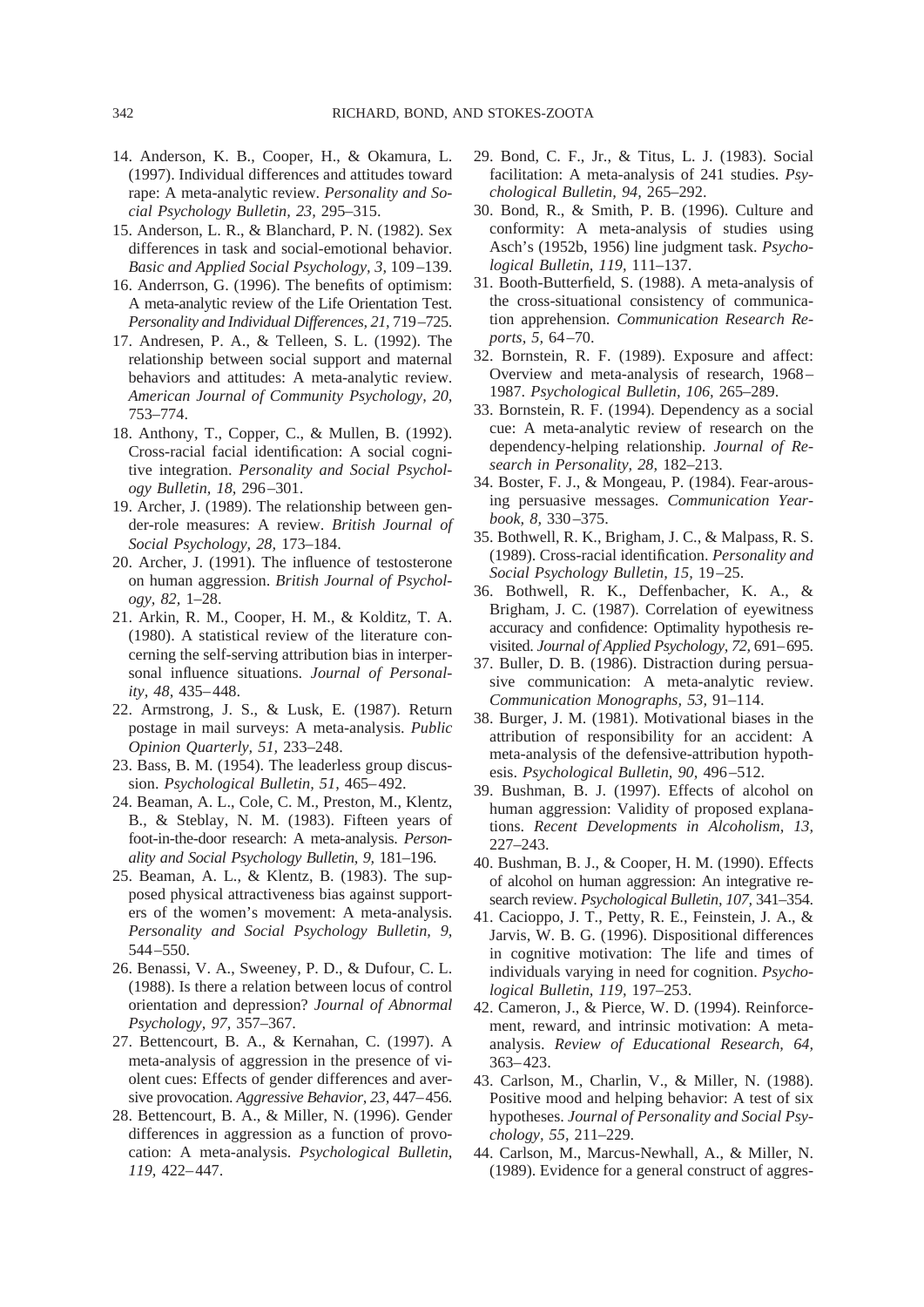sion. *Personality and Social Psychology Bulletin, 15,* 377–389.

- 45. Carlson, M., Marcus-Newhall, A., & Miller, N. (1990). Effects of situational aggression cues: A quantitative review. *Journal of Personality and Social Psychology, 58,* 622–633.
- 46. Carlson, M., & Miller, N. (1987). Explanation of the relation between negative mood and helping. *Psychological Bulletin, 102,* 91–108.
- 47. Carlson, M., & Miller, N. (1988). Bad experiences and aggression. *Sociology and Social Research, 72,* 155–157.
- 48. Carron, A. V., Hausenblas, H. A., & Mack, D. (1996). Social influence and exercise: A metaanalysis. *Journal of Sport & Exercise Psychology, 18,* 1–16.
- 49. Carson, P. P., Carson, K. D., & Roe, C. W. (1993). Social power bases: A meta-analytic examination of interrelationships and outcomes. *Journal of Applied Social Psychology, 23,* 1150–1169.
- 50. Christensen-Szalanski, J. J. J., & Willham, C. F. (1991). The hindsight bias: A meta-analysis. *Organizational Behavior and Human Decision Processes, 48,* 147–168.
- 51. Church, A. H. (1993). Estimating the effect of incentives on mail survey response rates: A metaanalysis. *Public Opinion Quarterly, 57,* 62–79.
- 52. Churchill, G. A., Jr., & Peter, J. P. (1984). Research design effects on the reliability of rating scales: A meta-analysis. *Journal of Marketing Research, 21,* 360–375.
- 53. Cohn, L. D. (1991). Sex differences in the course of personality development: A meta-analysis. *Psychological Bulletin, 109,* 252–266.
- 54. Coleman, H. L. K., Wampold, B. E., & Casali, S. L. (1995). Ethnic minorities' ratings of ethnically similar and European American counselors: A meta-analysis. *Journal of Counseling Psychology, 42,* 55–64.
- 55. Collins, N. L., & Miller, L. C. (1994). Selfdisclosure and liking: A meta-analytic review. *Psychological Bulletin, 116,* 457–475.
- 56. Cooper, H. M. (1979). Statistically combining independent studies: A meta-analysis of sex differences in conformity research. *Journal of Personality and Social Psychology, 37,* 131–146.
- 57. Cooper, H. M., Burger, J. M., & Good, T. L. (1981). Gender differences in the academic locus of control beliefs of young children. *Journal of Personality and Social Psychology, 40,* 562–572.
- 58. Cooper, H. M., & Dorr, N. (1995). Race comparisons on need for achievement: A meta-analytic alternative to Graham's narrative review. *Review of Educational Research, 65,* 483–508.
- 59. Cooper, H., & Hazelrigg, P. (1988). Personality moderators of interpersonal expectancy effects: An integrative research review. *Journal of Personality and Social Psychology, 55,* 937–949.
- 60. Crain, R. L., & Mahard, R. E. (1983). The effect of research methodology on desegregationachievement studies: A meta-analysis. *American Journal of Sociology, 88,* 839–854.
- 61. Crawford, A. M. (1996). Stigma associated with AIDS: A meta-analysis. *Journal of Applied Social Psychology, 26,* 398–416.
- 62. Cutler, B. L., Berman, G. L., Penrod, S., & Fisher, R. P. (1994). Conceptual, practical, and empirical issues associated with eyewitness identification test media. In D. F. Ross, J. D. Read, & M. P. Toglia (Eds.), *Adult eyewitness testimony* (pp. 163–181). New York: Cambridge University Press.
- 63. Cutler, B. L., & Penrod, S. D. (1989). Forensically relevant moderators of the relation between eyewitness identification accuracy and confidence. *Journal of Applied Psychology, 74,* 650–652.
- 64. Davis, M. H., & Kraus, L. A. (1997). Personality and empathic accuracy. In W. Ickes (Ed.), *Empathic accuracy* (pp. 144–168). New York: Guilford.
- 65. DePaulo, B. M., Stone, J. I., & Lassiter, G. D. (1985). Deceiving and detecting deceit. In B. R. Schlenker (Ed.), *The self and social life* (pp. 323– 370). New York: McGraw-Hill.
- 66. DePaulo, B. M. & Rosenthal, R. (1980). Modality effects in the detection of deception. *Review of Personality and Social Psychology, 1,* 125–162.
- 67. DePaulo, B. M., Zuckerman, M., & Rosenthal, R. (1980). Humans as lie detectors. *Journal of Communication, 30,* 129–139.
- 68. DeVader, C. L., Bateson, A. G., & Lord, R. G. (1986). Attribution theory: A meta-analysis of attributional hypotheses. In E. A. Locke (Ed.), *Generalizing from laboratory to field settings* (pp. 63– 79). Lexington, MA: D. C. Heath.
- 69. Dillard, J. P., Hunter, J. E., & Burgoon, M. (1984). Sequential-request persuasive strategies: Meta-analysis of foot-in-the-door and door-in-the-face. *Human Communication Research, 10,* 461–488.
- 70. Dindia, K., & Allen, M. (1992). Sex differences in self-disclosure: A meta-analysis. *Psychological Bulletin, 112,* 106–124.
- 71. Dobbins, G. H., & Platz, S. J. (1986). Sex differences in leadership: How real are they? *Academy of Management Review, 11,* 118–127.
- 72. Donahue, M. J. (1986). Intrinsic and extrinsic religiousness: Review and meta-analysis. *Journal of Personality and Social Psychology, 48,* 400–419.
- 73. Driskell, J. E., & Mullen, B. (1990). Status,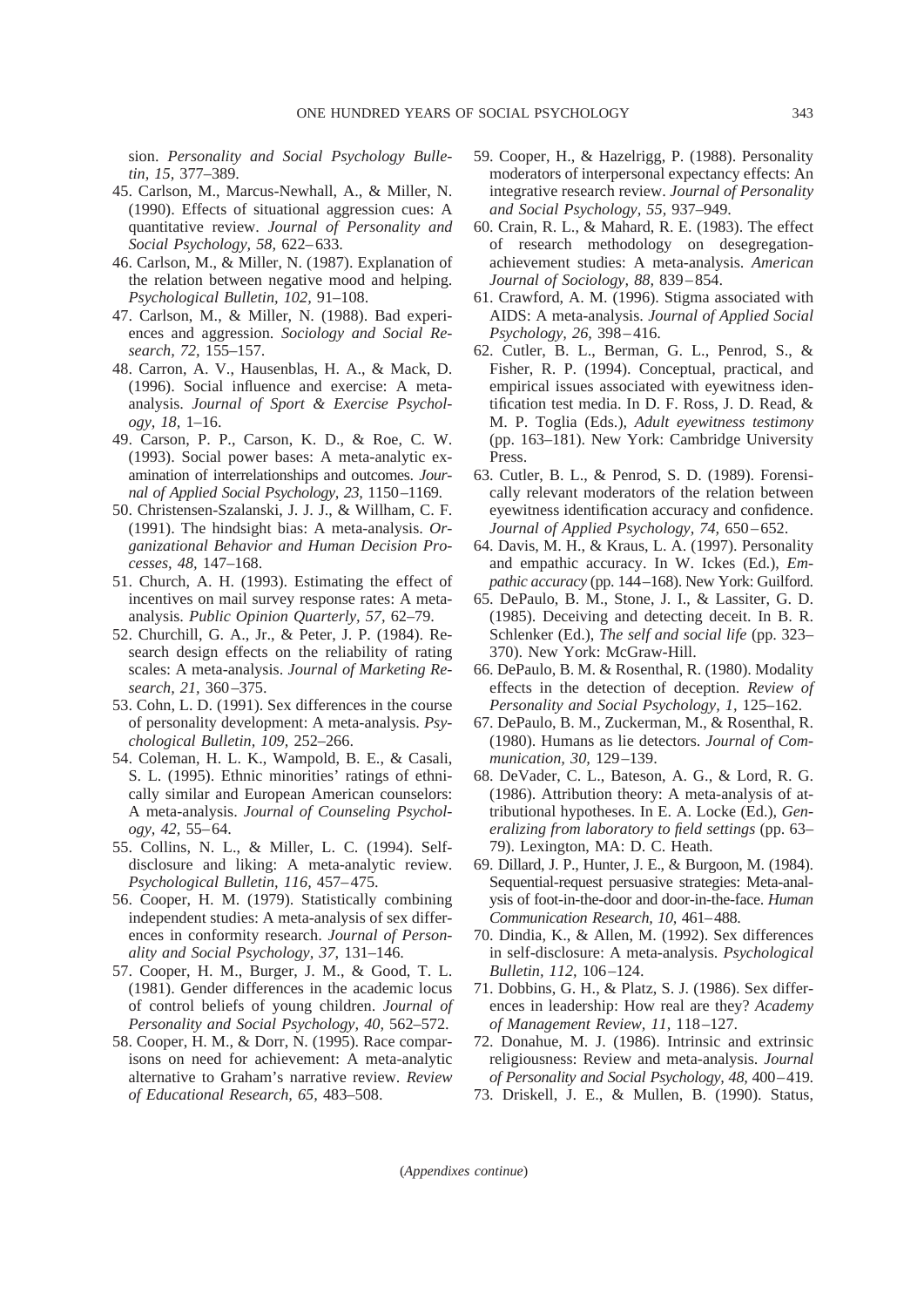expectations, and behavior: A meta-analytic review and test of the theory. *Personality and Social Psychology Bulletin, 16,* 541–553.

- 74. Druckman, D. (1994). Determinants of compromising behavior in negotiation: A meta-analysis. *Journal of Conflict Resolution, 38,* 507–556.
- 75. Dusek, J. B., & Joseph, G. (1983). The bases of teacher expectancies: A meta-analysis. *Journal of Educational Psychology, 75,* 327–346.
- 76. Eagly, A. H., Karau, S. J., Miner, J. B., & Johnson, B. T. (1994). Gender and motivation to manage in hierarchic organizations: A meta-analysis. *Leadership Quarterly, 5,* 135–159.
- 77. Eagly, A. H., Ashmore, R. D., Makhijani, M. G., & Longo, L. C. (1991). What is beautiful is good, but . . . : A meta-analysis of research on the physical attractiveness stereotype. *Psychological Bulletin, 110,* 109–128.
- 78. Eagly, A. H., & Carli, L. L. (1981). Sex of researchers and sex-typed communications as determinants of sex differences in influenceability: A meta-analysis of social influence studies. *Psychological Bulletin, 90,* 1–20.
- 79. Eagly, A. H., & Crowley, M. (1986). Gender and helping behavior: A meta-analytic review of the social psychological literature. *Psychological Bulletin, 100,* 283–308.
- 80. Eagly, A. H., & Johnson, B. T. (1990). Gender and leadership style: A meta-analysis. *Psychological Bulletin, 108,* 233–256.
- 81. Eagly, A. H., & Karau, S. J. (1991). Gender and the emergence of leaders: A meta-analysis. *Journal of Personality and Social Psychology, 60,* 685–710.
- 82. Eagly, A. H., Karau, S. J., & Johnson, B. T. (1992). Gender and leadership style among school principals: A meta-analysis. *Educational Administration Quarterly, 28,* 76–102.
- 83. Eagly, A. H., Karau, S. J., & Makhijani, M. G. (1995). Gender and the effectiveness of leaders: A meta-analysis. *Psychological Bulletin, 117,* 125–145.
- 84. Eagly, A. H., Makhijani, M. G., & Klonsky, B. G. (1992). Gender and the evaluation of leaders: A meta-analysis. *Psychological Bulletin, 111,* 3–22.
- 85. Eagly, A. H., & Steffen, V. J. (1986). Gender and aggressive behavior: A meta-analytic review of the social psychological literature. *Psychological Bulletin, 100,* 309–330.
- 86. Eisenberg, N., & Lennon, R. (1983). Sex differences in empathy and related capacities. *Psychological Bulletin, 94,* 100–131.
- 87. Eisenberg, N., & Miller, P. A. (1987). The relation of empathy to prosocial and related behaviors. *Psychological Bulletin, 101,* 91–119.
- 88. Erel, O., & Burman, B. (1995). Interrelatedness of marital relations and parent-child relations: A meta-analytic review. *Psychological Bulletin, 118,* 108–132.
- 89. Evans, C. R., & Dion, K. L. (1991). Group cohesion and performance: A meta-analysis. *Small Group Research, 22,* 175–186.
- 90. Falbo, T., & Polit, D. F. (1986). Quantitative review of the only child literature: Research evidence and theory development. *Psychological Bulletin, 100,* 176–189.
- 91. Farley, J. U., Lehmann, D. R., & Ryan, M. J. (1981). Generalizing from "imperfect" replication. *Journal of Business, 54,* 597–610.
- 92. Feingold, A. (1988). Matching for attractiveness in romantic partners and same-sex friends: A metaanalysis and theoretical critique. *Psychological Bulletin, 104,* 226–235.
- 93. Feingold, A. (1990). Gender differences in effects of physical attractiveness on romantic attraction: A comparison across five research paradigms. *Journal of Personality and Social Psychology, 59,* 981– 993.
- 94. Feingold, A. (1991). Sex differences in the effects of similarity and physical attractiveness on opposite-sex attraction. *Basic and Applied Social Psychology, 12,* 357–367.
- 95. Feingold, A. (1992). Gender differences in mate selection preferences: A test of the parental investment model. *Psychological Bulletin, 112,* 125–139.
- 96. Feingold, A. (1992). Good-looking people are not what we think. *Psychological Bulletin, 111,* 304– 341.
- 97. Feingold, A. (1994). Gender differences in personality: A meta-analysis. *Psychological Bulletin, 116,* 429–456.
- 98. Ferguson, E. (1996). Predictors of future behaviour: A review of the psychological literature on blood donation. *British Journal of Health Psychology, 1,* 287–309.
- 99. Fern, E. F., Monroe, K. B., & Avila, R. A. (1986). Effectiveness of multiple request strategies: A synthesis of research results. *Journal of Marketing Research, 23,* 144–152.
- 100. Fiedler, F. E. (1964). A contingency model of leadership effectiveness. *Advances in Experimental Social Psychology, 1,* 149–190.
- 101. Findley, M. J., & Cooper, H. M. (1983). Locus of control and academic achievement: A literature review. *Journal of Personality and Social Psychology, 44,* 419–427.
- 102. Finkelstein, L. M., Burke, M. J., & Raju, M. S. (1995). Age discrimination in simulated employment contexts: An integrative analysis. *Journal of Applied Psychology, 80,* 652–663.
- 103. Ford, J. K., Kraiger, K., & Schechtman, S. L. (1986). Study of race effects in objective indices and subjective evaluations of performance: A meta-analysis of performance criteria. *Psychological Bulletin, 99,* 330–337.
- 104. Fox, R. J., Crask, M. R., & Kim, J. (1988). Mail survey response rate: A meta-analysis of selected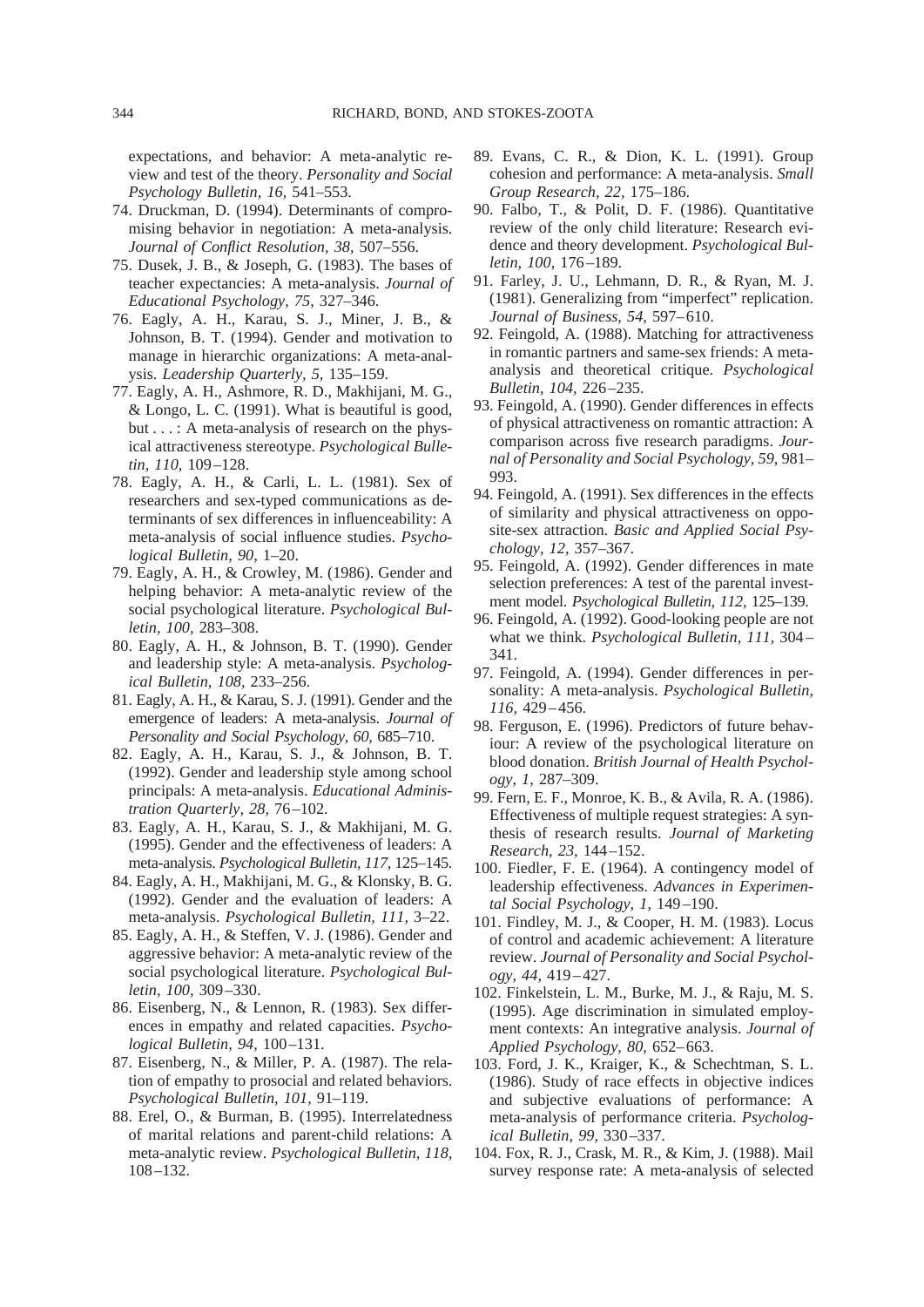techniques for inducing response. *Public Opinion Quarterly, 52,* 467–491.

- 105. Frieze, I. H., Whitley, B. E., Jr., Hanusa, B. H., & McHugh, M. C. (1982). Assessing the theoretical models for sex differences in causal attributions for success and failure. *Sex Roles, 8,* 333–343.
- 106. Fuchs, D., & Fuchs, L. S. (1986). Test procedure bias: A meta-analysis of examiner familiarity effects. *Review of Educational Research, 56,* 243–262.
- 107. Fuller, J. B., Patterson, C. E. P., Hester, K., & Stringer, D. Y. (1996). A quantitative review of research on charismatic leadership. *Psychological Reports, 78,* 271–287.
- 108. Funder, D. C., & Harris, M. J. (1986). Experimental effects and person effects in delay of gratification. *American Psychologist, 41,* 476–477.
- 109. Fyock, J., & Stangor, C. (1994). The role of memory biases in stereotype maintenance. *British Journal of Social Psychology, 33,* 331–343.
- 110. Gastil, J. (1994). A meta-analytic review of the productivity and satisfaction of democratic and autocratic leadership. *Small Group Research, 25,* 384–410.
- 111. Gerstner, C. R., & Day, D. V. (1997). Metaanalytic review of leader-member exchange theory: Correlates and construct issues. *Journal of Applied Psychology, 82,* 827–844.
- 112. Gladstone, T. R. G., & Kaslow, N. J. (1995). Depression and attributions in children and adolescents: A meta-analytic review. *Journal of Abnormal Child Psychology, 23,* 597–606.
- 113. Glynn, C. J., Hayes, A. F., & Shanahan, J. (1997). Perceived support for one's opinions and willingness to speak out: A meta-analysis of survey studies on the "spiral of silence." *Public Opinion Quarterly, 61,* 452–463.
- 114. Gordon, R. A. (1996). Impact of ingratiation on judgments and evaluations: A meta-analytic investigation. *Journal of Personality and Social Psychology, 71,* 54–70.
- 115. Gorey, K. M., & Cryns, A. G. (1995). Lack of racial differences in behavior: A quantitative replication of Rushton's (1988) review and an independent meta-analysis. *Personality and Individual Differences, 19,* 345–353.
- 116. Graen, G., Alvares, K., Orris, J. B., & Martella, J. A. (1970). Contingency model of leadership effectiveness: Antecedent and evidential results. *Psychological Bulletin, 74,* 285–296.
- 117. Grewal, D., Kavanoor, S., Fern, E. F., Costley, C., & Barnes, J. (1997). Comparative versus noncomparative advertising: A meta-analysis. *Journal of Marketing, 61,* 1–15.
- 118. Gross, S. R., & Miller, N. (1997). The "Golden

Section" and bias in perceptions of social consensus. *Personality and Social Psychology Review, 1,* 241–271.

- 119. Gully, S. M., Devine, D. J., & Whitney, D. J. (1995). A meta-analysis of cohesion and performance: Effects of levels of analysis and task interdependence. *Small Group Research, 26,* 497–520.
- 120. Halberstadt, A. G. (1983). Family expressiveness styles and nonverbal communication skills. *Journal of Nonverbal Behavior, 8,* 14–26.
- 121. Hall, G. C. N., Shondrick, D. D., & Hirschman, R. (1993). The role of sexual arousal in sexually aggressive behavior: A meta-analysis. *Journal of Consulting and Clinical Psychology, 61,* 1091–1095.
- 122. Hall, J. A. (1978). Gender effects in decoding nonverbal cues. *Psychological Bulletin, 85,* 185–193.
- 123. Hall, J. A. (1984). *Nonverbal sex differences: Communication accuracy and expressive style.* Baltimore: Johns Hopkins.
- 124. Hall, J. A., & Briton, N. J. (1993). Gender, nonverbal behavior, and expectations. In P. D. Blanck (Ed.), *Interpersonal expectations: Theory, research, and applications* (pp. 276–295). New York: Cambridge University Press.
- 125. Hall, J. A., & Halberstadt, A. G. (1986). Smiling and gazing. In J. S. Hyde & M. C. Linn (Eds.), *The psychology of gender: Advances through metaanalysis* (pp. 136–158). Baltimore: Johns Hopkins University Press.
- 126. Hall, J. A., Halberstadt, A. G., & O'Brien, C. E. (1997). "Subordination" and nonverbal sensitivity: A study and synthesis of findings based on trait measures. *Sex Roles, 37,* 295–317.
- 127. Haring, M. J., Stock, W. A., & Okun, M. A. (1984). A research synthesis of gender and social class as correlates of subjective well-being. *Human Relations, 37,* 645–657.
- 128. Haring-Hidore, M., Stock, W. A., Okun, M. A., & Witter, R. A. (1985). Marital status and subjective well-being: A research synthesis. *Journal of Marriage and the Family, 47,* 947–953.
- 129. Harris, M. J., & Rosenthal, R. (1985). Mediation of interpersonal expectancy effects: 31 meta-analyses. *Psychological Bulletin, 97,* 363–386.
- 130. Harris, M. J., & Rosenthal, R. (1986). Four factors in the mediation of teacher expectancy effects. In R. S. Feldman (Ed.), *The social psychology of education: Current theory and research* (pp. 91–114). New York: Cambridge University Press.
- 131. Harris, M. M., & Schaubroeck, J. (1988). A meta-analysis of self-supervisor, self-peer, and peer-supervisor ratings. *Personnel Psychology, 41,* 43–62.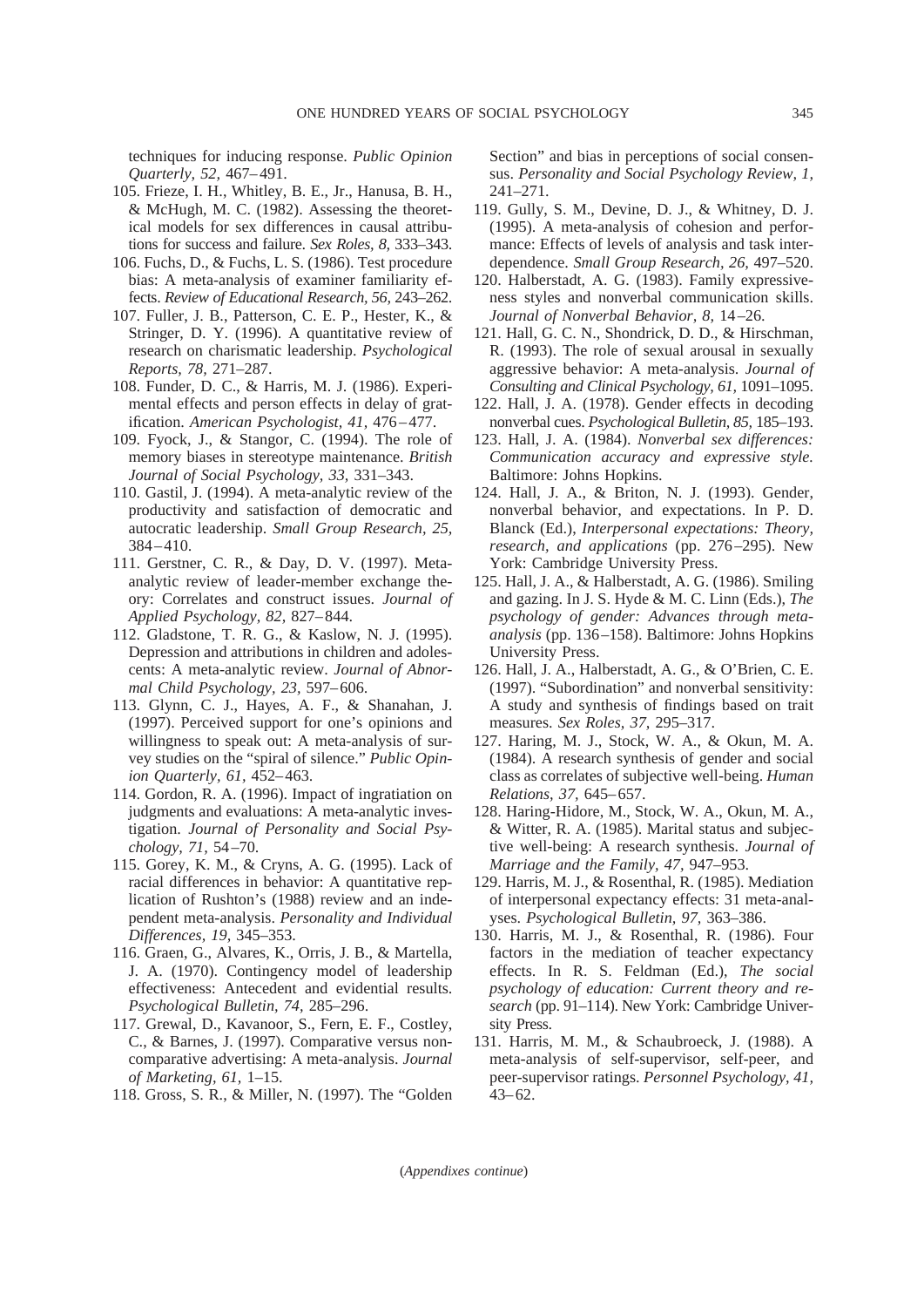- 132. Hattie, J. (1992). *Self-concept.* Hillsdale, NJ: Erlbaum.
- 133. Hausenblas, H. A., Carron, A. V., & Mack, D. E. (1997). Application of the theories of reasoned action and planned behavior to exercise: A meta-analysis. *Journal of Sport & Exercise Psychology, 19,* 36–51.
- 134. Hearold, S. (1986). A synthesis of 1043 effects of television on social behavior. In G. Comstock (Ed.), *Public communication and behavior* (Vol. 1, pp. 65–133). Orlando, FL: Academic Press.
- 135. Herrett-Skjellum, J., & Allen, M. (1996). Television programming and sex stereotyping: A metaanalysis. *Communication Yearbook, 19,* 157–185.
- 136. Hines, J. M., Hungerford, H. R., & Tomera, A. N. (1987). Analysis and synthesis of research on responsible environmental behavior: A meta-analysis. *Journal of Environmental Education, 18,* 1–8.
- 137. Hopkins, K. D., & Gullickson, A. R. (1992). Response rates in survey research: A meta-analysis of the effects of monetary gratuities. *Journal of Experimental Education, 61,* 52–62.
- 138. Hornik, J., Cherian, J., Madansky, M., & Narayana, C. (1995). Determinants of recycling behavior: A synthesis of research results. *Journal of Socio-Economics, 24,* 105–127.
- 139. Hox, J. J., & De Leeuw, E. D. (1994). A comparison of nonresponse in mail, telephone, and faceto-face surveys: Applying multilevel modeling to meta-analysis. *Quality & Quantity, 28,* 329–344.
- 140. Hull, J. G., & Bond, C. F., Jr. (1986). Social and behavioral consequences of alcohol consumption and expectancy: A meta-analysis. *Psychological Bulletin, 99,* 347–360.
- 141. Hyde, J. S. (1984). How large are gender differences in aggression? A developmental metaanalysis. *Developmental Psychology, 20,* 722–736.
- 142. Isenberg, D. J. (1986). Group polarization: A critical review and meta-analysis. *Journal of Personality and Social Psychology, 50,* 1141–1151.
- 143. Ito, T. A., Miller, N., & Pollock, V. E. (1996). Alcohol and aggression: A meta-analysis on the moderating effects of inhibitory cues, triggering events, and self-focused attention. *Psychological Bulletin, 120,* 60–82.
- 144. Jackson, L. A., Hunter, J. E., & Hodge, C. N. (1995). Physical attractiveness and intellectual competence: A meta-analytic review. *Social Psychology Quarterly, 58,* 108–122.
- 145. Johnson, B. T., & Eagly, A. H. (1989). Effects of involvement on persuasion: A meta-analysis. *Psychological Bulletin, 106,* 290–314.
- 146. Johnson, C., & Mullen, B. (1993). The determinants of differential group evaluations in distinctiveness-based illusory correlations in stereotyping. *British Journal of Social Psychology, 32,* 253–263.
- 147. Joiner, T. E., Jr., & Wagner, K. D. (1995). Attributional style and depression in children and

adolescents: A meta-analytic review. *Clinical Psychology Review, 15,* 777–798.

- 148. Kalechstein, A. D., & Nowicki, S., Jr. (1997). A meta-analytic examination of the relationship between control expectancies and academic achievement: An 11-year follow-up to Findley and Cooper. *Genetic, Social, and General Psychology Monographs, 123,* 27–56.
- 149. Karau, S. J., & Williams, K. D. (1993). Social loafing: A meta-analytic review and theoretical integration. *Journal of Personality and Social Psychology, 65,* 681–706.
- 150. Karney, B. R., & Bradbury, T. N. (1995). The longitudinal course of marital quality and stability: A review of theory, method, and research. *Psychological Bulletin, 118,* 3–34.
- 151. Kenny, D. A. (1994). *Interpersonal perception: A social relations analysis.* New York: Guilford Press.
- 152. Kenny, D. A., & DePaulo, B. M. (1993). Do people know how others view them? An empirical and theoretical account. *Psychological Bulletin, 114,* 145–161.
- 153. Kim, M., & Hunter, J. E. (1993). Attitudebehavior relations: A meta-analysis of attitudinal relevance and topic. *Journal of Communication, 43,* 101–142.
- 154. Kim, M., & Hunter, J. E. (1993). Relationships among attitudes, behavioral intentions, and behavior: A meta-analysis of past research, part 2. *Communication Research, 20,* 331–364.
- 155. Kite, M. E. (1984). Sex differences in attitudes toward homosexuals: A meta-analytic review. *Journal of Homosexuality, 10,* 69–81.
- 156. Kite, M. E., & Johnson, B. T. (1988). Attitudes toward older and younger adults: A meta-analysis. *Psychology and Aging, 3,* 233–244.
- 157. Kite, M. E., & Whitley, B. E., Jr. (1996). Sex differences in attitudes toward homosexual persons, behaviors, and civil rights: A meta-analysis. *Personality and Social Psychology Bulletin, 22,* 336–353.
- 158. Knight, G. P., Fabes, R. A., & Higgins, D. A. (1996). Concerns about drawing causal inferences from meta-analyses: An example in the study of gender differences in aggression. *Psychological Bulletin, 119,* 410–421.
- 159. Koelega, H. S. (1992). Extraversion and vigilance performance: 30 years of inconsistencies. *Psychological Bulletin, 112,* 239–258.
- 160. Kraiger, K., & Ford, J. K. (1985). A metaanalysis of ratee race effects in performance ratings. *Journal of Applied Psychology, 70,* 56–65.
- 161. Kraiger, K., & Ford, J. K. (1990). The relation of job knowledge, job performance, and supervisory ratings as a function of ratee race. *Human Performance, 3,* 269–279.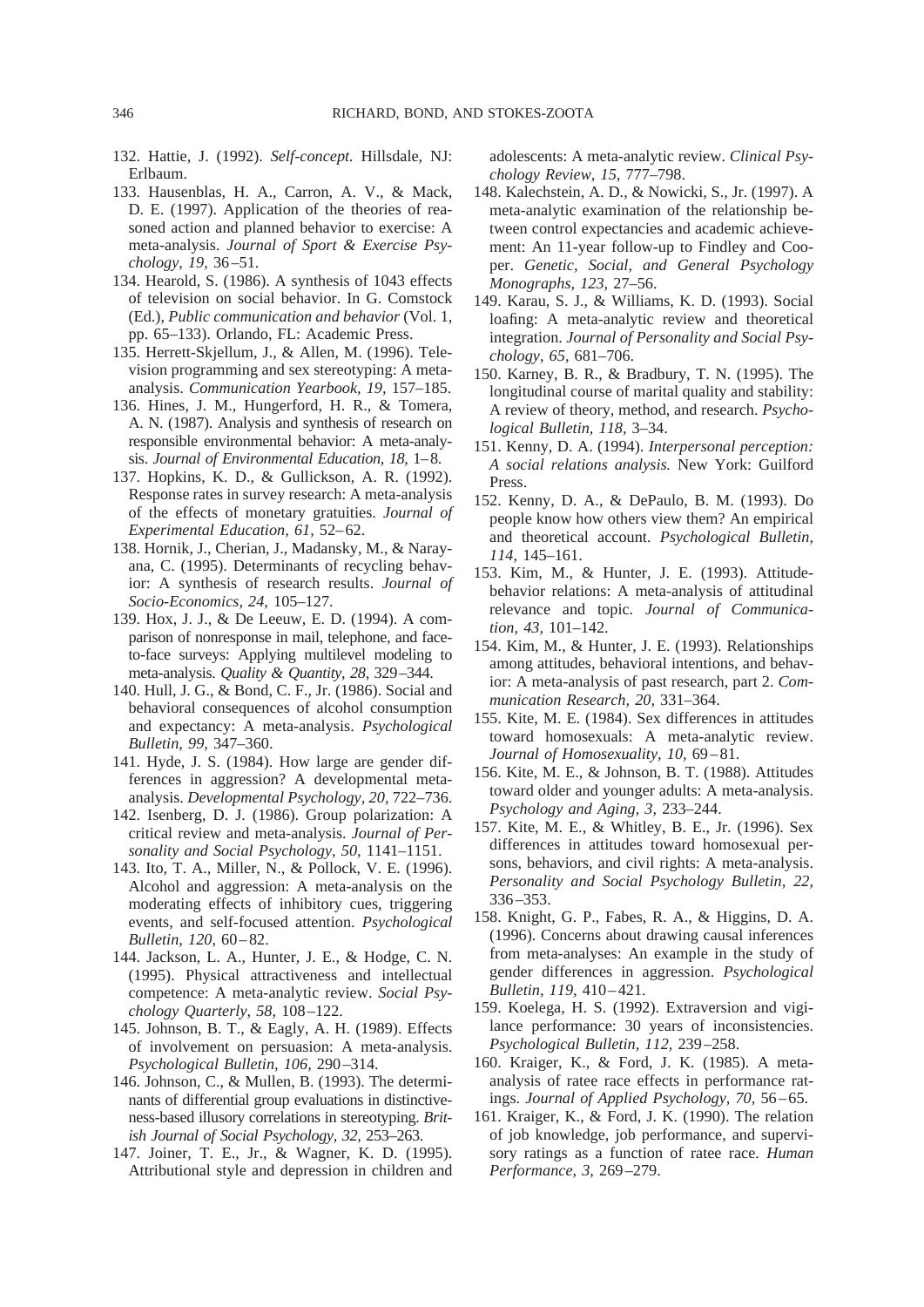- 162. Kraus, S. J. (1995). Attitudes and the prediction of behavior: A meta-analysis of the empirical literature. *Personality and Social Psychology Bulletin, 21,* 58–75.
- 163. Kunda, Z., & Thagard, P. (1996). Forming impressions from stereotypes, traits, and behaviors: A parallel-constraint-satisfaction theory. *Psychological Review, 103,* 284–308.
- 164. Larsen, R. J., & Sinnett, L. M. (1991). Metaanalysis of experimental manipulations: Some factors affecting the Velten mood induction procedure. *Personality and Social Psychology Bulletin, 17,* 323–334.
- 165. Lord, R. G., De Vader, C. L., & Alliger, G. M. (1986). A meta-analysis of the relation between personality traits and leadership perceptions: An application of validity generalization procedures. *Journal of Applied Psychology, 71,* 402–410.
- 166. Lowe, K. B., Kroeck, K. G., Sivasubramaniam, N. (1996). Effectiveness correlates of transformation and transactional leadership: A meta-analytic review of the MLQ literature. *Leadership Quarterly, 7,* 385–425.
- 167. Lustig, M. W., & Andersen, P. A. (1990). Generalizing about communication apprehension and avoidance: Multiple replications and meta-analyses. *Journal of Social Behavior and Personality, 5,* 309–340.
- 168. Lynn, M. (1991). Scarcity effects on value: A quantitative review of the commodity theory literature. *Psychology & Marketing, 8,* 43–57.
- 169. Lytton, H., & Romney, D. M. (1991). Parents' differential socialization of boys and girls: A metaanalysis. *Psychological Bulletin, 109,* 267–296.
- 170. Mabe, P. A., III., & West, S. G. (1982). Validity of self-evaluation of ability: A review and metaanalysis. *Journal of Applied Psychology, 67,* 280– 296.
- 171. MacCoun, R. J., & Kerr, N. L. (1988). Asymmetric influence in mock jury deliberation: Jurors' bias for leniency. *Journal of Personality and Social Psychology, 54,* 21–33.
- 172. Mann, R. D. (1959). A review of the relationships between personality and performance in small groups. *Psychological Bulletin, 56,* 241–270.
- 173. Matsumoto, D. (1987). The role of facial response in the experience of emotion: More methodological problems and a meta-analysis. *Journal of Personality and Social Psychology, 52,* 769– 774.
- 174. Matt, G. E., Vazquez, C., & Campbell, W. K. (1992). Mood-congruent recall of affectively toned stimuli: A meta-analytic review. *Clinical Psychology Review, 12,* 227–255.
- 175. Mazzella, R., & Feingold, A. (1994). The effects of physical attractiveness, race, socioeconomic status, and gender of defendants and victims on judgments of mock jurors: A meta-analysis. *Journal of Applied Social Psychology, 24,* 1315–1344.
- 176. Miles, D. R., & Carey, G. (1997). Genetic and environmental architecture of human aggression. *Journal of Personality and Social Psychology, 72,* 207–217.
- 177. Miller, B., & Cafasso, L. (1992). Gender differences in caregiving: Fact or artifact? *The Gerontologist, 32,* 498–507.
- 178. Miller, P. A., & Eisenberg, N. (1988). The relation of empathy to aggressive and externalizing/antisocial behavior. *Psychological Bulletin, 103,* 324–344.
- 179. Morgan, M., & Shanahan, J. (1997). Two decades of cultivation research: An appraisal and meta-analysis. *Communication Yearbook, 20,*  $1 - 45.$
- 180. Mudrack, P. E. (1990). Machiavellianism and locus of control: A meta-analytic review. *The Journal of Social Psychology, 130,* 125–126.
- 181. Mullen, B. (1985). Strength and immediacy of sources: A meta-analytic evaluation of the forgotten elements of social impact theory. *Journal of Personality and Social Psychology, 48,* 1458–1466.
- 182. Mullen, B. (1991). Group composition, salience, and cognitive representations: The phenomenology of being in a group. *Journal of Experimental Social Psychology, 27,* 297–323.
- 183. Mullen, B., Anthony, T., Salas, E., & Driskell, J. E. (1994). Group cohesiveness and quality of decision making: An integration of tests of the groupthink hypothesis. *Small Group Research, 25,* 189–204.
- 184. Mullen, B., Atkins, J. L., Champion, D. S., Edwards, C., Hardy, D., Story, J. E., & Vanderklok, M. (1985). The false consensus effect: A meta-analysis of 115 hypothesis tests. *Journal of Experimental Social Psychology, 21,* 262–283.
- 185. Mullen, B., Symons, C., Hu, L., & Salas, E. (1989). Group size, leadership behavior, and subordinate satisfaction. *The Journal of General Psychology, 116,* 155–169.
- 186. Mullen, B., Johnson, C., & Salas, E. (1991). Effects of communication network structure: Components of positional centrality. *Social Networks, 13,* 169–186.
- 187. Mullen, B., Copper, C., Cox, P., Fraser, C., Hu, L., Meisler, A., Smith, C., & Symons, C. (1991). Boundaries around group interaction: A meta-analytic integration of the effects of group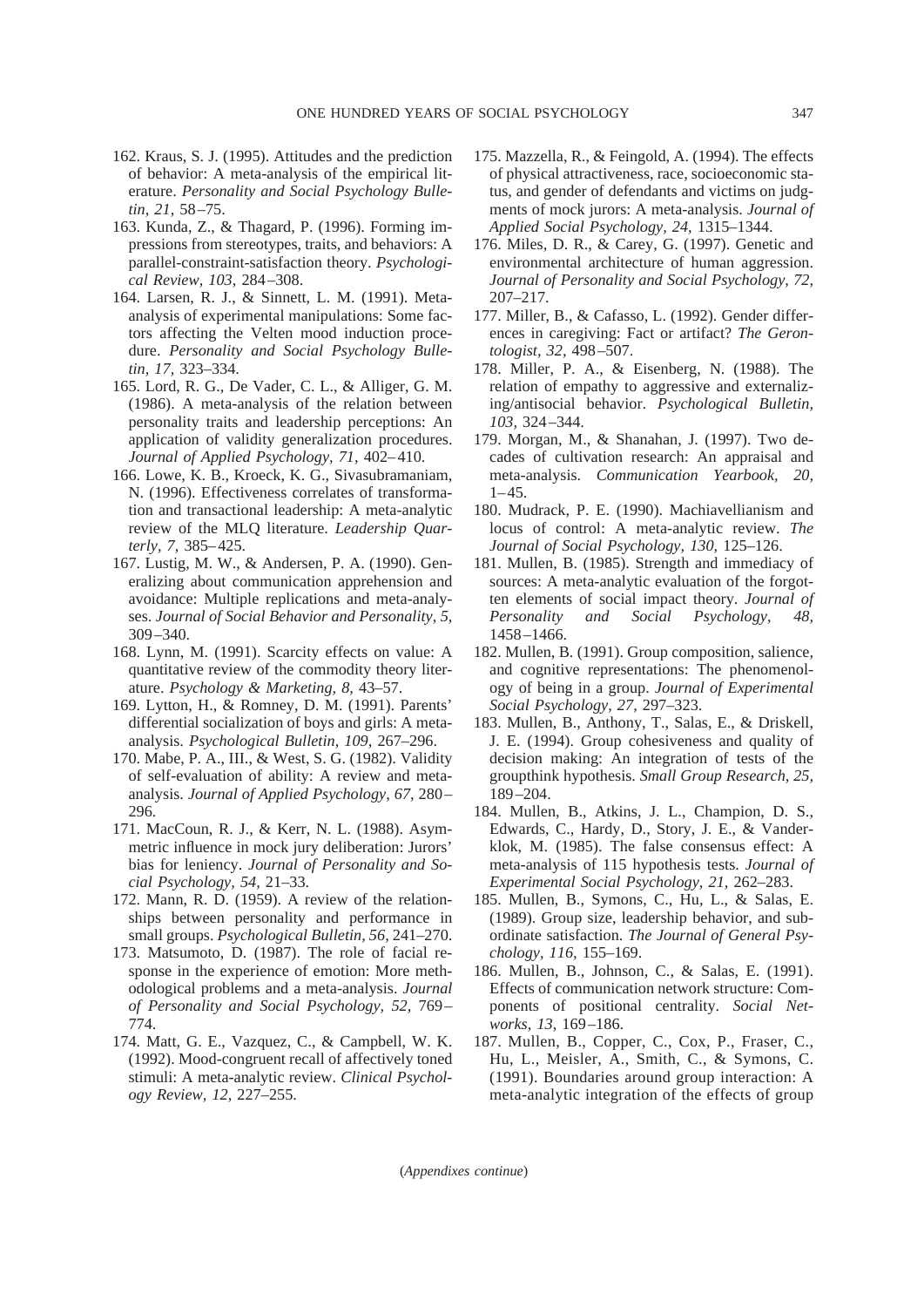size. *The Journal of Social Psychology, 131,* 271–283.

- 188. Mullen, B., Brown, R., & Smith, C. (1992). Ingroup bias as a function of salience, relevance, and status: An integration. *European Journal of Social Psychology, 22,* 103–122.
- 189. Mullen, B., Bryant, B., & Driskell, J. E. (1997). Presence of others and arousal: An integration. *Group Dynamics: Theory, Research, and Practice, 1,* 52–64.
- 190. Mullen, B., & Copper, C. (1994). The relation between group cohesiveness and performance: An integration. *Psychological Bulletin, 115,* 210–227.
- 191. Mullen, B., Cooper, C., & Driskell, J. E. (1990). Jaywalking as a function of model behavior. *Personality and Social Psychology Bulletin, 16,* 320– 330.
- 192. Mullen, B., & Felleman, V. (1990). Tripling in the dorms: A meta-analytic integration. *Basic and Applied Social Psychology, 11,* 33–43.
- 193. Mullen, B., & Hu, L. (1988). Social projection as a function of cognitive mechanisms: Two metaanalytic integrations. *British Journal of Social Psychology, 27,* 333–356.
- 194. Mullen, B., & Hu, L. (1989). Perceptions of ingroup and outgroup variability: A meta-analytic integration. *Basic and Applied Social Psychology, 10,* 233–252.
- 195. Mullen, B., & Johnson, C. (1990). Distinctiveness-based illusory correlations and stereotyping: A meta-analytic integration. *British Journal of Social Psychology, 29,* 11–28.
- 196. Mullen, B., Johnson, C., Salas, E. (1991). Productivity loss in brainstorming groups: A metaanalytic integration. *Basic and Applied Social Psychology, 12,* 3–23.
- 197. Mullen, B., & Riordan, C. A. (1988). Selfserving attributions for performance in naturalistic settings: A meta-analytic review. *Journal of Applied Social Psychology, 18,* 3–22.
- 198. Mullen, B., Salas, E., & Driskell, J. E. (1989). Salience, motivation, and artifact as contributions to the relation between participation rate and leadership. *Journal of Experimental Social Psychology, 25,* 545–559.
- 199. Multon, K. D., Brown, S. D., & Lent, R. W. (1991). Relation of self-efficacy beliefs to academic outcomes: A meta-analytic investigation. *Journal of Counseling Psychology, 38,* 30–38.
- 200. Murnen, S. K., & Stockton, M. (1997). Gender and self-reported sexual arousal in response to sexual stimuli: A meta-analytic review. *Sex Roles, 37,* 135–153.
- 201. Murphy, K. R., & Balzer, W. K. (1989). Rater errors and rating accuracy. *Journal of Applied Psychology, 74,* 619–624.
- 202. Narby, D. J., Cutler, B. L., & Moran, G. (1993). A meta-analysis of the association between au-

thoritarianism and jurors' perceptions of defendant culpability. *Journal of Applied Psychology, 78,*  $34 - 42$ .

- 203. Newcomb, A. F., Bukowski, W. M., & Pattee, L. (1993). Children's peer relations: A meta-analytic review of popular, rejected, neglected, controversial, and average sociometric status. *Psychological Bulletin, 113,* 99–128.
- 204. Newcomb, A. F., & Bagwell, C. L. (1995). Children's friendship relations: A meta-analytic review. *Psychological Bulletin, 117,* 306–347.
- 205. Ochoa, S. H., & Olivarez, A., Jr. (1995). A meta-analysis of peer rating sociometric studies of pupils with learning disabilities. *The Journal of Special Education, 29,* 1–19.
- 206. O'Connor, W. E., Morrison, T. G., McLeod, L. D., & Anderson, D. (1996). A meta-analytic review of the relationship between gender and belief in a just world. *Journal of Social Behavior and Personality, 11,* 141–148.
- 207. O'Keefe, D. J. (1987). The persuasive effects of delaying identification of high- and low-credibility communicators: A meta-analytic review. *Central States Speech Journal, 38,* 63–72.
- 208. O'Keefe, D. J., & Figgé, M. (1997). A guiltbased explanation of the door-in-the-face influence strategy. *Human Communication Research, 24,* 64–81.
- 209. Okun, M. A., Stock, W. A., Haring, M. J., & Witter, R. A. (1984). The activity/subjective wellbeing relation: A quantitative synthesis. *Research on Aging, 6,* 45–65.
- 210. Okun, M. A., & Stock, W. A. (1987). The construct validity of subjective well-being measures: An assessment via quantitative research syntheses. *Journal of Community Psychology, 15,* 481–492.
- 211. O'Leary-Kelley, A. M., Martocchio, J. J., & Frink, D. D. (1994). A review of the influence of group goals on group performance. *Academy of Management Journal, 37,* 1285–1301.
- 212. Olian, J. D., Schwab, D. P., & Haberfeld, Y. (1988). The impact of applicant gender compared to qualifications on hiring recommendations: A meta-analysis of experimental studies. *Organizational Behavior and Human Decision Processes, 41,* 180–195.
- 213. Oliver, M. B., & Hyde, J. S. (1993). Gender differences in sexuality: A meta-analysis. *Psychological Bulletin, 114,* 29–51.
- 214. Olweus, D. (1979). Stability of aggressive reaction patterns in males: A review. *Psychological Bulletin, 86,* 852–875.
- 215. Olweus, D. (1984). Stability in aggressive and withdrawn, inhibited behavior patterns. In R. M. Kaplan, V. J. Konecni, & R. W. Novaco (Eds.), *Aggression in children and youth* (pp. 104–137). The Hague: Martinus Nijhoff.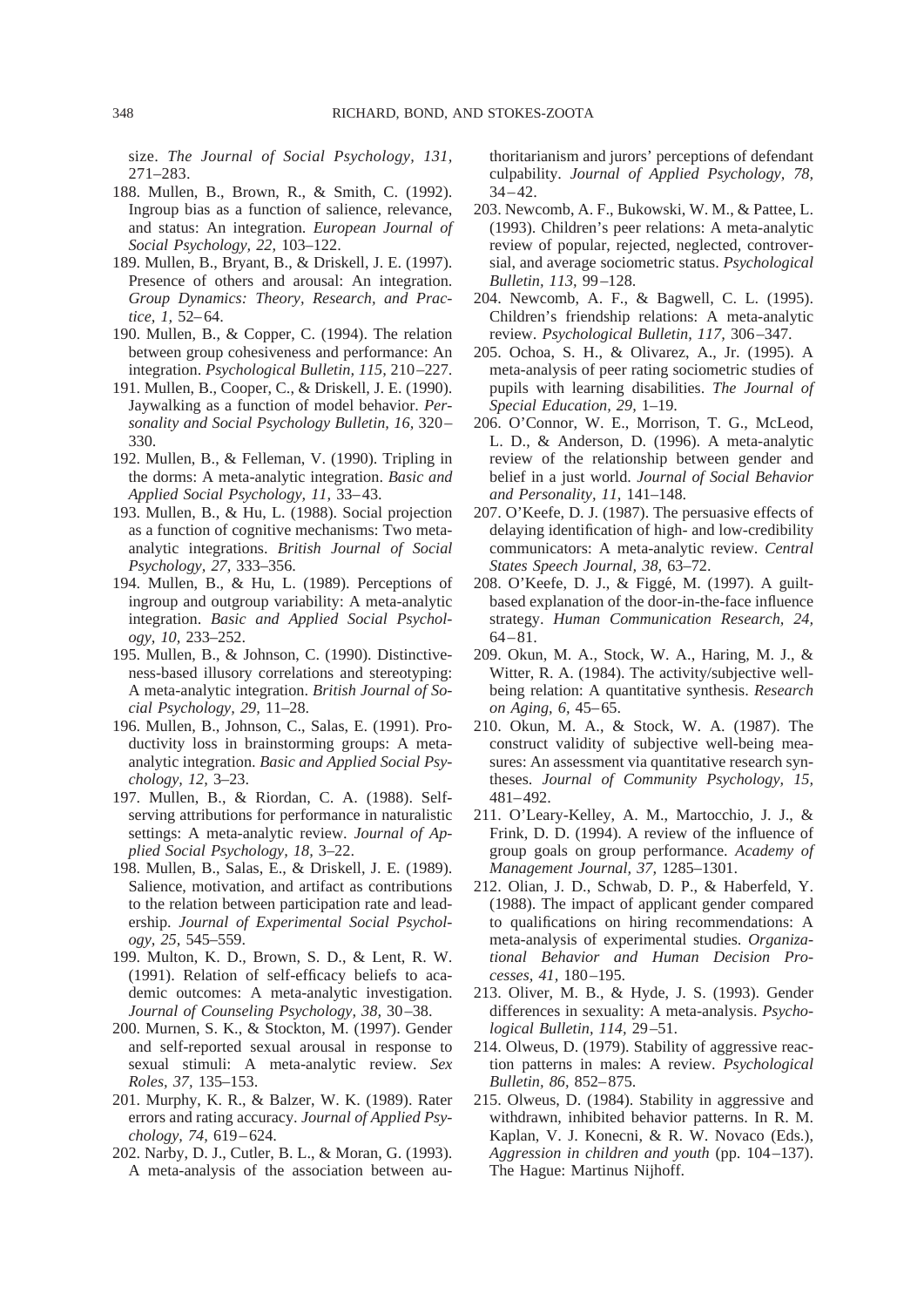- 216. Paik, H., & Comstock, G. (1994). The effects of television violence on antisocial behavior: A metaanalysis. *Communication Research, 21,* 516–546.
- 217. Patterson, M. L., & Ritts, V. (1997). Social and communicative anxiety: A review and meta-analysis. *Communication Yearbook, 20,* 263–303.
- 218. Peters, L. H., Hartke, D. D., & Pohlmann, J. T. (1985). Fiedler's contingency theory of leadership: An application of the meta-analysis procedures of Schmidt and Hunter. *Psychological Bulletin, 97,* 274–285.
- 219. Pierce, C. A. (1996). Body height and romantic attraction: A meta-analytic test of the male-taller norm. *Social Behavior and Personality, 24,* 143– 150.
- 220. Polit, D. F., & Falbo, T. (1987). Only children and personality development: A quantitative review. *Journal of Marriage and the Family, 49,* 309–325.
- 221. Preiss, R. W., Wheeless, L. R., & Allen, M. (1990). Potential cognitive processes and consequences of receiver apprehension: A meta-analytic review. *Journal of Social Behavior and Personality, 5,* 155–172.
- 222. Presson, P. K., & Benassi, V. A. (1996). Illusion of control: A meta-analytic review. *Journal of Social Behavior and Personality, 11,* 493–510.
- 223. Presson, P. K., & Benassi, V. A. (1996). Locus of control orientation and depressive symptomatology: A meta-analysis. *Journal of Social Behavior and Personality, 11,* 201–212.
- 224. Procidano, M. E. (1992). The nature of perceived social support: Findings of meta-analytic studies. *Advances in Personality Assessment, 9,* 1–26.
- 225. Randall, D. M., & Wolff, J. A. (1994). The time interval in the intention-behavior relationship: Meta-analysis. *British Journal of Social Psychology, 33,* 405–418.
- 226. Raudenbush, S. W. (1984). Magnitude of teacher expectancy effects on pupil IQ as a function of the credibility of expectancy induction: A synthesis of findings from 18 experiments. *Journal of Educational Psychology, 76,* 85–97.
- 227. Rhodes, N., & Wood, W. (1992). Self-esteem and intelligence affect influenceability: The mediating role of message reception. *Psychological Bulletin, 111,* 156–171.
- 228. Ritts, V., Patterson, M. L., & Tubbs, M. E. (1992). Expectations, impressions, and judgments of physically attractive students. *Review of Educational Research, 62,* 413–426.
- 229. Roberts, J. V. (1985). The attitude-memory relationship after 40 years: A meta-analysis of the

literature. *Basic and Applied Social Psychology, 6,* 221–241.

- 230. Roese, N. J., & Jamieson, D. (1993). Twenty years of bogus pipeline research: A critical review and meta-analysis. *Psychological Bulletin, 114,* 363–375.
- 231. Rojahn, K., & Pettigrew, T. F. (1992). Memory for schema-relevant information: A meta-analytic resolution. *British Journal of Social Psychology, 31,* 81–109.
- 232. Rosenthal, R. (1968). Experimenter expectancy and the reassuring nature of the null hypothesis decision procedure. *Psychological Bulletin Monograph, 70,* 30–47.
- 233. Rosenthal, R. (1969). Interpersonal expectations: Effects of the experimenter's hypothesis. In R. Rosenthal & R. L. Rosnow (Eds.), *Artifact in behavioral research* (pp. 181–277). New York: Academic Press.
- 234. Rosenthal, R., & DePaulo, B. M. (1979). Sex differences in accommodation in nonverbal communication. In R. Rosenthal (Ed.), *Skill in nonverbal communication: Individual differences* (pp. 68–103). Cambridge: Oelgeschlager, Gunn & Hain.
- 235. Rosenthal, R., & Rosnow, R. L. (1975). *The volunteer subject.* New York: Wiley.
- 236. Rosenthal, R., & Rubin, D. B. (1978). Interpersonal expectancy effects: The first 345 studies. *The Behavioral and Brain Sciences, 3,* 377–386.
- 237. Rummel, A., & Feinberg, R. (1988). Cognitive evaluation theory: A meta-analytic review of the literature. *Social Behavior and Personality, 16,* 147–164.
- 238. Russell, J. A. (1994). Is there universal recognition of emotion from facial expression? A review of the cross-cultural studies. *Psychological Bulletin, 115,* 102–141.
- 239. Sackett, P. R., & DuBois, C. L. (1991). Raterratee race effects on performance evaluation. *Journal of Applied Psychology, 76,* 873–877.
- 240. Saks, M. J., & Marti, M. W. (1997). A metaanalysis of the effects of jury size. *Law and Human Behavior, 21,* 451–467.
- 241. Sally, D. (1995). Conversation and cooperation in social dilemmas. *Rationality and Society, 7,* 58–92.
- 242. Saragovi, C., Koestner, R., Dio, L. D., & Aubé, J. (1997). Agency, communion, and wellbeing: Extending Helgeson's (1994) model. *Journal of Personality and Social Psychology, 73,* 593– 609.
- 243. Schimmack, U. (1996). Cultural influences on the recognition of emotion by facial expression: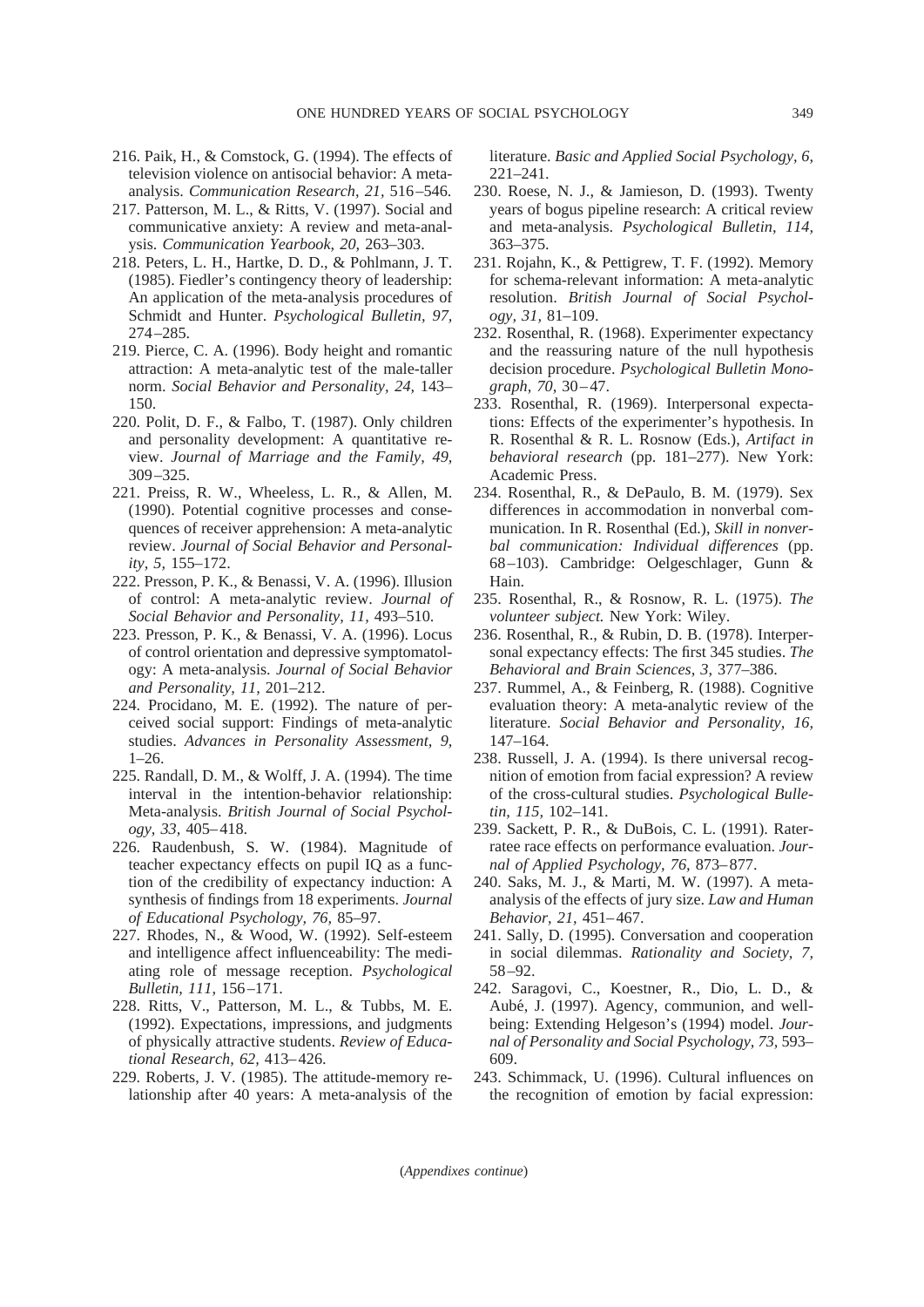Individualistic or Caucasian cultures? *Journal of Cross-Cultural Psychology, 27,* 37–50.

- 244. Schofield, J. W., & Whitley, B. E., Jr. (1983). Peer nomination vs. rating scale measurement of children's peer preferences. *Social Psychology Quarterly, 46,* 242–251.
- 245. Schriesheim, C. A., Tepper, B. J., & Tetrault, L. A. (1994). Least preferred co-worker score, situational control, and leadership effectiveness: A meta-analysis of contingency model performance predictions. *Journal of Applied Psychology, 79,* 561–573.
- 246. Schuerger, J. M., Zarrella, K. L., & Hotz, A. S. (1989). Factors that influence the temporal stability of personality by questionnaire. *Journal of Personality and Social Psychology, 56,* 777–783.
- 247. Schultz, P. W., & Oskamp, S. (1996). Effort as a moderator of the attitude-behavior relationship: General environmental concern and recycling. *Social Psychology Quarterly, 59,* 375–383.
- 248. Schutte, J. W., & Hosch, H. M. (1997). Gender differences in sexual assault verdicts: A meta-analysis. *Journal of Social Behavior and Personality, 12,* 759–772.
- 249. Schütz, H., & Six, B. (1996). How strong is the relationship between prejudice and discrimination? A meta-analytic answer. *International Journal of Intercultural Relations, 20,* 441–462.
- 250. Schwarzer, R., & Leppin, A. (1989). Social support and health: A meta-analysis. *Psychology and Health, 3,* 1–15.
- 251. Schwarzer, R., & Leppin, A. (1991). Social support and health: A theoretical and empirical overview. *Journal of Social and Personal Relationships, 8,* 99–127.
- 252. Sedikides, C., & Ostrom, T. M. (1988). Are person categories used when organizing information about unfamiliar sets of persons? *Social Cognition, 6,* 252–267.
- 253. Segrin, C., & Dillard, J. P. (1992). The interactional theory of depression: A meta-analysis of the research literature. *Journal of Social and Clinical Psychology, 11,* 43–70.
- 254. Shapiro, P. N., & Penrod, S. (1986). Metaanalysis of facial identification studies. *Psychological Bulletin, 100,* 139–156.
- 255. Sheppard, B. H., Hartwick, J., & Warshaw, P. R. (1988). The theory of reasoned action: A metaanalysis of past research with recommendations for modifications and future research. *Journal of Consumer Research, 15,* 325–343.
- 256. Singer, E., Von Thurn, D. R., & Miller, E. R. (1995). Confidentiality assurances and response: A quantitative review of the experimental literature. *Public Opinion Quarterly, 77,* 59–66.
- 257. Skinner, M., & Mullen, B. (1991). Facial asymmetry in emotional expression: A meta-analysis of

research. *British Journal of Social Psychology, 30,* 113–124.

- 258. Smith, C. E., Fernengel, K., Holcroft, C., Gerald, K., & Marien, L. (1994). Meta-analysis of the associations between social support and health outcomes. *Annals of Behavioral Medicine, 16,* 352– 362.
- 259. Smith, M. L. (1980). Sex bias in counseling and psychotherapy. *Psychological Bulletin, 87,* 392–407.
- 260. Sohn, D. (1982). Sex differences in achievement self-attributions: An effect-size analysis. *Sex Roles, 8,* 345–357.
- 261. Spangler, W. D. (1992). Validity of questionnaire and TAT measures of need for achievement: Two meta-analyses. *Psychological Bulletin, 112,* 140–154.
- 262. Sporer, S. L., Penrod, S., Read, D., & Cutler, B. (1995). Choosing, confidence, and accuracy: A meta-analysis of the confidence-accuracy relation in eyewitness identification studies. *Psychological Bulletin, 118,* 315–327.
- 263. Stangor, C., & McMillan, D. (1992). Memory for expectancy-congruent and expectancy-incongruent information: A review of the social and social developmental literatures. *Psychological Bulletin, 111,* 42–61.
- 264. Steblay, N. M. (1987). Helping behavior in rural and urban environments: A meta-analysis. *Psychological Bulletin, 102,* 346–356.
- 265. Steblay, N. M. (1992). A meta-analytic review of the weapon focus effect. *Law and Human Behavior, 16,* 413–424.
- 266. Steblay, N. M. (1997). Social influence in eyewitness recall: A meta-analytic review of lineup instruction effects. *Law and Human Behavior, 21,* 283–297.
- 267. Steele, C. M., & Southwick, L. (1985). Alcohol and social behavior I: The psychology of drunken excess. *Journal of Personality and Social Psychology, 48,* 18–34.
- 268. Stein, R. T., & Heller, T. (1979). An empirical analysis of the correlations between leadership status and participation rates reported in the literature. *Journal of Personality and Social Psychology, 37,* 1993–2002.
- 269. Stevenson, M. R., & Black, K. N. (1988). Paternal absence and sex-role development: A metaanalysis. *Child Development, 59,* 793–814.
- 270. Stier, D. S., & Hall, J. A. (1984). Gender differences in touch: An empirical and theoretical review. *Journal of Personality and Social Psychology, 47,* 440–459.
- 271. Stiff, J. B. (1986). Cognitive processing of persuasive message cues: A meta-analytic review of the effects of supporting information on attitudes. *Communication Monographs, 53,* 75–89.
- 272. Stock, W. A., Okun, M. A., Haring, M. J., & Witter, R. A. (1985). Race and subjective well-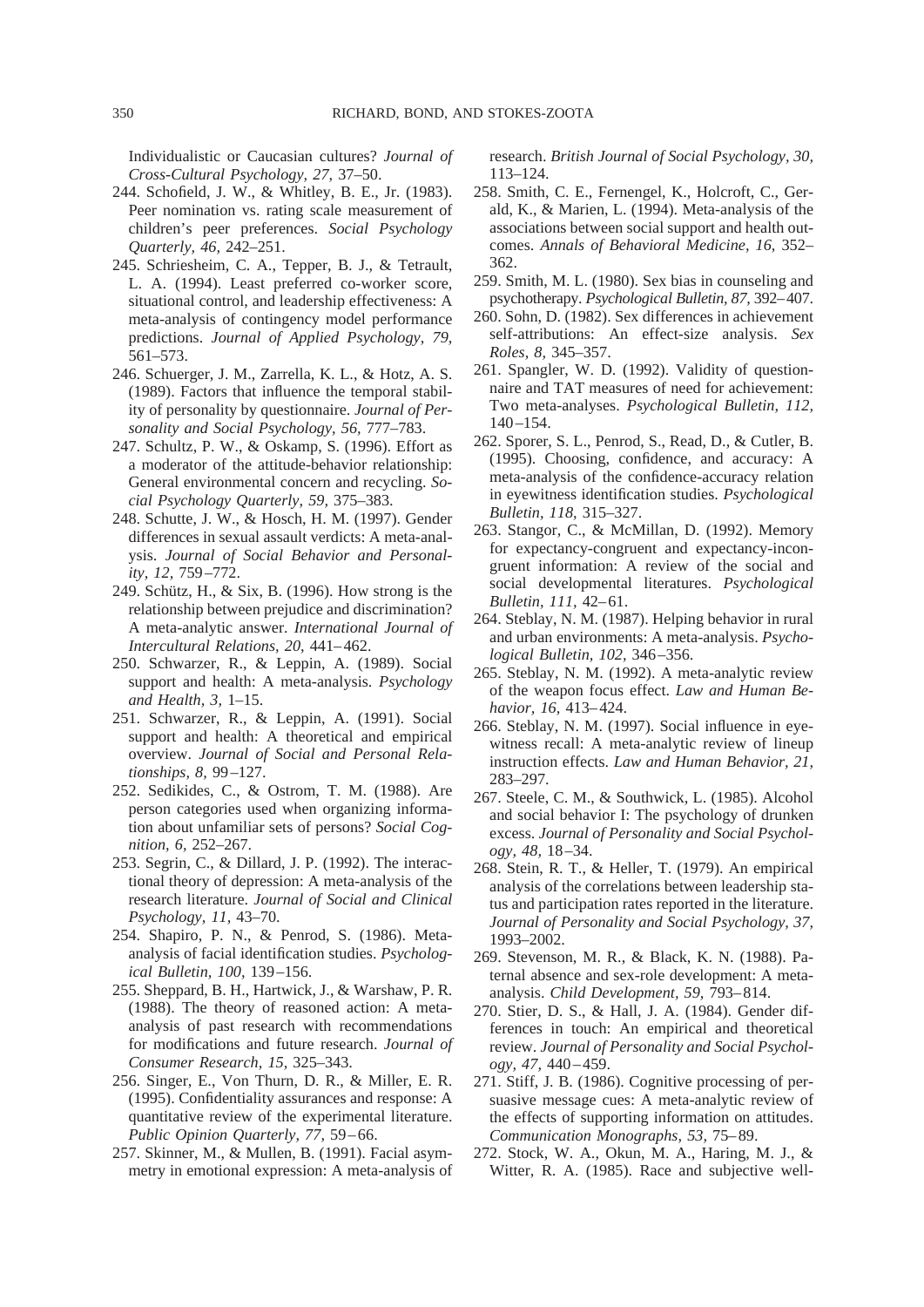being in adulthood: A black-white research synthesis. *Human Development, 28,* 192–197.

- 273. Stogdill, R. M. (1948). Personal factors associated with leadership: A survey of the literature. *The Journal of Psychology, 25,* 35–71.
- 274. Strube, M. J. (1981). Meta-analysis and crosscultural comparison: Sex differences in child competitiveness. *Journal of Cross-Cultural Psychology, 12,* 3–20.
- 275. Strube, M. J., & Garcia, J. E. (1981). A metaanalytic investigation of Fiedler's contingency model of leadership effectiveness. *Psychological Bulletin, 90,* 307–321.
- 276. Sugarman, D. B., & Frankel, S. L. (1996). Patriarchal ideology and wife-assault: A meta-analytic review. *Journal of Family Violence, 11,* 13– 40.
- 277. Sugarman, D. B., & Hotaling, G. T. (1997). Intimate violence and social desirability: A metaanalytic review. *Journal of Interpersonal Violence, 12,* 275–290.
- 278. Suls, J., & Wan, C. K. (1989). The relation between type A behavior and chronic emotional distress: A meta-analysis. *Journal of Personality and Social Psychology, 57,* 503–512.
- 279. Sutton, S. R. (1982). Fear-arousing communications: A critical examination of theory and research. In J. R. Eiser (Ed.), *Social psychology and behavioral medicine* (pp. 303–337). New York: Wiley.
- 280. Sweeney, L. T., & Haney, C. (1992). The influence of race on sentencing: A meta-analytic review of experimental studies. *Behavioral Sciences and the Law, 10,* 179–195.
- 281. Sweeney, P. D., Anderson, K., & Bailey, S. (1986). Attributional style in depression: A metaanalytic review. *Journal of Personality and Social Psychology, 50,* 974–991.
- 282. Swim, J., Borgida, E., Maruyama, G., & Myers, D. G. (1989). Joan McKay versus John McKay: Do gender stereotypes bias evaluations? *Psychological Bulletin, 105,* 409–429.
- 283. Swim, J. K., & Sanna, L. J. (1996). He's skilled, she's lucky: A meta-analysis of observers' attributions for women's and men's successes and failures. *Personality and Social Psychology Bulletin, 22,* 507–519.
- 284. Symons, C. S., & Johnson, B. T. (1997). The self-reference effect in memory: A meta-analysis. *Psychological Bulletin, 121,* 371–394.
- 285. Tanford, S., & Penrod, S. (1984). Social influence model: A formal integration of research on majority and minority influence processes. *Psychological Bulletin, 95,* 189–225.
- 286. Tang, S., & Hall, V. (1995). The overjustification effect: A meta-analysis. *Applied Cognitive Psychology, 9,* 365–404.
- 287. Tata, J., Anthony, T., Lin, H., Newman, B., Tang, S., Millson, M., & Sivakumar, K. (1996). Proportionate group size and rejection of the deviate: A meta-analytic integration. *Journal of Social Behavior and Personality, 11,* 739–752.
- 288. Taylor, M. C., & Hall, J. A. (1982). Psychological androgyny: Theories, methods, and conclusions. *Psychological Bulletin, 92,* 347–366.
- 289. Thompson, L., & Hrebec, D. (1996). Lose-lose agreements in interdependent decision making. *Psychological Bulletin, 120,* 396–409.
- 290. Tickle-Degnen, L., & Rosenthal, R. (1990). The nature of rapport and its nonverbal correlates. *Psychological Inquiry, 1,* 285–293.
- 291. Trappey, C. (1996). A meta-analysis of consumer choice and subliminal advertising. *Psychology & Marketing, 13,* 517–530.
- 292. Twenge, J. M. (1997). Attitudes toward women, 1970–1995: A meta-analysis. *Psychology of Women Quarterly, 21,* 35–51.
- 293. Twenge, J. M. (1997). Changes in masculine and feminine traits over time: A meta-analysis. *Sex Roles, 36,* 305–325.
- 294. Uchino, B. N., Cacioppo, J. T., & Kiecolt-Glaser, J. K. (1996). The relationship between social support and physiological processes: A review with emphasis on underlying mechanisms and implications for health. *Psychological Bulletin, 119,* 488–531.
- 295. Ucros, C. G. (1989). Mood state-dependent memory: A meta-analysis. *Cognition and Emotion, 3,* 139–167.
- 296. Underwood, B., & Moore, B. (1982). Perspective-taking and altruism. *Psychological Bulletin, 91,* 143–173.
- 297. Vemer, E., Coleman, M., Ganong, L. H., & Cooper, H. (1989). Marital satisfaction in remarriage: A meta-analysis. *Journal of Marriage and the Family, 51,* 713–725.
- 298. Walther, J. B., Anderson, J. F., & Park, D. W. (1994). Interpersonal effects in computer-mediated interaction: A meta-analysis of social and antisocial communication. *Communication Research, 21,* 460–487.
- 299. Warr, P. B. (1971). Pollyanna's personal judgments. *European Journal of Social Psychology, 1,* 327–338.
- 300. Watson, D., & Clark, L. A. (1984). Negative affectivity: The disposition to experience aversive emotional states. *Psychological Bulletin, 96,* 465– 490.

(*Appendixes continue*)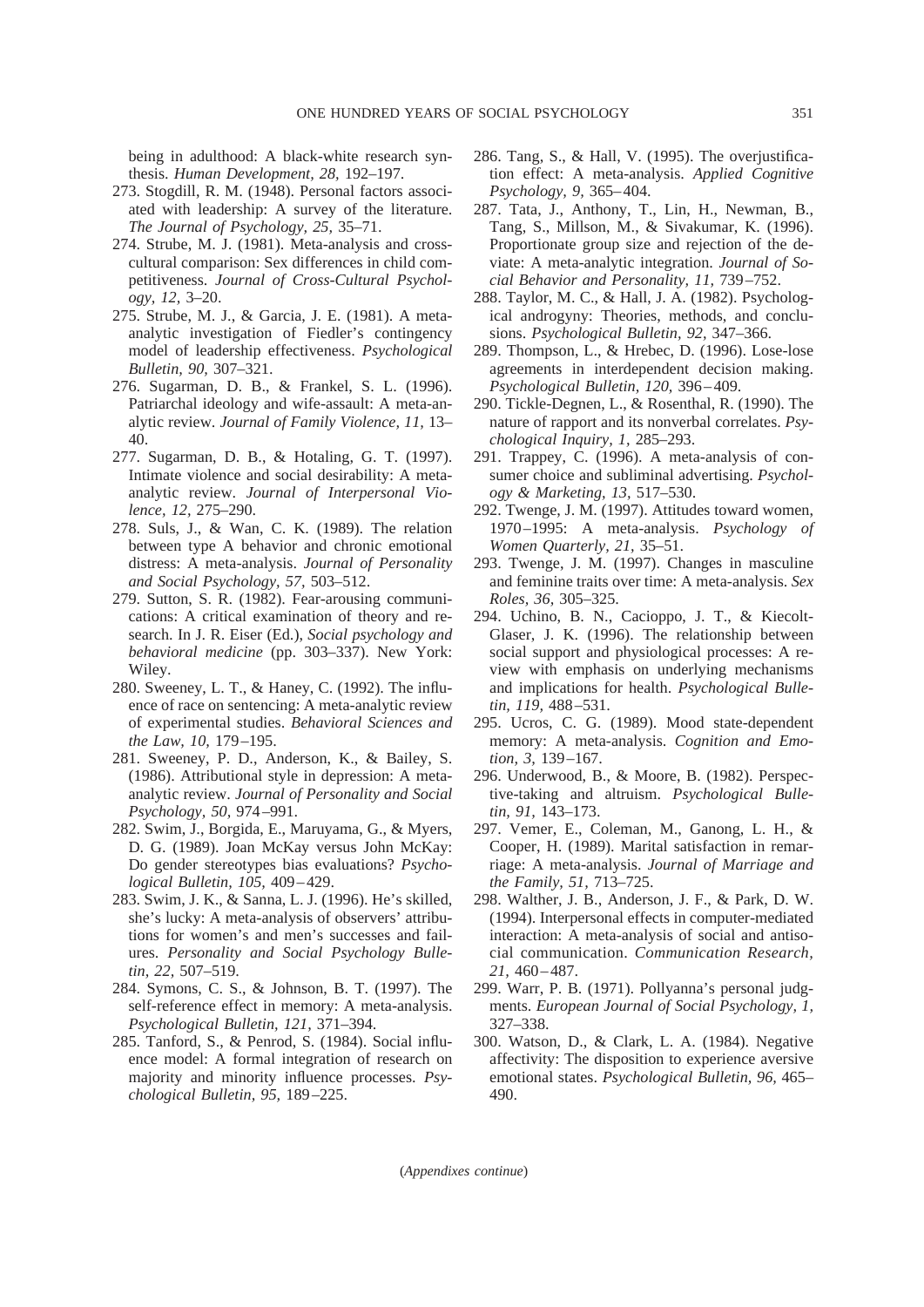- 301. Westermann, R., Spies, K., Stahl, G., & Hesse, F. W. (1996). Relative effectiveness and validity of mood induction procedures: A meta-analysis. *European Journal of Social Psychology, 26,* 557– 580.
- 302. Whatley, M. A. (1996). Victim characteristics influencing attributions of responsibility to rape victims: A meta-analysis. *Aggression and Violent Behavior, 1,* 81–95.
- 303. Whitley, B. E., Jr. (1983). Sex role orientation and self-esteem: A critical meta-analytic review. *Journal of Personality and Social Psychology, 44,* 765–778.
- 304. Whitley, B. E., Jr. (1987). The effects of discredited eyewitness testimony: A meta-analysis. *The Journal of Social Psychology, 127,* 209–214.
- 305. Whitley, B. E., Jr., & Frieze, I. H. (1985). Children's causal attributions for success and failure in achievement settings: A meta-analysis. *Journal of Educational Psychology, 77,* 608–616.
- 306. Whitley, B. E., Jr., & Frieze, I. H. (1986). Measuring causal attributions for success and failure: A meta-analysis of the effects of questionwording style. *Basic and Applied Social Psychology, 7,* 35–51.
- 307. Whitley, B. E., Jr., & Kite, M. E. (1995). Sex differences in attitudes toward homosexuality: A comment on Oliver and Hyde (1993). *Psychological Bulletin, 117,* 146–154.
- 308. Whitley, B. E., Jr., McHugh, M. C., & Frieze, I. H. (1986). Assessing the theoretical models for sex differences in causal attributions of success and failure. In J. S. Hyde & M. C. Linn (Eds.), *The psychology of gender* (pp. 102–135). Baltimore: Johns Hopkins University Press.
- 309. Whitley, B. E., Jr., & Schofield, J. W. (1986). A meta-analysis of research on adolescent contraceptive use. *Population and Environment, 8,* 173–203.
- 310. Wiersma, U. J. (1992). The effects of extrinsic rewards in intrinsic motivation: A meta-analysis. *Journal of Occupational and Organizational Psychology, 65,* 101–114.
- 311. Willson, V. L., & Putnam, R. R. (1982). A meta-analysis of pretest sensitization effects in ex-

perimental design. *American Educational Research Journal, 19,* 249–258.

- 312. Wilson, E. J., & Sherrell, D. L. (1993). Source effects in communication and persuasion research: A meta-analysis of effect size. *Journal of the Academy of Marketing Science, 21,* 101–112.
- 313. Wofford, J. C., & Liska, L. Z. (1993). Path-goal theories of leadership: A meta-analysis. *Journal of Management, 19,* 857–876.
- 314. Wood, W. (1987). Meta-analytic review of sex differences in group performance. *Psychological Bulletin, 102,* 53–71.
- 315. Wood, W., Wong, F. Y., & Chachere, J. G. (1991). Effects of media violence on viewers' aggression in unconstrained social interaction. *Psychological Bulletin, 109,* 371–383.
- 316. Wood, W., Lundgren, S., Ouellette, J. A., Busceme, S., & Blackstone, T. (1994). Minority influence: A meta-analytic review of social influence processes. *Psychological Bulletin, 115,* 323–345.
- 317. Wood, W., Rhodes, N., & Whelan, M. (1989). Sex differences in positive well-being: A consideration of emotional style and marital status. *Psychological Bulletin, 106,* 249–264.
- 318. Wortman, P. M., & Bryant, F. B. (1985). School desegregation and black achievement: An integrative review. *Sociological Methods and Research, 13,* 289–324.
- 319. Yammarino, F. J., Skinner, S. J., & Childers, T. L. (1991). Understanding mail survey response behavior: A meta-analysis. *Public Opinion Quarterly, 55,* 613–639.
- 320. Zimmerman, R. S., & Vernberg, D. (1994). Models of preventive health behavior: Comparison, critique, and meta-analysis. *Advances in Medical Sociology, 4,* 45–67.
- 321. Zuckerman, M., DePaulo, B. M., & Rosenthal, R. (1981). Verbal and nonverbal communication of deception. *Advances in Experimental Social Psychology, 14,* 1–59.
- 322. Zumkley, H. (1994). The stability of aggressive behavior: A meta-analysis. *German Journal of Psychology, 18,* 273–281.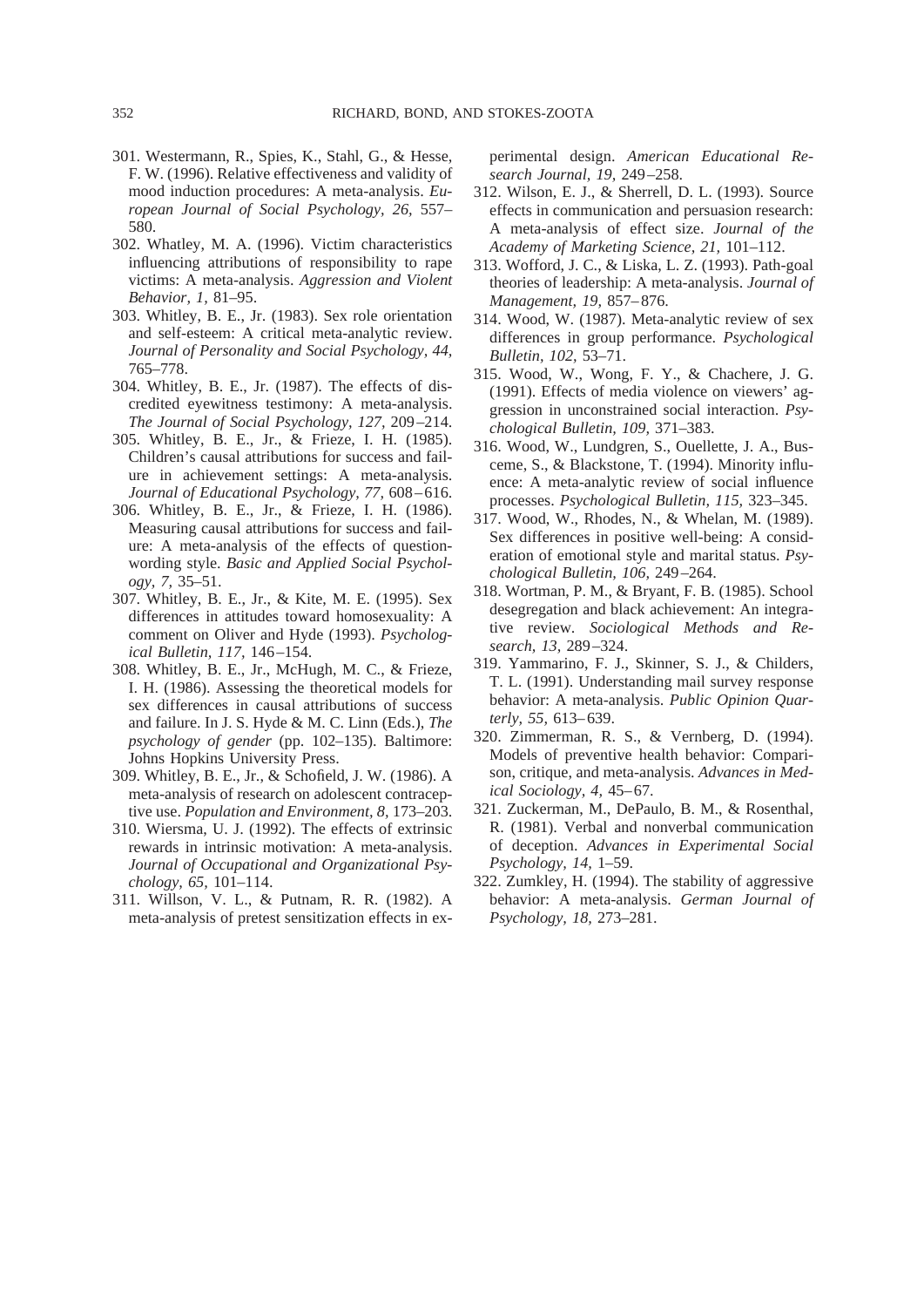# Appendix B

# 474 Meta-Analytic Conclusions

|                                                                                                      |       |           |     | Document |
|------------------------------------------------------------------------------------------------------|-------|-----------|-----|----------|
| Meta-analytic conclusion                                                                             | k     | $\bar{r}$ | SD  | no.      |
| Aggression                                                                                           |       |           |     |          |
| There are <i>genetic influences</i> on aggressiveness                                                | 42    | .49       |     | 176      |
| Highly aggressive men have high levels of testosterone                                               | 118   | .06       | .17 | 20       |
| People become aggressive when they see aggression-related cues                                       | 78    | .16       | .36 | 45       |
| People become aggressive when they are provoked                                                      | 66    | .36       | .33 | 28       |
| People are aggressive toward individuals who provoke them                                            | 143   | .51       | .26 | 47       |
| People who have been provoked are aggressive toward bystanders                                       | 24    | .06       | .38 | 47       |
| People are aggressive when they are in a bad mood                                                    | 256   | .41       | .29 | 44       |
| People are aggressive when they are hot                                                              | 54    | .03       |     | 13       |
| People are aggressive when they are under environmental stress                                       | 37    | .25       | .29 | 47       |
| People are aggressive when they are anonymous                                                        | 24    | .26       |     | 13       |
| People who have aggressive personalities display aggressive behavior                                 | 27    | .18       |     | 13       |
| Pornography increases aggression                                                                     | 33    | .13       | .15 | 7        |
| Educational briefings prevent pornography from increasing aggression                                 | 10    | .29       | .22 | 9        |
| Sexually aggressive men are aroused by depictions of rape                                            | 18    | .24       | .10 | 121      |
| When people drink alcohol, they become aggressive                                                    | 88    | .24       | .04 | 40       |
| When people drink alcohol, they become aggressive                                                    | 65    | .23       |     | 39       |
| When people drink alcohol, they become aggressive                                                    | 49    | .26       | .32 | 143      |
| When people think they are drinking alcohol, they become aggressive                                  | 20    | .05       |     | 39       |
| When people think they are drinking alcohol, they become aggressive                                  | 16    | .05       | .17 | 40       |
| Exposure to mass media violence increases aggression                                                 | 1,142 | .31       | .14 | 216      |
| Exposure to mass media violence increases aggression                                                 | 12    | .13       | .12 | 315      |
|                                                                                                      | 528   | .12       | .40 | 134      |
| People act antisocially after seeing antisocial behavior on TV<br>Aggressiveness is stable over time | 38    | .48       | .39 | 322      |
|                                                                                                      | 24    | .55       | .36 | 214      |
| Males' aggressiveness is stable over time<br>Females' aggressiveness is stable over time             | 21    | .44       | .33 | 215      |
| There are sex differences                                                                            |       |           |     |          |
|                                                                                                      | 110   | .31       | .23 | 158      |
| Men are more aggressive than women                                                                   | 107   | .12       | .14 | 28       |
| Men are more aggressive than women                                                                   | 83    | .23       | .10 | 141      |
| Men are more aggressive than women                                                                   | 50    | .20       | .35 | 85       |
| Men are more aggressive than women                                                                   |       |           |     | 27       |
| After exposure to violence, men are more aggressive than women                                       | 20    | .11       | .16 |          |
| People are more aggressive toward men than women                                                     | 20    | .06       | .26 | 85       |
| Attitudes                                                                                            |       |           |     |          |
| Persuasive fear appeals induce attitude change                                                       | 40    | .11       | .06 | 279      |
| Persuasive fear appeals induce attitude change                                                       | 25    | .21       | .14 | 34       |
| Persuasive fear appeals induce behavior change                                                       | 15    | .10       | .19 | 34       |
| Persuasive fear appeals induce behavior change                                                       | 16    | .13       | .12 | 279      |
| Cumulative exposure to mass media influences viewers' attitudes                                      | 52    | .09       | .04 | 179      |
| Mere exposure to a stimulus increases liking for that stimulus                                       | 208   | .26       | .52 | 32       |
| Some people are more persuasive than others                                                          | 745   | .21       |     | 312      |
| People who are involved in a message are unlikely to be persuaded by it                              | 40    | .10       | .17 | 145      |
| A message is most persuasive if it presents a lot of information                                     | 31    | .20       | .07 | 271      |
| The higher a person's credibility, the more persuasive that person will be                           | 10    | .10       | .04 | 271      |
| Good arguments are persuasive to people who have a high need to think                                | 11    | .15       | .07 | 41       |
| Sometimes a message has more persuasive impact after a delay                                         | 20    | .00       | .43 | 11       |
| Information about a speaker's credibility has less impact if it is delayed                           | 10    | .13       | .25 | 207      |
| Distraction increases the persuasive impact of a message                                             | 104   | .03       | .17 | 37       |
| Two-sided messages are more persuasive than one-sided messages                                       | 26    | .04       | .06 | 6        |
| People are more persuaded by comparative than non-comparative ads                                    | 95    | .11       | .21 | 117      |
| Subliminal advertising increases sales                                                               | 23    | .00       | .11 | 291      |

(*Appendixes continue*)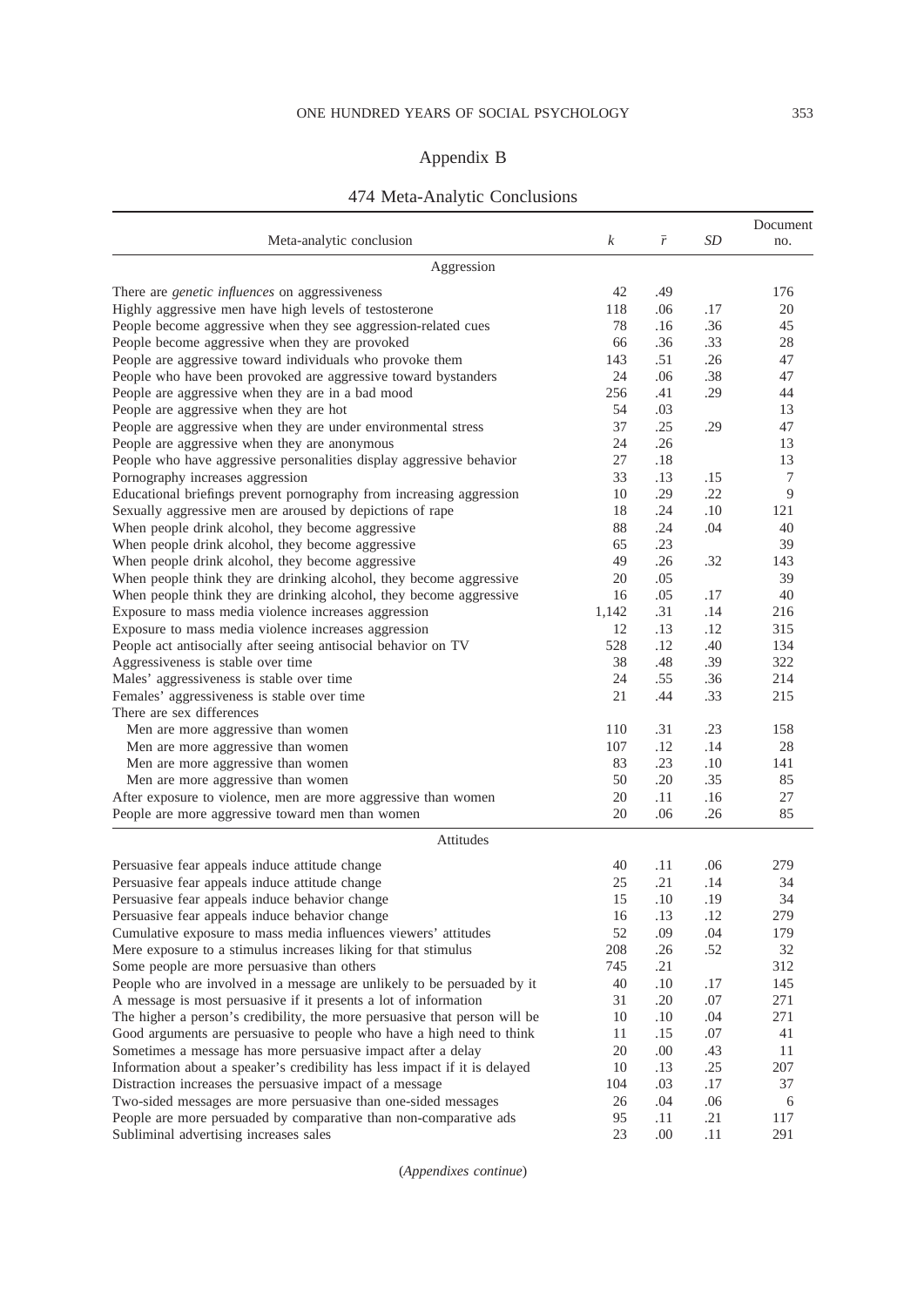### 354 RICHARD, BOND, AND STOKES-ZOOTA

| Meta-analytic conclusion                                              | k        | $\bar{r}$  | SD         | Document<br>no. |
|-----------------------------------------------------------------------|----------|------------|------------|-----------------|
| Attitudes (continued)                                                 |          |            |            |                 |
|                                                                       |          |            |            |                 |
| Scarcity increases the value of a commodity                           | 49       | .12        | .16        | 168             |
| There is consistency between people's attitudes and behavior          | 138      | .47        | .14        | 153             |
| There is consistency between people's attitudes and behavior          | 92       | .65        | .14        | 154             |
| There is consistency between people's attitudes and behavior          | 88       | .38        | .18        | 162             |
| There is consistency between people's attitudes and behavior          | 37       | .45        | .46        | 91              |
| There is consistency between people's attitudes and behavior          | 15       | .43        |            | 320             |
| People do what they intend to do                                      | 98       | .45        | .19        | 225             |
| People do what they intend to do<br>People do what they intend to do  | 87<br>47 | .53<br>.46 | .20<br>.21 | 255<br>154      |
| People do what they intend to do                                      | 13       | .56        |            | 320             |
| People are likely to perform an action if they                        |          |            |            |                 |
| intend to perform the action and believe they can control it          | 17       | .51        |            | 5               |
| feel positively about the action and believe it is common             | 87       | .66        | .13        | 255             |
| People are likely to recycle if they                                  |          |            |            |                 |
| know about recycling                                                  | 115      | .40        | .26        | 138             |
| know about recycling, like it, and have an incentive to recycle       | 115      | .48        | .23        | 136             |
| have concern for the environment                                      | 7        | .11        | .12        | 247             |
| Attribution                                                           |          |            |            |                 |
| People attribute their successes to ability                           | 69       | .29        | .35        | 306             |
| People attribute their successes to ability                           | 25       | .27        |            | 305             |
| People attribute their successes to effort                            | 69       | .18        | .27        | 306             |
| People attribute their successes to effort                            | 25       | .14        |            | 305             |
| People attribute their successes to internal factors                  | 49       | .26        | .17        | 197             |
| Students attribute their academic successes to luck                   | 25       | .01        |            | 305             |
| People attribute their failures to bad luck                           | 69       | .10        | .43        | 306             |
| People attribute their failures to the difficulty of their task       | 69       | .05        | .42        | 306             |
| People attribute their failures to the difficulty of their task       | 25       | .22        |            | 305             |
| People attribute their failures to external factors                   | 42       | .09        | .17        | 197             |
| People take more responsibility for success than failure              | 23       | .19        | .33        | 21              |
| People are held more responsible for a severe than a minor accident   | 22       | .13        | .38        | 38              |
| There are actor-observer differences in work performance attributions | 11       | .41        | .00        | 68              |
| Successful, expected work performances are attributed to ability      | 20       | .35        | .17        | 68              |
| Adults who suffer depression attribute                                |          |            |            |                 |
| negative outcomes to internal, global, stable factors                 | 268      | .22        | .15        | 281             |
| positive outcomes to external, specific, unstable factors             | 160      | .14        | .14        | 281             |
| Children who suffer depression attribute                              |          |            |            |                 |
| negative outcomes to internal, global, stable factors                 | 19       | .39        |            | 112             |
| negative outcomes to internal, global, stable factors                 | 17       | .38        | .03        | 147             |
| positive outcomes to external, specific, unstable factors             | 18       | .32        |            | 112             |
| positive outcomes to external, specific, unstable factors             | 15       | .32        | .06        | 147             |
| There are sex differences                                             |          |            |            |                 |
| Men attribute their performance to ability                            | 58       | $.07\,$    | $.07\,$    | 308             |
| Men attribute their performance to ability                            | $28\,$   | .06        | .00        | 260             |
| Men attribute their performance to ability                            | 22       | .06        | .02        | 105             |
| Men attribute their performance to effort                             | 58       | .03        | .11        | 308             |
| Men attribute their performance to effort                             | 22       | .00        | .00.       | 105             |
| Women attribute their performance to luck                             | 58       | .05        | .21        | 308             |
| Women attribute their performance to luck                             | 26       | .08        | .00.       | 260             |
| Women attribute their performance to luck                             | 22       | .08        | .05        | 105             |
| Women attribute their performance to the difficulty of their task     | 58       | .02        | .21        | 308             |
| Women attribute their performance to the difficulty of their task     | 21       | .00.       | .00.       | 105             |
| Women attribute their performance to the difficulty of their task     | 20       | .00        | .00.       | 260             |
| Women take more responsibility than men for academic performance      | 12       | .04        | .19        | 57              |

## *Appendix B (continued)*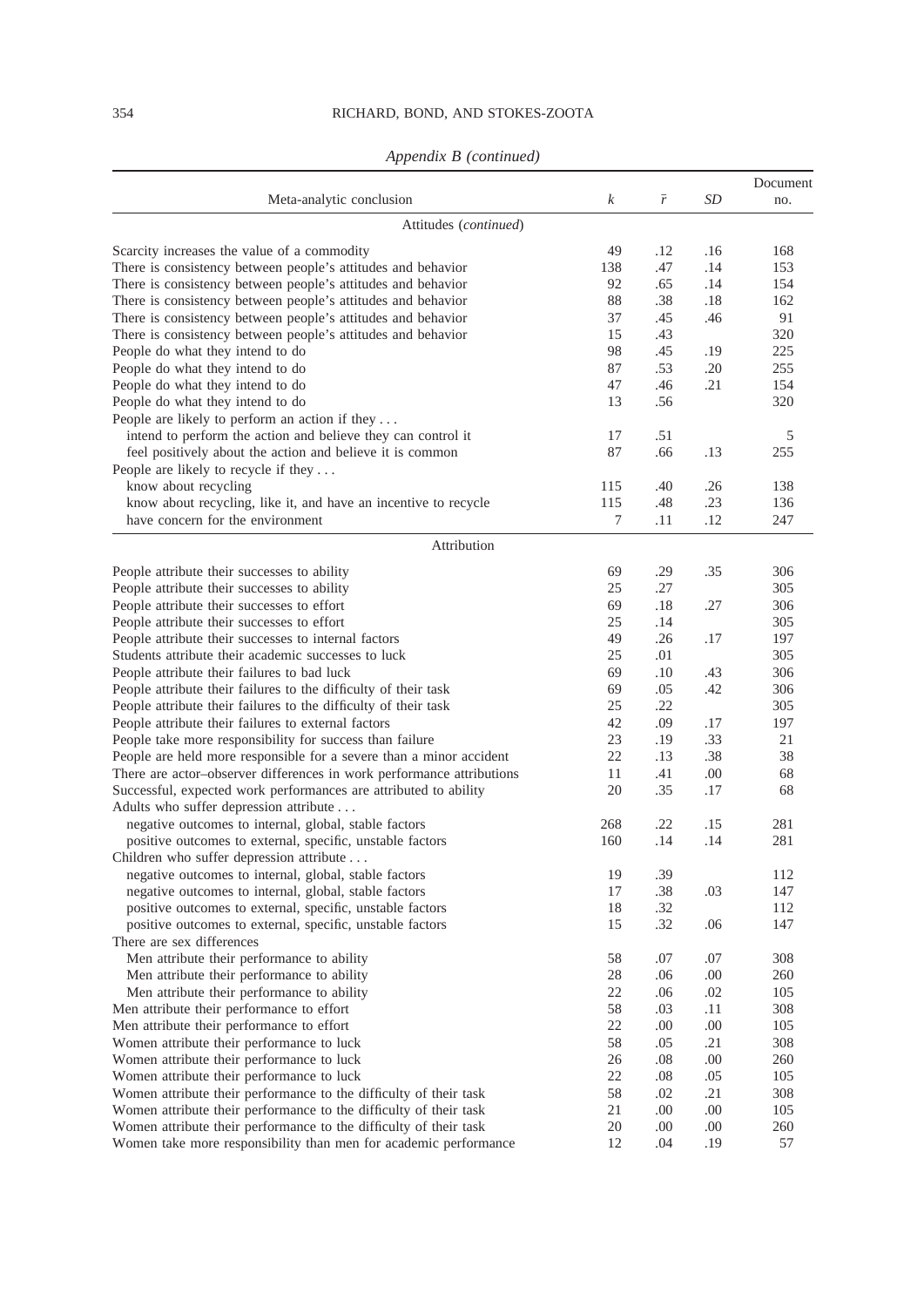### ONE HUNDRED YEARS OF SOCIAL PSYCHOLOGY 355

| Meta-analytic conclusion                                                                                                            | k        | $\bar{r}$  | SD  | Document<br>no. |
|-------------------------------------------------------------------------------------------------------------------------------------|----------|------------|-----|-----------------|
| Attribution (continued)                                                                                                             |          |            |     |                 |
| Women's successes are attributed to effort                                                                                          | 84       | .04        |     | 283             |
| Men's successes are attributed to ability, luck, and the ease of the task                                                           | 230      | .01        |     | 283             |
| Women's failures are attributed to task difficulty                                                                                  | 36       | .07        |     | 283             |
| Men's failures are attributed to lack of ability, lack of effort, and bad luck                                                      | 134      | .02        |     | 283             |
| Expectancy effects                                                                                                                  |          |            |     |                 |
| People behave as others expect them to behave                                                                                       | 114      | .16        |     | 233             |
| People behave as others expect them to behave                                                                                       | 113      | .33        | .43 | 236             |
| Males behave as others expect them to behave                                                                                        | 14       | .19        |     | 124             |
| Females behave as others expect them to behave                                                                                      | 28       | .08        |     | 124             |
| Experimenters find the research results they expect to find                                                                         | 35       | .25        |     | 232             |
| Some experimenters show bigger expectancy effects than others                                                                       | 22       | .11        |     | 59              |
| Some subjects show bigger experimenter expectancy effects than others                                                               | 26       | .03        |     | 59              |
| Teachers expect more from female than male students                                                                                 | 28<br>20 | .07<br>.05 |     | 75<br>75        |
| Teachers expect more from Anglo-Americans than African-Americans<br>Teachers expect more from attractive than unattractive students | 24       | .12        |     | 75              |
| Teachers who have positive expectations for a student have positive                                                                 | 180      | .19        |     | 130             |
| interactions with that student                                                                                                      | 165      | .19        |     | 129             |
| Teachers form self-fulfilling prophecies about students                                                                             | 18       | .05        | .07 | 226             |
| Students achieve the most if their teachers interact with them, display                                                             | 58       | .24        |     | 130             |
| warmth, and give them positive feedback                                                                                             | 50       | .26        |     | 129             |
| People have status expectations for one another                                                                                     | 7        | .31        | .12 | 73              |
| Gender roles                                                                                                                        |          |            |     |                 |
| Parents encourage their children to engage in sex-stereotypic activities                                                            | 21       | .21        | .11 | 169             |
| Exposure to TV increases acceptance of gender role stereotypes                                                                      | 31       | .11        | .12 | 135             |
| Boys who are reared in father-absent homes are nonmasculine                                                                         | 116      | .07        | .23 | 269             |
| Girls who are reared in father-absent homes are nonfeminine                                                                         | 48       | .01        | .14 | 269             |
| Women are more likely than men to support the feminist movement                                                                     | 46       | .39        |     | 292             |
| Members of the women's movement are perceived to be unattractive.                                                                   | 21       | .00        | .00 | 25              |
| Traditionally sex-typed people have traditional attitudes toward women                                                              | 27       | .10        | .05 | 19              |
| Men are recommended for jobs over women                                                                                             | 19       | .20        | .16 | 212             |
| People rate male authors more favorably than female authors                                                                         | 575      | .02        | .09 | 282             |
| Counselors evaluate female clients more favorably than male clients                                                                 | 60       | .02        |     | 259             |
| Women are more likely than men to say positive things about people                                                                  | 6        | .21        | .35 | 299             |
| Nonmasculine men are at risk for assaulting their wives                                                                             | 14       | .10        | .32 | 276             |
| Highly feminine women are at risk for being assaulted by their husbands                                                             | 16       | .19        | .09 | 276             |
| Highly feminine people<br>have high self-esteem                                                                                     | 63       | .17        | .11 | 303             |
| have high self-esteem                                                                                                               | 35       | .24        |     | 288             |
| report high social satisfaction                                                                                                     | 23       | .27        | .12 | 242             |
| Highly masculine people                                                                                                             |          |            |     |                 |
| have high self-esteem                                                                                                               | 63       | .52        | .23 | 303             |
| have high self-esteem                                                                                                               | 36       | .52        |     | 288             |
| report high social satisfaction                                                                                                     | 23       | .14        | .00 | 242             |
| Group processes                                                                                                                     |          |            |     |                 |
| Goal-setting facilitates group performance                                                                                          | 26       | .42        | .08 | 211             |
| Highly cohesive groups show high group productivity                                                                                 | 66       | .25        | .21 | 190             |
| Highly cohesive groups show high group productivity                                                                                 | 51       | .17        | .17 | 119             |
| Highly cohesive groups show high group productivity                                                                                 | 18       | .36        | .14 | 89              |
| Highly cohesive groups make bad decisions                                                                                           | 17       | .02        | .22 | 183             |
| There is social loafing when people work in a group                                                                                 | 163      | .21        | .30 | 149             |
| All-male groups outperform all-female groups                                                                                        | 64       | .19        | .28 | 314             |
| People produce more ideas alone than in group brainstorming                                                                         | 34       | .45        | .42 | 196             |

*Appendix B (continued)*

(*Appendixes continue*)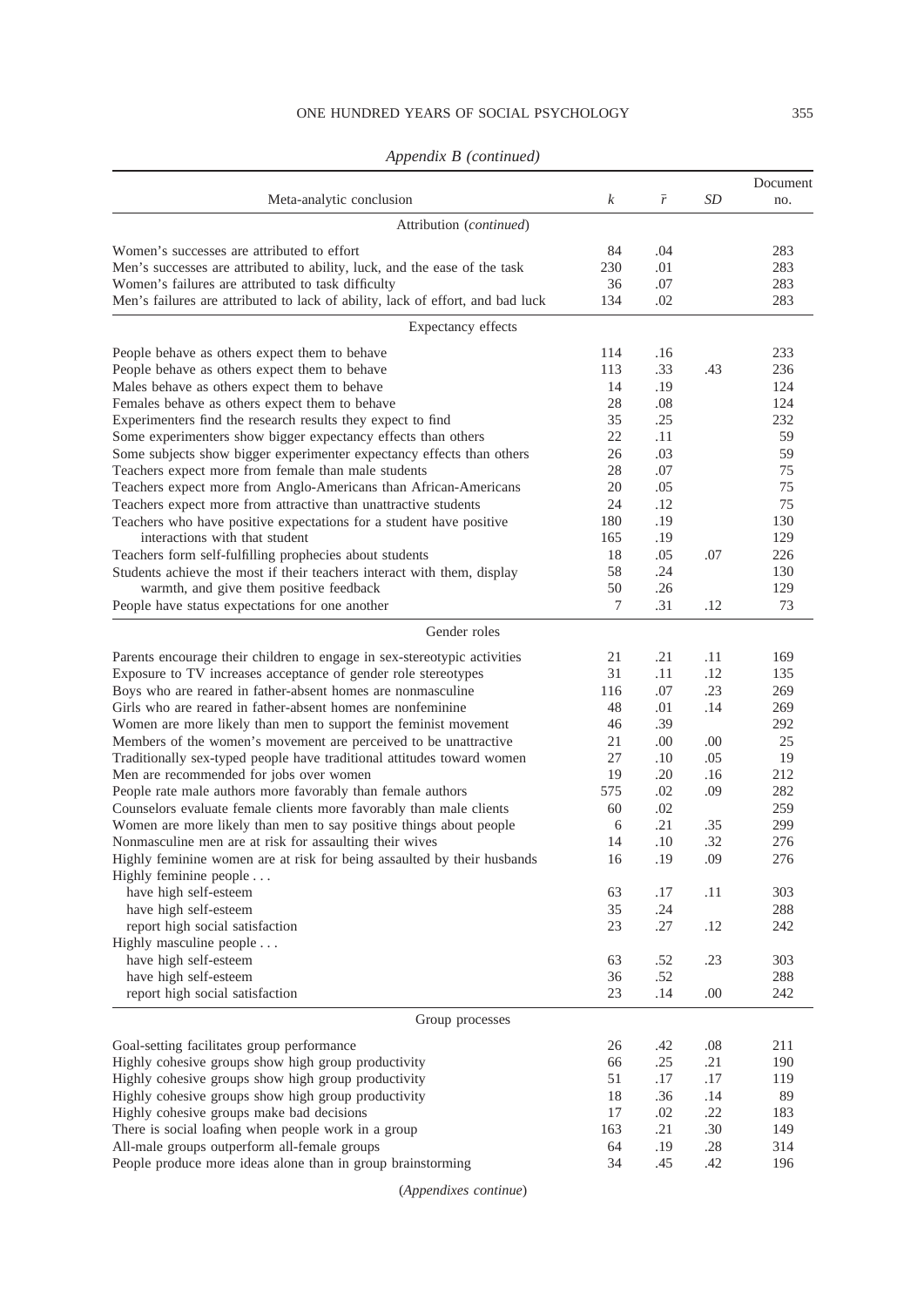## 356 RICHARD, BOND, AND STOKES-ZOOTA

| Meta-analytic conclusion                                                  | k   | $\bar{r}$ | SD  | Document<br>no. |
|---------------------------------------------------------------------------|-----|-----------|-----|-----------------|
| Group processes (continued)                                               |     |           |     |                 |
| The members of a group influence one another                              | 108 | .33       | .28 | 285             |
| People who deviate from a group are rejected by that group                | 23  | .60       | .37 | 287             |
| Intelligent people are the most active members of a group                 | 36  | .18       |     | 172             |
| A person who is close to others and central to group communication        |     |           |     |                 |
| will be satisfied with the group                                          | 33  | .33       | .00 | 186             |
| will actively participate in the group                                    | 39  | .33       | .05 | 186             |
| is likely to emerge as leader of the group                                | 33  | .37       | .09 | 186             |
| People who participate in a group are likely to become the leader of that | 72  | .60       |     | 268             |
| group                                                                     | 33  | .55       | .17 | 198             |
| People who are highly esteemed are likely to lead group discussions       | 17  | .36       | .16 | 23              |
| Knowledge of others' views causes a group polarization of attitudes       | 22  | .44       | .43 | 142             |
| Hearing others' arguments causes a group polarization of attitudes        | 12  | .75       | .43 | 142             |
| Dormitory crowding makes residents dissatisfied                           | 19  | .28       | .15 | 192             |
| Large groups have firmer spatial boundaries than small groups             | 58  | .20       | .19 | 187             |
| In social dilemmas, people favor self-interest over group interest        | 130 | .06       |     | 241             |
| Tough bargaining strategies produce advantageous outcomes                 | 34  | .20       | .06 | 10              |
| Negotiators are likely to compromise if they $\dots$                      |     |           |     |                 |
| are experienced                                                           | 14  | .37       | .28 | 74              |
| have a cooperative personality and a tough opponent                       | 20  | .37       | .39 | 74              |
| Negotiators sometimes reach mutually disadvantageous agreements           | 20  | .20       | .00 | 289             |
| Conversations lack social content if they are computer-mediated           | 21  | .09       | .00 | 298             |
| Health psychology                                                         |     |           |     |                 |
| People who receive the most social support are healthy                    | 316 | .11       |     | 258             |
| People who receive the most social support are unhealthy                  | 110 | .07       | .13 | 251             |
| People who receive the most social support are unhealthy                  | 83  | .06       | .07 | 250             |
| People who lack social support have high blood pressure                   | 21  | .08       | .01 | 294             |
| Social support facilitates healthy maternal attitudes and behavior        | 163 | .30       | .24 | 17              |
| People who believe they have social support in fact have social support   | 39  | .27       | .41 | 224             |
| People with Type A personalities suffer chronic emotional distress        | 101 | .13       | .33 | 278             |
| The most socially active people report the highest life satisfaction      | 506 | .15       | .10 | 209             |
| Anglo Americans report higher life satisfaction than African-Americans    | 54  | .10       | .08 | 272             |
| Married people report higher life satisfaction than others                | 111 | .14       | .08 | 128             |
| Women report higher life satisfaction than men                            | 85  | .00       | .04 | 317             |
| Men report higher life satisfaction than women                            | 149 | .04       | .40 | 127             |
| When people drink alcohol, they engage in extreme behaviors               | 121 | .24       |     | 267             |
| When people think they are drinking alcohol                               |     |           |     |                 |
| they engage in extreme behaviors                                          | 48  | .19       |     | 267             |
| they engage in illicit social behaviors                                   | 20  | .08       | .18 | 140             |
| People with AIDS suffer more stigma than people with other diseases       | 21  | .22       | .32 | 61              |
| People who suffer depression are evaluated negatively                     | 26  | .27       | .19 | 253             |
| People who suffer depression make their interaction partners feel bad     | 63  | .16       | .22 | 253             |
| Disabled students have low status among their peers                       | 37  | .30       | .09 | 205             |
| People exercise if they are encouraged to exercise                        | 173 | .21       | .00 | 48              |
| People exercise if they intend to exercise and like to exercise           | 70  | .40       | .00 | 133             |
| People donate blood if they intend to donate blood and like to do so      | 23  | .26       |     | 98              |
| Helping behavior                                                          |     |           |     |                 |
| People are likely to help others when they are in a bad mood              | 85  | .11       |     | 46              |
| People are likely to help others when they are in a good mood             | 61  | .26       |     | 43              |
| Children who are helpful can infer others' motives and thoughts           | 22  | .28       | .46 | 296             |
| Children who are helpful can infer others' feelings and concerns          | 14  | .09       | .49 | 296             |
| People act prosocially after seeing prosocial behavior on TV              | 108 | .26       | .42 | 134             |
| Only children are prosocial in character                                  | 26  | .07       | .23 | 90              |
| People are likely to help individuals who depend on them                  | 72  | .25       |     | 33              |

## *Appendix B (continued)*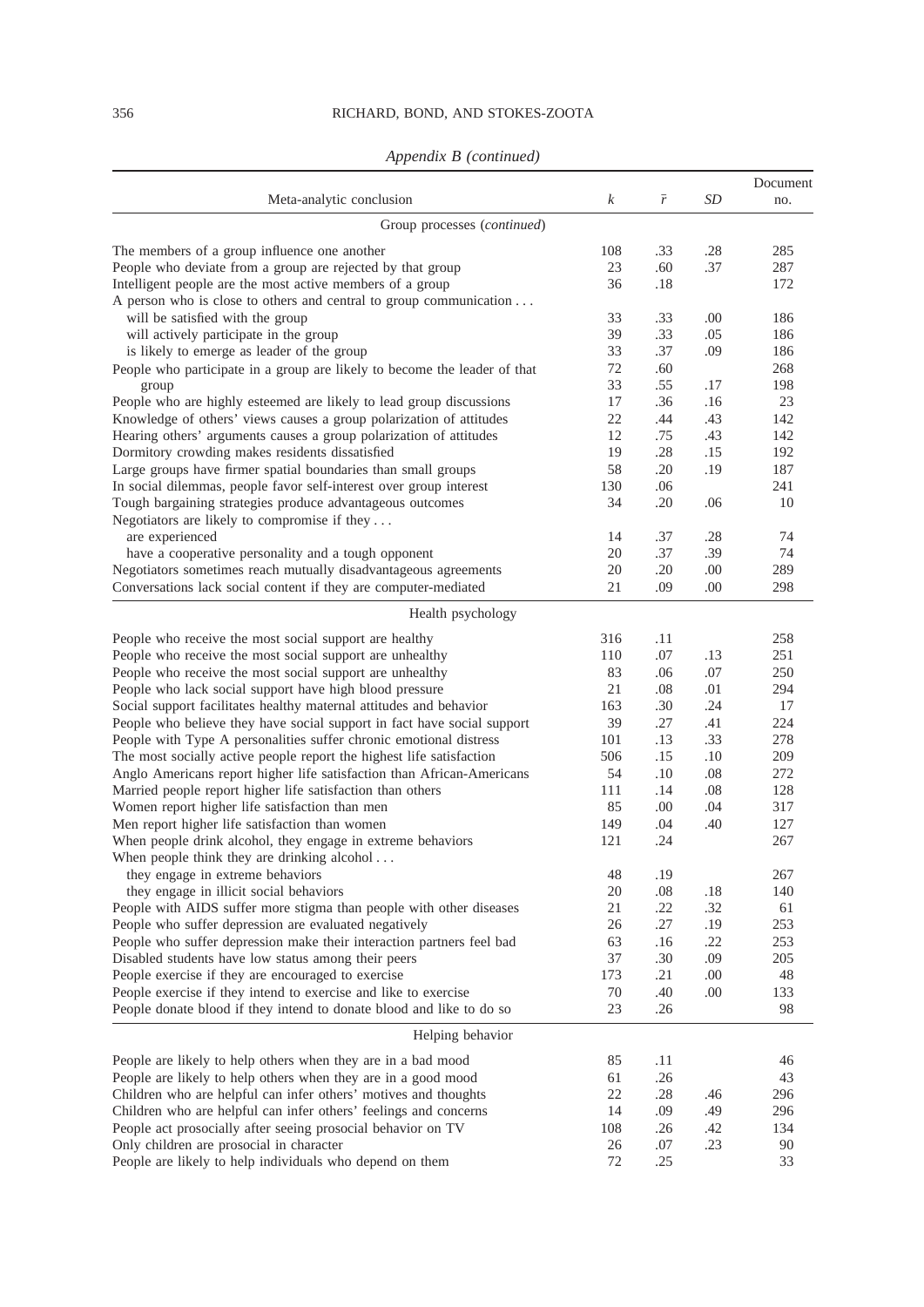|                                                                           |     |           |     | Document |
|---------------------------------------------------------------------------|-----|-----------|-----|----------|
| Meta-analytic conclusion                                                  | k   | $\bar{r}$ | SD  | no.      |
| Helping behavior (continued)                                              |     |           |     |          |
| Rural people are more helpful than urban people                           | 65  | .11       |     | 264      |
| Men are more likely than women to help others                             | 99  | .17       | .20 | 79       |
| Women are more likely than men to perform caretaking tasks for others     | 21  | .07       | .09 | 177      |
| Women have more empathy than men                                          | 18  | .37       | .19 | 86       |
| Empathy increases helping behavior                                        | 161 | .15       | .10 | 87       |
| People who are empathetic are nonaggressive                               | 49  | .10       | .06 | 178      |
| Empathetic people do not act negatively, antisocially, or abusively       | 23  | .21       |     | 178      |
| Intergroup relations                                                      |     |           |     |          |
| People prefer their own group to other groups                             | 137 | .35       | .31 | 188      |
| Minority psychotherapy clients prefer counselors of their own ethnicity   | 42  | .25       | .24 | 54       |
| Schoolchildren prefer classmates of their own race                        | 24  | .37       | .15 | 244      |
| People identify members of their own race better than members of another  | 44  | .28       | .34 | 18       |
| race                                                                      | 28  | .33       | .18 | 35       |
| In judging performance, Anglo Americans favor Anglo Americans over        | 76  | .09       |     | 239      |
| African Americans                                                         | 74  | .15       | .10 | 160      |
| In judging performance, African Americans favor African Americans over    | 16  | .01       |     | 239      |
| Anglo Americans                                                           | 14  | .18       | .17 | 160      |
| People give higher job ratings to Anglo than African Americans            | 53  | .20       | .09 | 103      |
| Supervisors rate African Americans by job performance and knowledge       | 25  | .26       | .00 | 161      |
| Supervisors rate Anglo Americans by job performance and knowledge         | 25  | .14       | .12 | 161      |
| African Americans believe that they have high academic ability            | 14  | .08       |     | 58       |
| School desegregation raises African Americans' academic achievement       | 269 | .04       |     | 60       |
| School desegregation raises African Americans' academic achievement       | 106 | .22       |     | 318      |
| Blacks are slightly more impulsive, aggressive, and mature than Whites    | 64  | .06       | .37 | 115      |
| People fuse the visual images of individuals of different races           | 17  | .05       |     | 182      |
| People perceive less in-group than out-group homogeneity                  | 63  | .21       | .47 | 194      |
| Prejudice causes discrimination                                           | 46  | .29       | .18 | 249      |
| Men are more likely than women to dislike homosexuals                     | 119 | .19       | .13 | 157      |
| Men are more likely than women to dislike homosexuals                     | 91  | .13       | .11 | 307      |
| Men are more likely than women to dislike homosexuals                     | 24  | .04       | .08 | 155      |
| People prefer young adults to elderly adults                              | 43  | .19       | .19 | 156      |
| Young people believe that the elderly are unqualified for jobs            | 30  | .30       | .27 | 102      |
| Elderly people give equal ratings to young and old job applicants         | 11  | .00       | .30 | 102      |
| People attribute negative behaviors to members of stereotyped groups      | 23  | .26       | .16 | 195      |
| People associate small groups with negative events                        | 36  | .41       | .10 | 146      |
| People associate small groups with negative events                        | 28  | .34       | .19 | 195      |
| Law                                                                       |     |           |     |          |
| A confident eyewitness gives accurate eyewitness testimony                | 35  | .25       | .09 | 36       |
| A confident eyewitness gives accurate eyewitness testimony                | 30  | .28       | .07 | 262      |
| Eyewitnesses are accurate if they were confident before seeing a lineup   | 9   | .10       | .23 | 63       |
| Eyewitnesses who are told that the perpetrator is in a lineup             |     |           |     |          |
| are confident in identifying a perpetrator                                | 10  | .04       |     | 266      |
| are inaccurate in identifying a perpetrator                               | 19  | .12       | .35 | 266      |
| It is easier to identify a suspect from a lineup than from photographs    | 28  | .06       | .21 | 62       |
| If weapons are present at a crime, eyewitnesses have difficulty           |     |           |     |          |
| identifying the perpetrator of the crime in a lineup                      | 19  | .06       | .11 | 265      |
| recalling the perpetrator's features                                      | 10  | .27       |     | 265      |
| Eyewitnesses are more accurate under some conditions than others          | 552 | .17       | .39 | 254      |
| There are individual differences in eyewitnesses' accuracy                | 173 | .05       | .23 | 254      |
| Large juries are more likely than small juries to reach a correct verdict | 10  | .02       | .09 | 240      |
| Large juries are more likely than small juries to produce a hung trial    | 15  | .07       | .09 | 240      |

## *Appendix B (continued)*

A jury's final verdict is likely to be the verdict a majority initially favored 13 .63 .00 171 (*Appendixes continue*)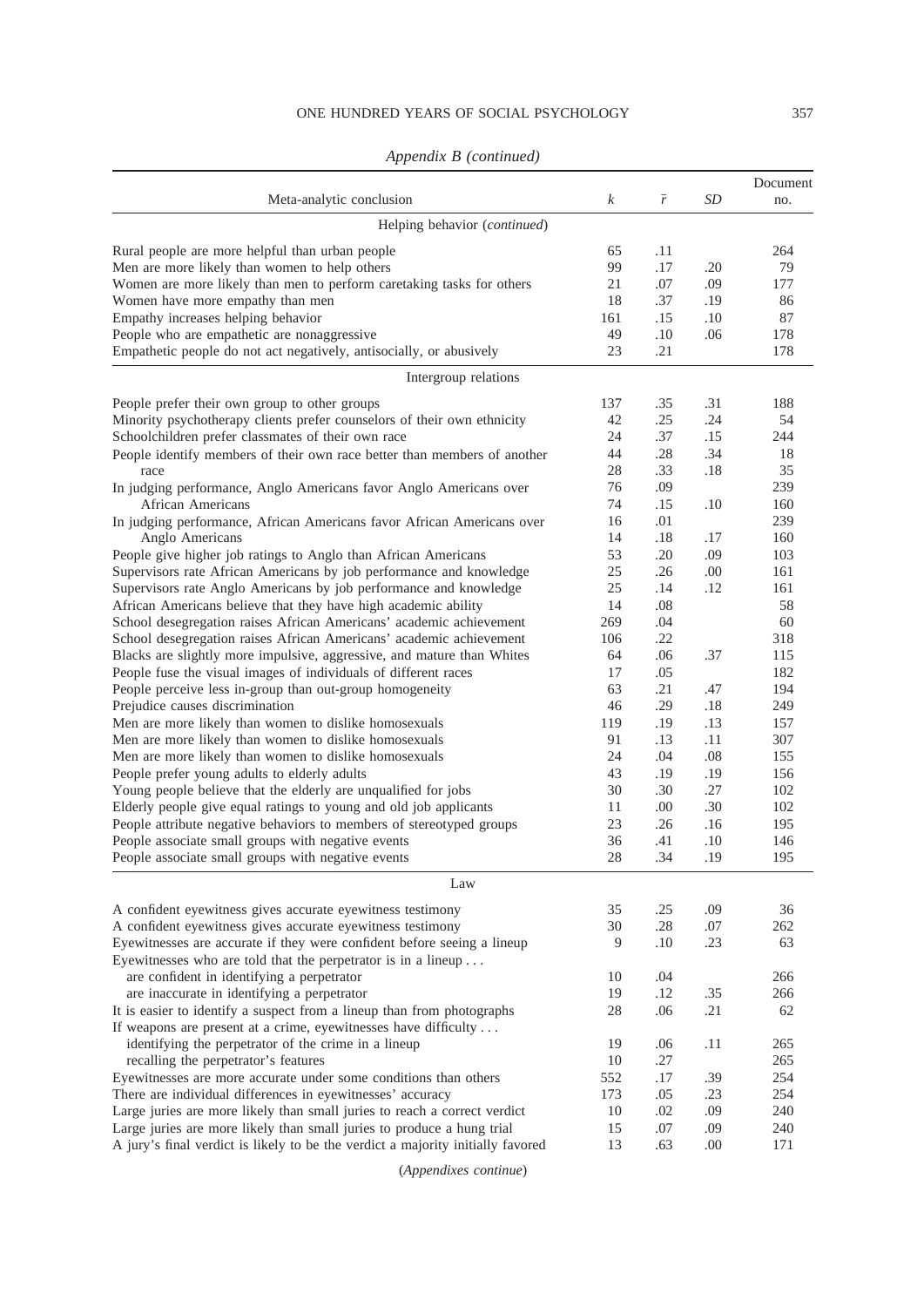### 358 RICHARD, BOND, AND STOKES-ZOOTA

| Appendix B (continued)                                                               |                  |                |           |                 |
|--------------------------------------------------------------------------------------|------------------|----------------|-----------|-----------------|
| Meta-analytic conclusion                                                             | $\boldsymbol{k}$ | $\overline{r}$ | <b>SD</b> | Document<br>no. |
| Law (continued)                                                                      |                  |                |           |                 |
| If a jury is initially split on a verdict, its final verdict is likely to be lenient | 13               | .63            | .00       | 171             |
| Juries are more influenced by credible than noncredible witnesses                    | 8                | .17            |           | 304             |
| Juries are harsher on African American than Anglo American defendants                | 19               | .09            | .03       | 280             |
| Jurors are harsh on poor, unattractive African American male defendants              | 131              | .05            | .11       | 175             |
| Jurors are harsh if the victim is an attractive Anglo American female                | 55               | .04            | .00       | 175             |
| Jurors who are high in authoritarianism favor harsh sentences                        | 34               | .16            | .09       | 202             |
| In sexual assault cases, female jurors are harsher than male jurors                  | 36               | .16            | .00       | 248             |
| Men, more than women, believe that people get what they deserve                      | 39               | .06            | .06       | 206             |
| Exposure to pornography encourages acceptance of rape myths                          | 24               | .10            | .09       | 8               |
| The people most tolerant of rape are aging, lower-class men of color                 | 61               | .23            | .14       | 14              |
| A woman is likely to be held responsible for being raped if she                      |                  |                |           |                 |
| was previously acquainted with her attacker                                          | 14               | .16            | .22       | 302             |
| is of questionable character                                                         | 17               | .20            | .13       | 302             |
| Leadership                                                                           |                  |                |           |                 |
| In comparison with subordinates                                                      |                  |                |           |                 |
| leaders are older                                                                    | 13               | .21            |           | 273             |
| leaders are more intelligent                                                         | 196              | .25            |           | 172             |
| leaders are more intelligent                                                         | 17               | .28            |           | 273             |
| leaders are more intelligent                                                         | 13               | .38            | .03       | 165             |
| leaders are more extroverted                                                         | 119              | .15            |           | 172             |
| leaders are more extroverted                                                         | 10               | .10            | .19       | 165             |
| Leaders are most effective if they                                                   |                  |                |           |                 |
| have charisma                                                                        | 49               | .54            | .14       | 107             |
| have charisma                                                                        | 47               | .62            | .25       | 166             |
| stimulate subordinates and show them consideration                                   | 86               | .52            | .01       | 166             |
| offer rewards that are contingent on performance                                     | 43               | .34            | .27       | 166             |
| avoid making unnecessary changes                                                     | 41               | .04            | .20       | 166             |
| People are less satisfied with autocratic than democratic leaders                    | 28               | .23            | .18       | 110             |
| People are more productive under autocratic than democratic leaders                  | 23               | .02            | .07       | 110             |
| In large groups, leaders initiate structure and are inconsiderate                    | 16               | .07            | .08       | 185             |
| People are satisfied with leaders who initiate structure                             | 90               | .25            | .17       | 313             |
| People perform well under leaders who initiate structure                             | 87               | .13            | .28       | 313             |
| People are satisfied with leaders who show them consideration                        | 88               | .46            | .20       | 313             |
|                                                                                      |                  |                |           |                 |

# *Appendix B (continued)*

| People are satisfied with leaders who initiate structure               | 90 | .25 | .17 | 313 |
|------------------------------------------------------------------------|----|-----|-----|-----|
| People perform well under leaders who initiate structure               | 87 | .13 | .28 | 313 |
| People are satisfied with leaders who show them consideration          | 88 | .46 | .20 | 313 |
| People perform well under leaders who show them consideration          | 88 | .19 | .27 | 313 |
| Good leader-subordinate relations promote subordinate satisfaction     | 60 | .53 | .25 | 111 |
| Good leader-subordinate relations promote subordinate productivity     | 65 | .28 | .24 | 111 |
| In favorable situations, task-oriented leaders are most effective      | 58 | .28 | .23 | 218 |
| In favorable situations, task-oriented leaders are most effective      | 57 | .18 | .65 | 116 |
| In favorable situations, task-oriented leaders are most effective      | 40 | .24 |     | 275 |
| In favorable situations, task-oriented leaders are most effective      | 18 | .32 |     | 245 |
| In favorable situations, task-oriented leaders are most effective      | 11 | .54 |     | 100 |
| In unfavorable situations, task-oriented leaders are most effective    | 22 | .41 | .21 | 218 |
| In unfavorable situations, task-oriented leaders are most effective    | 20 | .44 | .61 | 116 |
| In unfavorable situations, task-oriented leaders are most effective    | 13 | .45 |     | 100 |
| In unfavorable situations, task-oriented leaders are most effective    | 12 | .44 |     | 245 |
| In intermediate situations, morale-oriented leaders are most effective | 69 | .13 | .54 | 116 |
| In intermediate situations, morale-oriented leaders are most effective | 57 | .29 | .06 | 218 |
| In intermediate situations, morale-oriented leaders are most effective | 50 | .36 |     | 245 |
| In intermediate situations, morale-oriented leaders are most effective | 43 | .31 |     | 275 |
| In intermediate situations, morale-oriented leaders are most effective | 30 | .20 |     | 100 |
| There are sex differences                                              |    |     |     |     |
| Women are more effective leaders than men                              | 76 | .01 | .13 | 83  |
| Men are more effective leaders than women                              | 18 | .02 | .12 | 71  |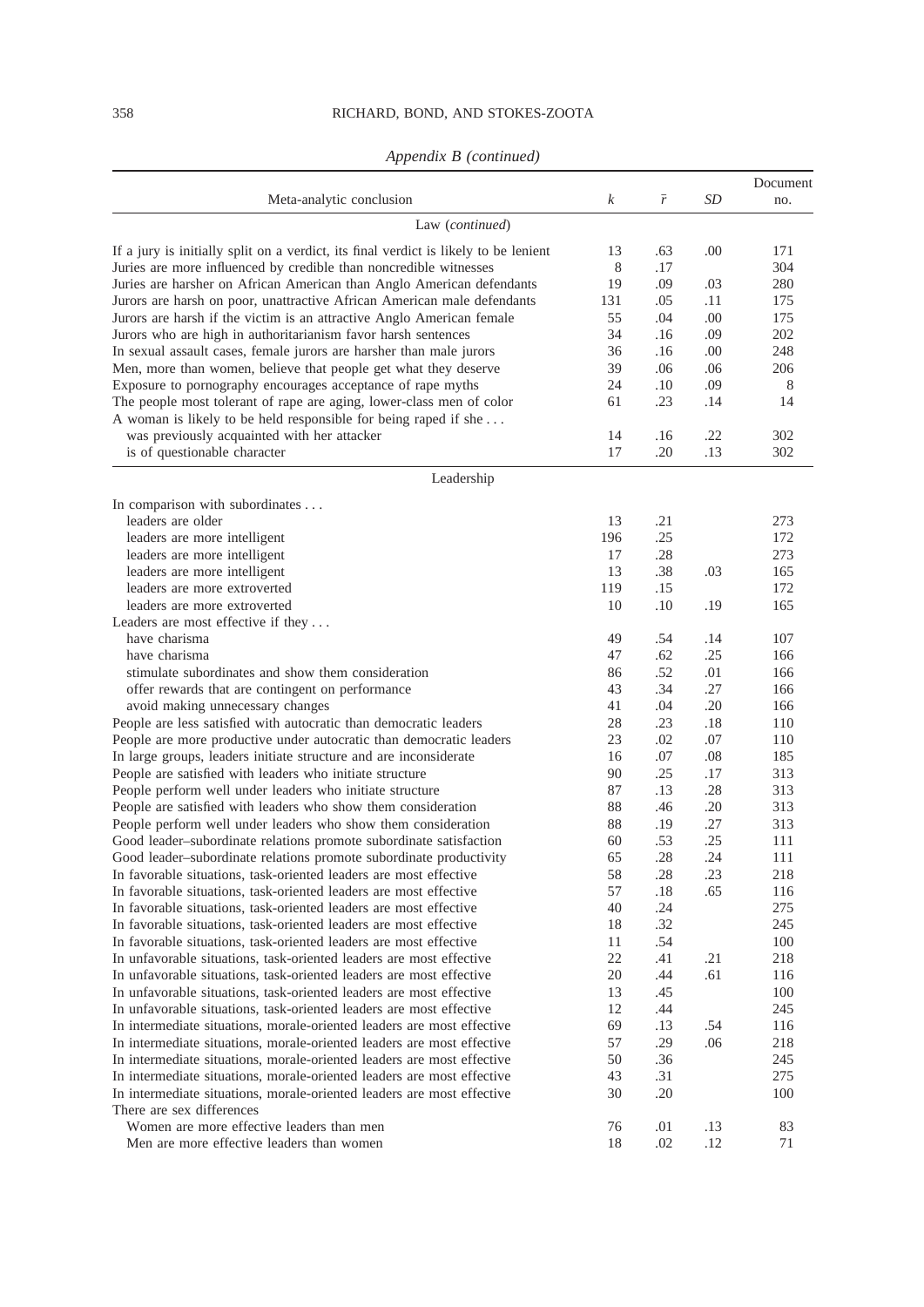## ONE HUNDRED YEARS OF SOCIAL PSYCHOLOGY 359

|                                                                                                        |           |                |            | Document |
|--------------------------------------------------------------------------------------------------------|-----------|----------------|------------|----------|
| Meta-analytic conclusion                                                                               | k         | $\overline{r}$ | SD         | no.      |
| Leadership (continued)                                                                                 |           |                |            |          |
| Men are more likely than women to                                                                      |           |                |            |          |
| be evaluated favorably as leaders                                                                      | 114       | .02            | .16        | 84       |
| be evaluated favorably as leaders                                                                      | 71        | .04            |            | 15       |
| remain subordinates in social groups                                                                   | 15<br>169 | .09<br>.16     | .08<br>.17 | 81<br>81 |
| emerge as leaders in other groups<br>be task oriented, solitary, and autocratic as leaders             | 329       | .01            | .35        | 80       |
| be non-task oriented and autocratic as school principals                                               | 117       | .02            | .18        | 82       |
| Methodology                                                                                            |           |                |            |          |
|                                                                                                        | 154       |                | .39        | 52       |
| Psychological ratings are reliable<br>Measures of communication anxiety are reliable across situations | 17        | .75<br>.45     | .17        | 31       |
| Measures of subjective well-being are valid                                                            | 77        | .52            | .20        | 210      |
| Self-evaluations of ability are valid                                                                  | 267       | .31            | .17        | 170      |
| Self-evaluations of performance are valid                                                              | 47        | .22            | .12        | 131      |
| People who report being feminine exhibit feminine behaviors                                            | 35        | .17            |            | 288      |
| People who report being masculine exhibit masculine behaviors                                          | 66        | .24            |            | 288      |
| Men report greater masculinity than women                                                              | 43        | .26            |            | 293      |
| Women report greater femininity than men                                                               | 43        | .40            |            | 293      |
| Persuasive fear appeals effectively arouse fear                                                        | 40        | .36            | .12        | 34       |
| Illusion of control manipulations changes perceptions of control                                       | 53        | .32            | .18        | 222      |
| Experimental mood induction procedures effectively alter mood                                          | 380       | .36            |            | 164      |
| Experimental mood induction procedures effectively alter mood                                          | 250       | .45            | .06        | 301      |
| When assessed with a bogus pipeline measure, people                                                    |           |                |            |          |
| acknowledge undesirable attitudes                                                                      | 31        | .20            | .12        | 230      |
| acknowledge smoking                                                                                    | 30        | .02            | .08        | 3        |
| deny using drugs                                                                                       | 16        | .02            | .03        | 4        |
| People are most likely to respond to surveys if they                                                   |           |                |            |          |
| are greeted face-to-face, rather than through the mail                                                 | 26        | .07            |            | 139      |
| are assured that their responses will be confidential                                                  | 64        | .07            |            | 256      |
| are offered monetary incentives                                                                        | 74        | .12            | .08        | 51       |
| are offered monetary incentives                                                                        | 30        | .08            | .06        | 104      |
| are given monetary gratuities                                                                          | 85        | .19            | .30        | 137      |
| are given return postage                                                                               | 6         | .03            | .00        | 22       |
| receive prior notice, follow-ups, and monetary incentives                                              | 184       | .07            | .09        | 319      |
| People who volunteer to participate in research are unusually                                          |           |                |            |          |
| young                                                                                                  | 39        | .03            |            | 235      |
| intelligent                                                                                            | 37        | .11            |            | 235      |
| low in authoritarianism                                                                                | 34        | .10            |            | 235      |
| high in sensation-seeking                                                                              | 26        | .12            |            | 235      |
| Taking a pretest improves a person's score on a posttest                                               | 164       | .08            |            | 311      |
| People act differently if they believe they are being studied                                          | 38        | .00            | .00        | 2        |
| Motivation                                                                                             |           |                |            |          |
| External rewards increase productivity                                                                 | 13        | .17            | .04        | 310      |
| External rewards decrease the amount of free time spent on a task                                      | 17        | .24            | .05        | 310      |
| External rewards decrease intrinsic motivation                                                         | 88        | .16            | .07        | 237      |
| External rewards increase intrinsic motivation                                                         | 148       | .03            | .18        | 42       |
| External rewards decrease intrinsic motivation in some circumstances                                   | 99        | .22            |            | 286      |
| External rewards increase intrinsic motivation in other circumstances                                  | 127       | .09            |            | 286      |
| People who have high achievement motivation achieve a lot                                              | 383       | .18            | .17        | 261      |
| African Americans have less achievement motivation than Anglos                                         | 26        | $.10\,$        | .13        | 58       |
| Only children have high achievement motivation                                                         | 43        | .08            | .24        | 90       |
| Situational factors influence a person's willingness to wait for a reward                              | 9         | .44            | .26        | 108      |
| Men are more motivated than women to manage businesses                                                 | 51        | .11            | .08        | 76       |
| Boys are more competitive than girls                                                                   | 95        | .03            | .11        | 274      |

*Appendix B (continued)*

(*Appendixes continue*)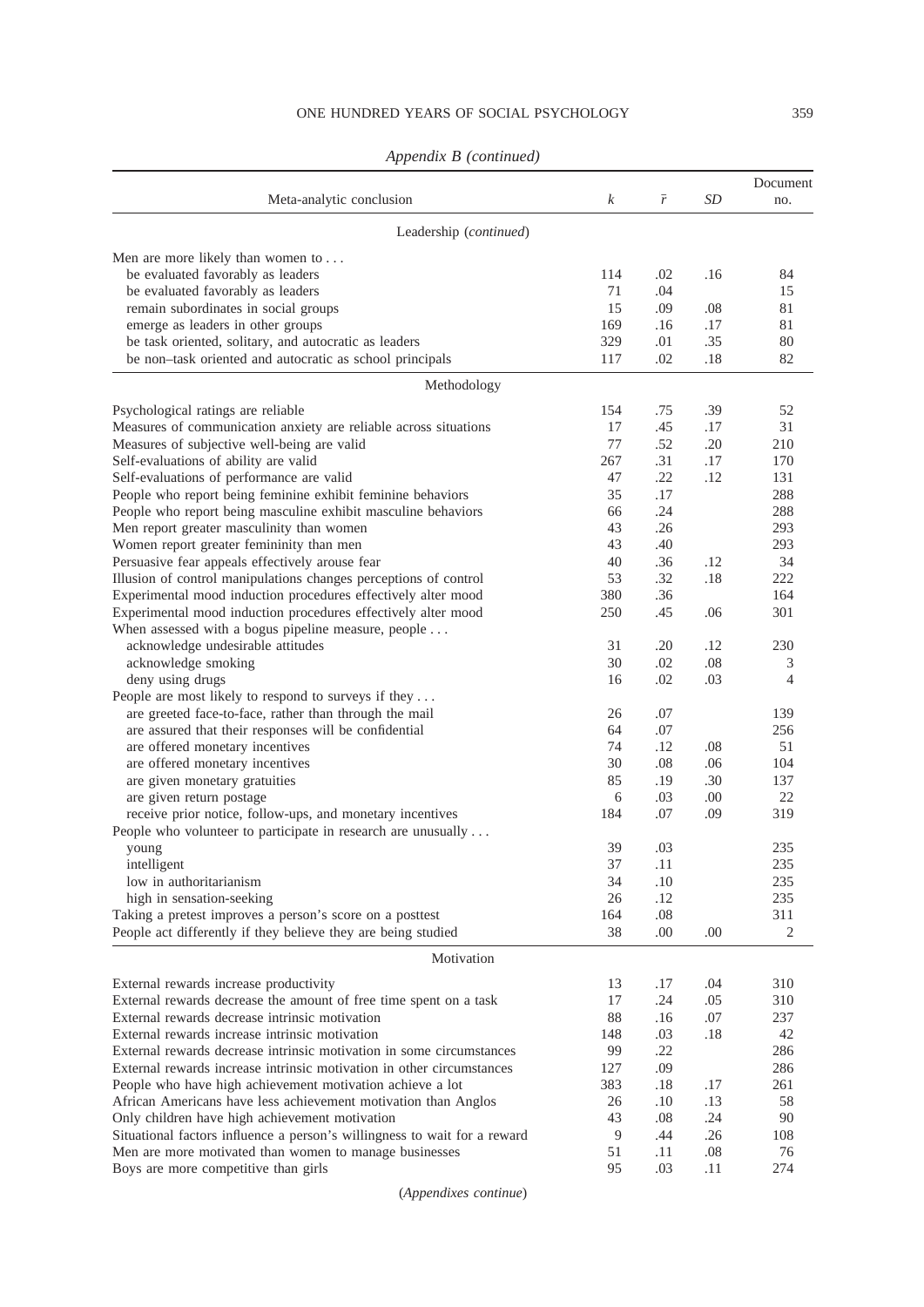## 360 RICHARD, BOND, AND STOKES-ZOOTA

| Meta-analytic conclusion                                                                                                                       | k     | $\overline{r}$ | SD  | Document<br>no. |
|------------------------------------------------------------------------------------------------------------------------------------------------|-------|----------------|-----|-----------------|
| Nonverbal communication                                                                                                                        |       |                |     |                 |
| Nonverbal behavior quickly conveys accurate information about the actor<br>The people who are good at understanding others' nonverbal behavior | 38    | .41            | .38 | 12              |
| have dominant personalities                                                                                                                    | 15    | .29            | .43 | 126             |
| have high socioeconomic status                                                                                                                 | 17    | .15            | .08 | 126             |
| are from nonexpressive families                                                                                                                | 5     | .20            | .00 | 120             |
| are intelligent, trusting, well adjusted, and cognitively complex                                                                              | 230   | .10            | .11 | 64              |
| People like individuals who make eye contact, smile, and lean forward                                                                          | 75    | .26            |     | 290             |
| People can recognize facial expressions of emotion across cultures                                                                             | 34    | .45            |     | 238             |
| People can recognize facial expressions of emotion across cultures                                                                             | 23    | .53            |     | 243             |
| Emotions are expressed more on the left than the right side of the face                                                                        | 65    | .19            | .23 | 257             |
| Smiling increases happiness                                                                                                                    | 16    | .34            | .04 | 173             |
| People judge deception accurately                                                                                                              | 16    | .40            | .21 | 67              |
| People judge deception accurately from nonverbal cues                                                                                          | 14    | .23            | .43 | 66              |
| People judge deception accurately from verbal cues                                                                                             | 14    | .39            | .14 | 66              |
| People judge deception from certain visible cues (like gaze aversion)                                                                          | 31    | .17            |     | 65              |
| People judge deception from certain audible cues (like high pitch)<br>People who are lying have wide pupils, blink a lot, and don't move their | 19    | .19            | .27 | 321             |
| head                                                                                                                                           | 110   | .07            |     | 65              |
| People who are lying have wide pupils, blink a lot, and don't move their<br>head                                                               | 91    | .12            | .31 | 321             |
| People who are lying give short responses, and offer negative, irrelevant<br>remarks                                                           | 92    | .10            |     | 65              |
| People who are lying give short responses, and offer negative, irrelevant                                                                      |       |                |     |                 |
| remarks                                                                                                                                        | 68    | .15            | .38 | 321             |
| There are sex differences: Females smile more than males                                                                                       | 20    | .23            |     | 125             |
| In comparison with women, men maintain more physical distance from others                                                                      | 62    | .25            |     | 123             |
| In comparison with males, females gaze more at others                                                                                          | 41    | .29            |     | 125             |
| Men touch women more than women touch men                                                                                                      | 10    | .04            | .50 | 270             |
| Women are more skilled at expressing emotion than men                                                                                          | 42    | .28            |     | 123             |
| In comparison with men, women have more understanding of nonverbal<br>behavior                                                                 | 64    | .21            |     | 123             |
| In comparison with men, women have more understanding of nonverbal<br>behavior                                                                 | 46    | .17            | .18 | 122             |
| Women are more sensitive than men to facial cues                                                                                               | 85    | .16            |     | 234             |
| Women are more sensitive than men to vocal cues                                                                                                | 68    | .06            |     | 234             |
| Women are more sensitive than men to nonverbal body cues                                                                                       | 60    | .11            |     | 234             |
| Personality                                                                                                                                    |       |                |     |                 |
| Personality characteristics are stable over time                                                                                               | 106   | .66            |     | 246             |
| People agree with one another about others' personality characteristics                                                                        | 36    | .16            |     | 151             |
| Introverts are more vigilant than extroverts                                                                                                   | 216   | .08            | .07 | 1               |
| Introverts are less intelligent than extroverts                                                                                                | 100   | .06            | .03 | 159             |
| Unintelligent people have strong reactions to stress                                                                                           | 217   | .09            | .08 | 1               |
| Intelligent people are popular                                                                                                                 | 38    | .10            |     | 172             |
| Sociable, intelligent children are popular with their peers                                                                                    | 176   | .05            | .20 | 204             |
| Aggressive, withdrawn children are rejected by their peers                                                                                     | 194   | .03            | .28 | 204             |
| Nonaggressive, unsociable children are neglected by their peers                                                                                | 182   | .06            | .11 | 204             |
| Aggressive, sociable children cause controversy among their peers                                                                              | 63    | .18            | .26 | 204             |
| People who are optimistic are usually in a good mood                                                                                           | 42    | .43            | .13 | 16              |
| People with low self-esteem often feel bad                                                                                                     | 6     | .46            | .22 | 300             |
| People with low self-esteem often suffer communication apprehension                                                                            | 31    | .35            |     | 167             |
| Students who have high self-esteem achieve a lot                                                                                               | 1,136 | .21            | .47 | 132             |
| Students who perform well have high perceived self-efficacy                                                                                    | 38    | .38            | .04 | 199             |
| Students who perform poorly are external in locus of control                                                                                   | 261   | .23            | .39 | 148             |
| Students who perform poorly are external in locus of control                                                                                   | 67    | .18            | .41 | 101             |
|                                                                                                                                                |       |                |     |                 |

## *Appendix B (continued)*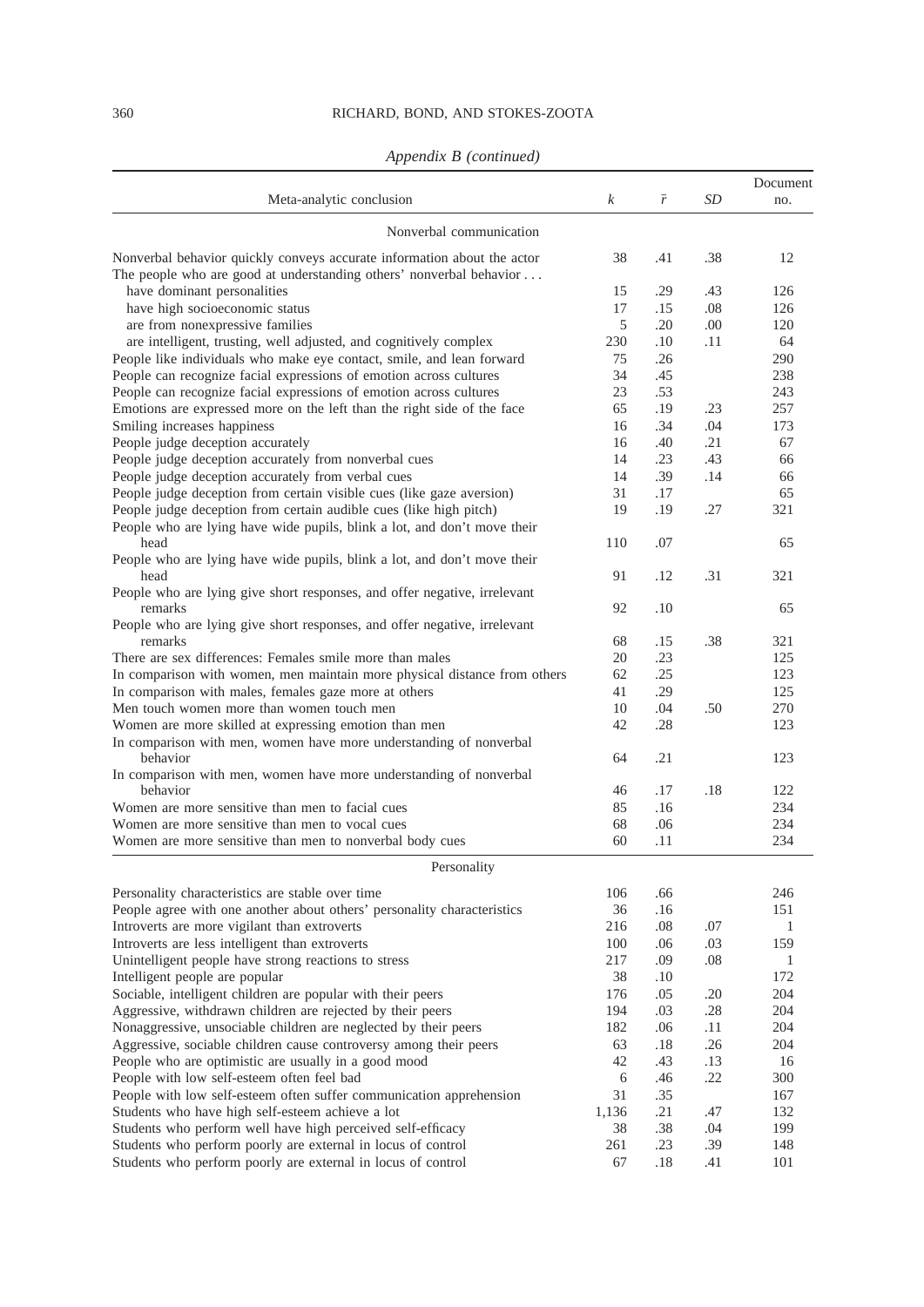### ONE HUNDRED YEARS OF SOCIAL PSYCHOLOGY 361

|                                                                                                                      |          |            |            | Document   |
|----------------------------------------------------------------------------------------------------------------------|----------|------------|------------|------------|
| Meta-analytic conclusion                                                                                             | k        | $\bar{r}$  | SD         | no.        |
| Personality (continued)                                                                                              |          |            |            |            |
| People who suffer depression are external in locus of control                                                        | 97       | .32        | .33        | 26         |
| People who suffer depression are external in locus of control                                                        | 15       | .19        | .11        | 223        |
| Shrewd, manipulative people are external in locus of control                                                         | 20       | .34        |            | 180        |
| Intrinsically religious people do not make selfish use of religion                                                   | 34       | .06        | .15        | 72         |
| Socially anxious people                                                                                              |          |            |            |            |
| blush and have rapid heartrate                                                                                       | 28       | .36        |            | 217        |
| have negative self-focus, and worry about being evaluated                                                            | 232      | .46        |            | 217        |
| stutter, pause before speaking, and avoid others                                                                     | 120      | .40        |            | 217        |
| A person's ability to process messages is disrupted by anxiety<br>Only children are highly sociable                  | 18<br>54 | .34        | .14<br>.22 | 221<br>220 |
| There are sex differences: men have higher self-esteem than women                                                    | 88       | .00<br>.06 | .06        | 97         |
| Women experience more anxiety than men                                                                               | 64       | .13        | .08        | 97         |
| Women are more anxious than men about communicating with others                                                      | 22       | .10        |            | 167        |
| Women are more likely than men to be external in locus of control                                                    | 39       | .06        | .16        | 97         |
| Men are more assertive than women                                                                                    | 52       | .08        | .19        | 97         |
| Girls develop mature personalities at an earlier age than boys                                                       | 113      | .14        | .12        | 53         |
| Relationships                                                                                                        |          |            |            |            |
| Romantic partners resemble one another in physical attractiveness                                                    | 61       | .30        | .10        | 92         |
| People who are physically attractive are judged to have positive traits                                              | 183      | .21        | .12        | 96         |
| People who are physically attractive are judged to have positive traits                                              | 76       | .28        | .18        | 77         |
| People who are physically attractive are judged to have positive traits                                              | 17       | .20        |            | 228        |
| People who are physically attractive have positive traits                                                            | 266      | .09        | .08        | 96         |
| People who are physically attractive are judged to be intelligent                                                    | 47       | .29        | .15        | 144        |
| People who are physically attractive are intelligent                                                                 | 31       | .14        | .11        | 144        |
| Physically attractive women are popular                                                                              | 28       | .40        | .08        | 93         |
| Physically attractive men are popular                                                                                | 28       | .36        | .10        | 93         |
| People engage in self-disclosure to people they like                                                                 | 31       | .34        | .32        | 55         |
| People who disclose a lot about themselves are liked by others                                                       | 94       | .14        | .27        | 55         |
| Interpersonal attraction is reciprocated                                                                             | 11       | .42        |            | 151        |
| Friends interact more positively with one another than nonfriends                                                    | 251      | .18        | .23        | 203        |
| Adolescents use contraceptives if they                                                                               |          |            |            |            |
| receive social support                                                                                               | 45       | .22        |            | 309        |
| have a good relationship with their partner                                                                          | 37       | .16        |            | 309        |
| Spouses who treat one another well are satisfied with their marriage                                                 | 13       | .29        |            | 150        |
| People who relate well to their children relate well to their spouse                                                 | 253      | .22        | .15        | 88         |
| People involved in intimate violence give undesirable self-descriptions                                              | 18       | .18        | .05        | 277        |
| There are <i>sex differences</i> in relationships: Women are more likely than men                                    |          |            |            |            |
| to engage in self-disclosure to others                                                                               | 205      | .09        | .12        | 70         |
| In comparison with women, men are more likely to rate<br>physical attractiveness as important in romantic attraction | 10       | .18        | .03        | 94         |
| physical attractiveness as important in mate selection                                                               | 34       | .26        | .05        | 93         |
| similarity as unimportant in romantic attraction                                                                     | 10       | .11        | .00        | 94         |
| In selecting a mate, women attach more importance than men to                                                        |          |            |            |            |
| intelligence                                                                                                         | 23       | .14        | .04        | 95         |
| socioeconomic status                                                                                                 | 23       | .31        | .11        | 95         |
| character                                                                                                            | 19       | .16        | .04        | 95         |
| Women are attracted to taller men; men are attracted to shorter women                                                | 14       | .46        | .37        | 219        |
| Men are more likely than women to                                                                                    |          |            |            |            |
| favor premarital sex                                                                                                 | 46       | .18        | .10        | 213        |
| report being aroused by sexual stimuli                                                                               | 62       | .15        | .13        | 200        |
| be sexually permissive                                                                                               | 39       | .27        | .12        | 213        |
| report sexual intercourse                                                                                            | 135      | .16        | .11        | 213        |
| report petting                                                                                                       | 28       | .05        | .14        | 213        |
| be satisfied if they remarry                                                                                         | 65       | .03        | .02        | 297        |

(*Appendixes continue*)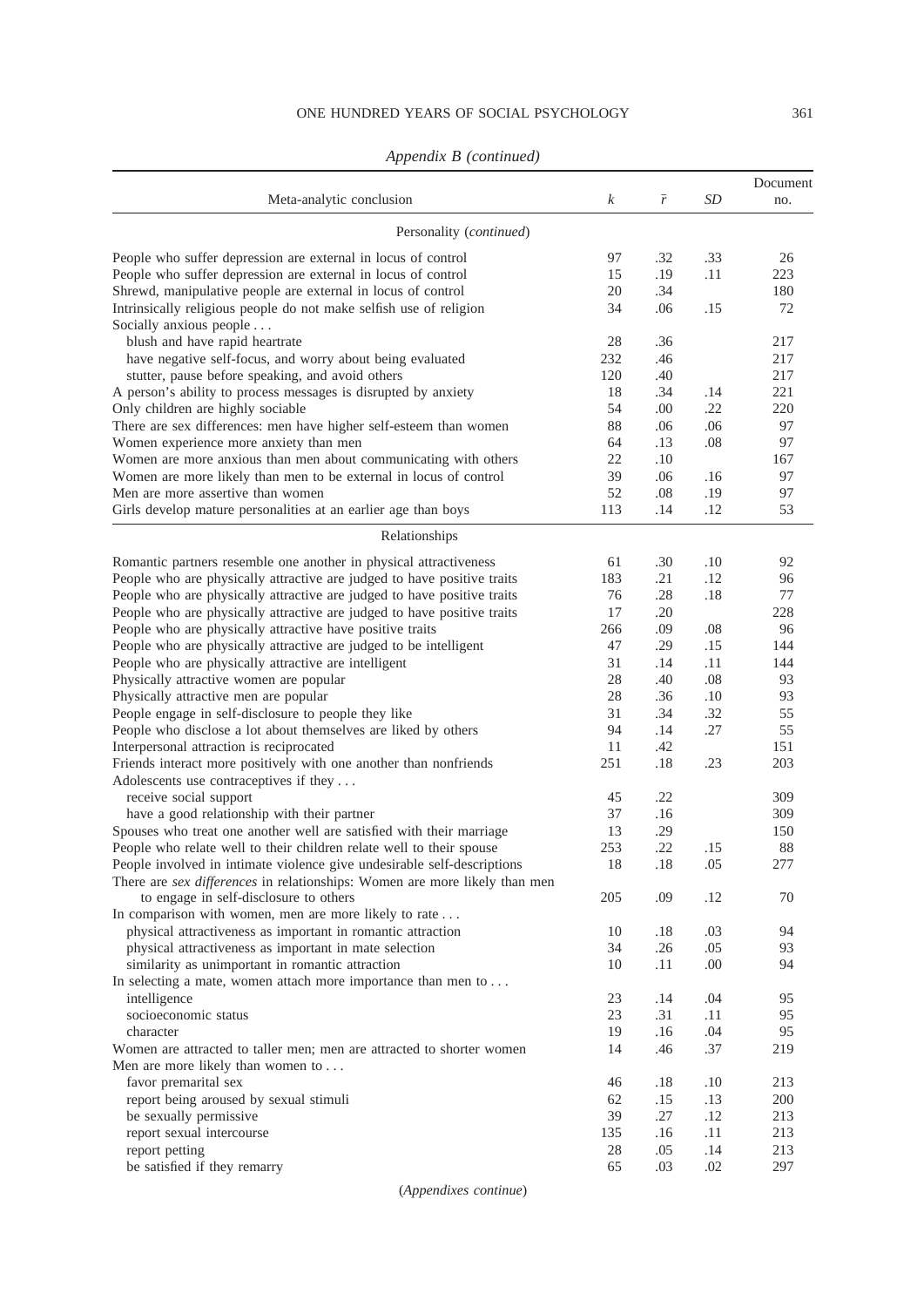## 362 RICHARD, BOND, AND STOKES-ZOOTA

| Social cognition<br>People who engage in a behavior believe that the behavior is common<br>115<br>.31<br>.17<br>184<br>.34<br>.21<br>193<br>People who engage in a behavior believe that the behavior is common<br>84<br>.39<br>The members of a majority will underestimate the size of their majority<br>67<br>.33<br>193<br>The members of a minority will overestimate the size of their minority<br>67<br>.49<br>.42<br>193<br>A majority consisting of 50%–62% of a group will overestimate its size<br>47<br>.09<br>118<br>Once people know something, they believe they "knew it all along"<br>122<br>.14<br>50<br>.17<br>.19<br>163<br>Impressions are based on stereotyping<br>40<br>Impressions are based on individuals' special characteristics<br>40<br>.69<br>163<br>.30<br>152<br>People know how well they are liked by others<br>12<br>.20<br>252<br>For social categorization, person categories are most often used<br>26<br>.00<br>201<br>Accuracy in rating others is reduced by biases, like being too lenient<br>240<br>.05<br>People are most likely to recall information from social memory if<br>231<br>it is inconsistent with their expectations<br>165<br>.11<br>.15<br>.03<br>.33<br>263<br>it is consistent with their expectations<br>65<br>229<br>it is consistent with their attitudes<br>63<br>.18<br>.44<br>it is consistent with their stereotypes<br>109<br>26<br>.17<br>.23<br>129<br>.24<br>.19<br>284<br>they think about how the information relates to them<br>100<br>.21<br>.37<br>295<br>their mood is the same as when they learned the information<br>22<br>.04<br>.00<br>174<br>People remember positive events when they are elated<br>35<br>.00<br>People remember negative events when they are depressed<br>.04<br>174<br>People normally remember more positive than negative events<br>25<br>.07<br>.00<br>174<br>Memory is positively related to an individual's need for cognition<br>19<br>.17<br>.19<br>41<br>Women are more accurate than men at recognizing people's faces<br>17<br>.16<br>123<br>Social influence<br>In the presence of others<br>.30<br>29<br>people become physiologically aroused<br>82<br>.08<br>.04<br>.52<br>people become physiologically aroused<br>49<br>189<br>.24<br>.11<br>29<br>people show a social facilitation of simple task performance<br>266<br>people show a social impairment of complex task performance<br>201<br>.16<br>.30<br>29<br>Children perform well on tests that are administered by people they know<br>.18<br>34<br>.16<br>106<br>People who get a <i>foot-in-the-door</i> by securing compliance to a small request<br>are likely to gain compliance to a larger request<br>85<br>.16<br>24<br>People who get a <i>foot-in-the-door</i> by securing compliance to a small request<br>77<br>.13<br>.00<br>99<br>are likely to gain compliance to a larger request<br>People who get a <i>foot-in-the-door</i> by securing compliance to a small request<br>34<br>.37<br>are likely to gain compliance to a larger request<br>.11<br>69<br>People who get a <i>door-in-the-face</i> by securing refusal to a large request are<br>99<br>likely to gain compliance to a smaller request<br>56<br>.07<br>.00<br>People who get a <i>door-in-the-face</i> by securing refusal to a large request are<br>24<br>.08<br>.30<br>likely to gain compliance to a smaller request<br>69<br>People who get a <i>door-in-the-face</i> by securing refusal to a large request are<br>208<br>likely to gain compliance to a smaller request<br>17<br>10<br>.07<br>30<br>People show a conformity to others' incorrect answers<br>133<br>.42<br>.12<br>Women are more likely than men to conform to others' actions<br>38<br>.07<br>.06<br>56<br>Women are more susceptible to social influence than men<br>.26<br>78<br>148<br>.08<br>25<br>People are unlikely to express their opinions without others' support<br>.05<br>.05<br>113<br>People are likely to jaywalk if they see another person jaywalk<br>25<br>.07<br>191<br>.16<br>.25<br>114<br>People who engage in ingratiation are well-liked<br>69<br>.10<br>It is easiest to influence a person who | Meta-analytic conclusion | k  | $\bar{r}$ | SD  | Document<br>no. |
|-------------------------------------------------------------------------------------------------------------------------------------------------------------------------------------------------------------------------------------------------------------------------------------------------------------------------------------------------------------------------------------------------------------------------------------------------------------------------------------------------------------------------------------------------------------------------------------------------------------------------------------------------------------------------------------------------------------------------------------------------------------------------------------------------------------------------------------------------------------------------------------------------------------------------------------------------------------------------------------------------------------------------------------------------------------------------------------------------------------------------------------------------------------------------------------------------------------------------------------------------------------------------------------------------------------------------------------------------------------------------------------------------------------------------------------------------------------------------------------------------------------------------------------------------------------------------------------------------------------------------------------------------------------------------------------------------------------------------------------------------------------------------------------------------------------------------------------------------------------------------------------------------------------------------------------------------------------------------------------------------------------------------------------------------------------------------------------------------------------------------------------------------------------------------------------------------------------------------------------------------------------------------------------------------------------------------------------------------------------------------------------------------------------------------------------------------------------------------------------------------------------------------------------------------------------------------------------------------------------------------------------------------------------------------------------------------------------------------------------------------------------------------------------------------------------------------------------------------------------------------------------------------------------------------------------------------------------------------------------------------------------------------------------------------------------------------------------------------------------------------------------------------------------------------------------------------------------------------------------------------------------------------------------------------------------------------------------------------------------------------------------------------------------------------------------------------------------------------------------------------------------------------------------------------------------------------------------------------------------------------------------------------------------------------------------------------------------------------------------------------------------------------------------------------------------------------------------------------------------------------------------------------------------------------------------------------------------------------------------------------------------------------------------------------------------------------------------------------------------------------------------------------------------------|--------------------------|----|-----------|-----|-----------------|
|                                                                                                                                                                                                                                                                                                                                                                                                                                                                                                                                                                                                                                                                                                                                                                                                                                                                                                                                                                                                                                                                                                                                                                                                                                                                                                                                                                                                                                                                                                                                                                                                                                                                                                                                                                                                                                                                                                                                                                                                                                                                                                                                                                                                                                                                                                                                                                                                                                                                                                                                                                                                                                                                                                                                                                                                                                                                                                                                                                                                                                                                                                                                                                                                                                                                                                                                                                                                                                                                                                                                                                                                                                                                                                                                                                                                                                                                                                                                                                                                                                                                                                                                                                   |                          |    |           |     |                 |
|                                                                                                                                                                                                                                                                                                                                                                                                                                                                                                                                                                                                                                                                                                                                                                                                                                                                                                                                                                                                                                                                                                                                                                                                                                                                                                                                                                                                                                                                                                                                                                                                                                                                                                                                                                                                                                                                                                                                                                                                                                                                                                                                                                                                                                                                                                                                                                                                                                                                                                                                                                                                                                                                                                                                                                                                                                                                                                                                                                                                                                                                                                                                                                                                                                                                                                                                                                                                                                                                                                                                                                                                                                                                                                                                                                                                                                                                                                                                                                                                                                                                                                                                                                   |                          |    |           |     |                 |
|                                                                                                                                                                                                                                                                                                                                                                                                                                                                                                                                                                                                                                                                                                                                                                                                                                                                                                                                                                                                                                                                                                                                                                                                                                                                                                                                                                                                                                                                                                                                                                                                                                                                                                                                                                                                                                                                                                                                                                                                                                                                                                                                                                                                                                                                                                                                                                                                                                                                                                                                                                                                                                                                                                                                                                                                                                                                                                                                                                                                                                                                                                                                                                                                                                                                                                                                                                                                                                                                                                                                                                                                                                                                                                                                                                                                                                                                                                                                                                                                                                                                                                                                                                   |                          |    |           |     |                 |
|                                                                                                                                                                                                                                                                                                                                                                                                                                                                                                                                                                                                                                                                                                                                                                                                                                                                                                                                                                                                                                                                                                                                                                                                                                                                                                                                                                                                                                                                                                                                                                                                                                                                                                                                                                                                                                                                                                                                                                                                                                                                                                                                                                                                                                                                                                                                                                                                                                                                                                                                                                                                                                                                                                                                                                                                                                                                                                                                                                                                                                                                                                                                                                                                                                                                                                                                                                                                                                                                                                                                                                                                                                                                                                                                                                                                                                                                                                                                                                                                                                                                                                                                                                   |                          |    |           |     |                 |
|                                                                                                                                                                                                                                                                                                                                                                                                                                                                                                                                                                                                                                                                                                                                                                                                                                                                                                                                                                                                                                                                                                                                                                                                                                                                                                                                                                                                                                                                                                                                                                                                                                                                                                                                                                                                                                                                                                                                                                                                                                                                                                                                                                                                                                                                                                                                                                                                                                                                                                                                                                                                                                                                                                                                                                                                                                                                                                                                                                                                                                                                                                                                                                                                                                                                                                                                                                                                                                                                                                                                                                                                                                                                                                                                                                                                                                                                                                                                                                                                                                                                                                                                                                   |                          |    |           |     |                 |
|                                                                                                                                                                                                                                                                                                                                                                                                                                                                                                                                                                                                                                                                                                                                                                                                                                                                                                                                                                                                                                                                                                                                                                                                                                                                                                                                                                                                                                                                                                                                                                                                                                                                                                                                                                                                                                                                                                                                                                                                                                                                                                                                                                                                                                                                                                                                                                                                                                                                                                                                                                                                                                                                                                                                                                                                                                                                                                                                                                                                                                                                                                                                                                                                                                                                                                                                                                                                                                                                                                                                                                                                                                                                                                                                                                                                                                                                                                                                                                                                                                                                                                                                                                   |                          |    |           |     |                 |
|                                                                                                                                                                                                                                                                                                                                                                                                                                                                                                                                                                                                                                                                                                                                                                                                                                                                                                                                                                                                                                                                                                                                                                                                                                                                                                                                                                                                                                                                                                                                                                                                                                                                                                                                                                                                                                                                                                                                                                                                                                                                                                                                                                                                                                                                                                                                                                                                                                                                                                                                                                                                                                                                                                                                                                                                                                                                                                                                                                                                                                                                                                                                                                                                                                                                                                                                                                                                                                                                                                                                                                                                                                                                                                                                                                                                                                                                                                                                                                                                                                                                                                                                                                   |                          |    |           |     |                 |
|                                                                                                                                                                                                                                                                                                                                                                                                                                                                                                                                                                                                                                                                                                                                                                                                                                                                                                                                                                                                                                                                                                                                                                                                                                                                                                                                                                                                                                                                                                                                                                                                                                                                                                                                                                                                                                                                                                                                                                                                                                                                                                                                                                                                                                                                                                                                                                                                                                                                                                                                                                                                                                                                                                                                                                                                                                                                                                                                                                                                                                                                                                                                                                                                                                                                                                                                                                                                                                                                                                                                                                                                                                                                                                                                                                                                                                                                                                                                                                                                                                                                                                                                                                   |                          |    |           |     |                 |
|                                                                                                                                                                                                                                                                                                                                                                                                                                                                                                                                                                                                                                                                                                                                                                                                                                                                                                                                                                                                                                                                                                                                                                                                                                                                                                                                                                                                                                                                                                                                                                                                                                                                                                                                                                                                                                                                                                                                                                                                                                                                                                                                                                                                                                                                                                                                                                                                                                                                                                                                                                                                                                                                                                                                                                                                                                                                                                                                                                                                                                                                                                                                                                                                                                                                                                                                                                                                                                                                                                                                                                                                                                                                                                                                                                                                                                                                                                                                                                                                                                                                                                                                                                   |                          |    |           |     |                 |
|                                                                                                                                                                                                                                                                                                                                                                                                                                                                                                                                                                                                                                                                                                                                                                                                                                                                                                                                                                                                                                                                                                                                                                                                                                                                                                                                                                                                                                                                                                                                                                                                                                                                                                                                                                                                                                                                                                                                                                                                                                                                                                                                                                                                                                                                                                                                                                                                                                                                                                                                                                                                                                                                                                                                                                                                                                                                                                                                                                                                                                                                                                                                                                                                                                                                                                                                                                                                                                                                                                                                                                                                                                                                                                                                                                                                                                                                                                                                                                                                                                                                                                                                                                   |                          |    |           |     |                 |
|                                                                                                                                                                                                                                                                                                                                                                                                                                                                                                                                                                                                                                                                                                                                                                                                                                                                                                                                                                                                                                                                                                                                                                                                                                                                                                                                                                                                                                                                                                                                                                                                                                                                                                                                                                                                                                                                                                                                                                                                                                                                                                                                                                                                                                                                                                                                                                                                                                                                                                                                                                                                                                                                                                                                                                                                                                                                                                                                                                                                                                                                                                                                                                                                                                                                                                                                                                                                                                                                                                                                                                                                                                                                                                                                                                                                                                                                                                                                                                                                                                                                                                                                                                   |                          |    |           |     |                 |
|                                                                                                                                                                                                                                                                                                                                                                                                                                                                                                                                                                                                                                                                                                                                                                                                                                                                                                                                                                                                                                                                                                                                                                                                                                                                                                                                                                                                                                                                                                                                                                                                                                                                                                                                                                                                                                                                                                                                                                                                                                                                                                                                                                                                                                                                                                                                                                                                                                                                                                                                                                                                                                                                                                                                                                                                                                                                                                                                                                                                                                                                                                                                                                                                                                                                                                                                                                                                                                                                                                                                                                                                                                                                                                                                                                                                                                                                                                                                                                                                                                                                                                                                                                   |                          |    |           |     |                 |
|                                                                                                                                                                                                                                                                                                                                                                                                                                                                                                                                                                                                                                                                                                                                                                                                                                                                                                                                                                                                                                                                                                                                                                                                                                                                                                                                                                                                                                                                                                                                                                                                                                                                                                                                                                                                                                                                                                                                                                                                                                                                                                                                                                                                                                                                                                                                                                                                                                                                                                                                                                                                                                                                                                                                                                                                                                                                                                                                                                                                                                                                                                                                                                                                                                                                                                                                                                                                                                                                                                                                                                                                                                                                                                                                                                                                                                                                                                                                                                                                                                                                                                                                                                   |                          |    |           |     |                 |
|                                                                                                                                                                                                                                                                                                                                                                                                                                                                                                                                                                                                                                                                                                                                                                                                                                                                                                                                                                                                                                                                                                                                                                                                                                                                                                                                                                                                                                                                                                                                                                                                                                                                                                                                                                                                                                                                                                                                                                                                                                                                                                                                                                                                                                                                                                                                                                                                                                                                                                                                                                                                                                                                                                                                                                                                                                                                                                                                                                                                                                                                                                                                                                                                                                                                                                                                                                                                                                                                                                                                                                                                                                                                                                                                                                                                                                                                                                                                                                                                                                                                                                                                                                   |                          |    |           |     |                 |
|                                                                                                                                                                                                                                                                                                                                                                                                                                                                                                                                                                                                                                                                                                                                                                                                                                                                                                                                                                                                                                                                                                                                                                                                                                                                                                                                                                                                                                                                                                                                                                                                                                                                                                                                                                                                                                                                                                                                                                                                                                                                                                                                                                                                                                                                                                                                                                                                                                                                                                                                                                                                                                                                                                                                                                                                                                                                                                                                                                                                                                                                                                                                                                                                                                                                                                                                                                                                                                                                                                                                                                                                                                                                                                                                                                                                                                                                                                                                                                                                                                                                                                                                                                   |                          |    |           |     |                 |
|                                                                                                                                                                                                                                                                                                                                                                                                                                                                                                                                                                                                                                                                                                                                                                                                                                                                                                                                                                                                                                                                                                                                                                                                                                                                                                                                                                                                                                                                                                                                                                                                                                                                                                                                                                                                                                                                                                                                                                                                                                                                                                                                                                                                                                                                                                                                                                                                                                                                                                                                                                                                                                                                                                                                                                                                                                                                                                                                                                                                                                                                                                                                                                                                                                                                                                                                                                                                                                                                                                                                                                                                                                                                                                                                                                                                                                                                                                                                                                                                                                                                                                                                                                   |                          |    |           |     |                 |
|                                                                                                                                                                                                                                                                                                                                                                                                                                                                                                                                                                                                                                                                                                                                                                                                                                                                                                                                                                                                                                                                                                                                                                                                                                                                                                                                                                                                                                                                                                                                                                                                                                                                                                                                                                                                                                                                                                                                                                                                                                                                                                                                                                                                                                                                                                                                                                                                                                                                                                                                                                                                                                                                                                                                                                                                                                                                                                                                                                                                                                                                                                                                                                                                                                                                                                                                                                                                                                                                                                                                                                                                                                                                                                                                                                                                                                                                                                                                                                                                                                                                                                                                                                   |                          |    |           |     |                 |
|                                                                                                                                                                                                                                                                                                                                                                                                                                                                                                                                                                                                                                                                                                                                                                                                                                                                                                                                                                                                                                                                                                                                                                                                                                                                                                                                                                                                                                                                                                                                                                                                                                                                                                                                                                                                                                                                                                                                                                                                                                                                                                                                                                                                                                                                                                                                                                                                                                                                                                                                                                                                                                                                                                                                                                                                                                                                                                                                                                                                                                                                                                                                                                                                                                                                                                                                                                                                                                                                                                                                                                                                                                                                                                                                                                                                                                                                                                                                                                                                                                                                                                                                                                   |                          |    |           |     |                 |
|                                                                                                                                                                                                                                                                                                                                                                                                                                                                                                                                                                                                                                                                                                                                                                                                                                                                                                                                                                                                                                                                                                                                                                                                                                                                                                                                                                                                                                                                                                                                                                                                                                                                                                                                                                                                                                                                                                                                                                                                                                                                                                                                                                                                                                                                                                                                                                                                                                                                                                                                                                                                                                                                                                                                                                                                                                                                                                                                                                                                                                                                                                                                                                                                                                                                                                                                                                                                                                                                                                                                                                                                                                                                                                                                                                                                                                                                                                                                                                                                                                                                                                                                                                   |                          |    |           |     |                 |
|                                                                                                                                                                                                                                                                                                                                                                                                                                                                                                                                                                                                                                                                                                                                                                                                                                                                                                                                                                                                                                                                                                                                                                                                                                                                                                                                                                                                                                                                                                                                                                                                                                                                                                                                                                                                                                                                                                                                                                                                                                                                                                                                                                                                                                                                                                                                                                                                                                                                                                                                                                                                                                                                                                                                                                                                                                                                                                                                                                                                                                                                                                                                                                                                                                                                                                                                                                                                                                                                                                                                                                                                                                                                                                                                                                                                                                                                                                                                                                                                                                                                                                                                                                   |                          |    |           |     |                 |
|                                                                                                                                                                                                                                                                                                                                                                                                                                                                                                                                                                                                                                                                                                                                                                                                                                                                                                                                                                                                                                                                                                                                                                                                                                                                                                                                                                                                                                                                                                                                                                                                                                                                                                                                                                                                                                                                                                                                                                                                                                                                                                                                                                                                                                                                                                                                                                                                                                                                                                                                                                                                                                                                                                                                                                                                                                                                                                                                                                                                                                                                                                                                                                                                                                                                                                                                                                                                                                                                                                                                                                                                                                                                                                                                                                                                                                                                                                                                                                                                                                                                                                                                                                   |                          |    |           |     |                 |
|                                                                                                                                                                                                                                                                                                                                                                                                                                                                                                                                                                                                                                                                                                                                                                                                                                                                                                                                                                                                                                                                                                                                                                                                                                                                                                                                                                                                                                                                                                                                                                                                                                                                                                                                                                                                                                                                                                                                                                                                                                                                                                                                                                                                                                                                                                                                                                                                                                                                                                                                                                                                                                                                                                                                                                                                                                                                                                                                                                                                                                                                                                                                                                                                                                                                                                                                                                                                                                                                                                                                                                                                                                                                                                                                                                                                                                                                                                                                                                                                                                                                                                                                                                   |                          |    |           |     |                 |
|                                                                                                                                                                                                                                                                                                                                                                                                                                                                                                                                                                                                                                                                                                                                                                                                                                                                                                                                                                                                                                                                                                                                                                                                                                                                                                                                                                                                                                                                                                                                                                                                                                                                                                                                                                                                                                                                                                                                                                                                                                                                                                                                                                                                                                                                                                                                                                                                                                                                                                                                                                                                                                                                                                                                                                                                                                                                                                                                                                                                                                                                                                                                                                                                                                                                                                                                                                                                                                                                                                                                                                                                                                                                                                                                                                                                                                                                                                                                                                                                                                                                                                                                                                   |                          |    |           |     |                 |
|                                                                                                                                                                                                                                                                                                                                                                                                                                                                                                                                                                                                                                                                                                                                                                                                                                                                                                                                                                                                                                                                                                                                                                                                                                                                                                                                                                                                                                                                                                                                                                                                                                                                                                                                                                                                                                                                                                                                                                                                                                                                                                                                                                                                                                                                                                                                                                                                                                                                                                                                                                                                                                                                                                                                                                                                                                                                                                                                                                                                                                                                                                                                                                                                                                                                                                                                                                                                                                                                                                                                                                                                                                                                                                                                                                                                                                                                                                                                                                                                                                                                                                                                                                   |                          |    |           |     |                 |
|                                                                                                                                                                                                                                                                                                                                                                                                                                                                                                                                                                                                                                                                                                                                                                                                                                                                                                                                                                                                                                                                                                                                                                                                                                                                                                                                                                                                                                                                                                                                                                                                                                                                                                                                                                                                                                                                                                                                                                                                                                                                                                                                                                                                                                                                                                                                                                                                                                                                                                                                                                                                                                                                                                                                                                                                                                                                                                                                                                                                                                                                                                                                                                                                                                                                                                                                                                                                                                                                                                                                                                                                                                                                                                                                                                                                                                                                                                                                                                                                                                                                                                                                                                   |                          |    |           |     |                 |
|                                                                                                                                                                                                                                                                                                                                                                                                                                                                                                                                                                                                                                                                                                                                                                                                                                                                                                                                                                                                                                                                                                                                                                                                                                                                                                                                                                                                                                                                                                                                                                                                                                                                                                                                                                                                                                                                                                                                                                                                                                                                                                                                                                                                                                                                                                                                                                                                                                                                                                                                                                                                                                                                                                                                                                                                                                                                                                                                                                                                                                                                                                                                                                                                                                                                                                                                                                                                                                                                                                                                                                                                                                                                                                                                                                                                                                                                                                                                                                                                                                                                                                                                                                   |                          |    |           |     |                 |
|                                                                                                                                                                                                                                                                                                                                                                                                                                                                                                                                                                                                                                                                                                                                                                                                                                                                                                                                                                                                                                                                                                                                                                                                                                                                                                                                                                                                                                                                                                                                                                                                                                                                                                                                                                                                                                                                                                                                                                                                                                                                                                                                                                                                                                                                                                                                                                                                                                                                                                                                                                                                                                                                                                                                                                                                                                                                                                                                                                                                                                                                                                                                                                                                                                                                                                                                                                                                                                                                                                                                                                                                                                                                                                                                                                                                                                                                                                                                                                                                                                                                                                                                                                   |                          |    |           |     |                 |
|                                                                                                                                                                                                                                                                                                                                                                                                                                                                                                                                                                                                                                                                                                                                                                                                                                                                                                                                                                                                                                                                                                                                                                                                                                                                                                                                                                                                                                                                                                                                                                                                                                                                                                                                                                                                                                                                                                                                                                                                                                                                                                                                                                                                                                                                                                                                                                                                                                                                                                                                                                                                                                                                                                                                                                                                                                                                                                                                                                                                                                                                                                                                                                                                                                                                                                                                                                                                                                                                                                                                                                                                                                                                                                                                                                                                                                                                                                                                                                                                                                                                                                                                                                   |                          |    |           |     |                 |
|                                                                                                                                                                                                                                                                                                                                                                                                                                                                                                                                                                                                                                                                                                                                                                                                                                                                                                                                                                                                                                                                                                                                                                                                                                                                                                                                                                                                                                                                                                                                                                                                                                                                                                                                                                                                                                                                                                                                                                                                                                                                                                                                                                                                                                                                                                                                                                                                                                                                                                                                                                                                                                                                                                                                                                                                                                                                                                                                                                                                                                                                                                                                                                                                                                                                                                                                                                                                                                                                                                                                                                                                                                                                                                                                                                                                                                                                                                                                                                                                                                                                                                                                                                   |                          |    |           |     |                 |
|                                                                                                                                                                                                                                                                                                                                                                                                                                                                                                                                                                                                                                                                                                                                                                                                                                                                                                                                                                                                                                                                                                                                                                                                                                                                                                                                                                                                                                                                                                                                                                                                                                                                                                                                                                                                                                                                                                                                                                                                                                                                                                                                                                                                                                                                                                                                                                                                                                                                                                                                                                                                                                                                                                                                                                                                                                                                                                                                                                                                                                                                                                                                                                                                                                                                                                                                                                                                                                                                                                                                                                                                                                                                                                                                                                                                                                                                                                                                                                                                                                                                                                                                                                   |                          |    |           |     |                 |
|                                                                                                                                                                                                                                                                                                                                                                                                                                                                                                                                                                                                                                                                                                                                                                                                                                                                                                                                                                                                                                                                                                                                                                                                                                                                                                                                                                                                                                                                                                                                                                                                                                                                                                                                                                                                                                                                                                                                                                                                                                                                                                                                                                                                                                                                                                                                                                                                                                                                                                                                                                                                                                                                                                                                                                                                                                                                                                                                                                                                                                                                                                                                                                                                                                                                                                                                                                                                                                                                                                                                                                                                                                                                                                                                                                                                                                                                                                                                                                                                                                                                                                                                                                   |                          |    |           |     |                 |
|                                                                                                                                                                                                                                                                                                                                                                                                                                                                                                                                                                                                                                                                                                                                                                                                                                                                                                                                                                                                                                                                                                                                                                                                                                                                                                                                                                                                                                                                                                                                                                                                                                                                                                                                                                                                                                                                                                                                                                                                                                                                                                                                                                                                                                                                                                                                                                                                                                                                                                                                                                                                                                                                                                                                                                                                                                                                                                                                                                                                                                                                                                                                                                                                                                                                                                                                                                                                                                                                                                                                                                                                                                                                                                                                                                                                                                                                                                                                                                                                                                                                                                                                                                   |                          |    |           |     |                 |
|                                                                                                                                                                                                                                                                                                                                                                                                                                                                                                                                                                                                                                                                                                                                                                                                                                                                                                                                                                                                                                                                                                                                                                                                                                                                                                                                                                                                                                                                                                                                                                                                                                                                                                                                                                                                                                                                                                                                                                                                                                                                                                                                                                                                                                                                                                                                                                                                                                                                                                                                                                                                                                                                                                                                                                                                                                                                                                                                                                                                                                                                                                                                                                                                                                                                                                                                                                                                                                                                                                                                                                                                                                                                                                                                                                                                                                                                                                                                                                                                                                                                                                                                                                   |                          |    |           |     |                 |
|                                                                                                                                                                                                                                                                                                                                                                                                                                                                                                                                                                                                                                                                                                                                                                                                                                                                                                                                                                                                                                                                                                                                                                                                                                                                                                                                                                                                                                                                                                                                                                                                                                                                                                                                                                                                                                                                                                                                                                                                                                                                                                                                                                                                                                                                                                                                                                                                                                                                                                                                                                                                                                                                                                                                                                                                                                                                                                                                                                                                                                                                                                                                                                                                                                                                                                                                                                                                                                                                                                                                                                                                                                                                                                                                                                                                                                                                                                                                                                                                                                                                                                                                                                   |                          |    |           |     |                 |
|                                                                                                                                                                                                                                                                                                                                                                                                                                                                                                                                                                                                                                                                                                                                                                                                                                                                                                                                                                                                                                                                                                                                                                                                                                                                                                                                                                                                                                                                                                                                                                                                                                                                                                                                                                                                                                                                                                                                                                                                                                                                                                                                                                                                                                                                                                                                                                                                                                                                                                                                                                                                                                                                                                                                                                                                                                                                                                                                                                                                                                                                                                                                                                                                                                                                                                                                                                                                                                                                                                                                                                                                                                                                                                                                                                                                                                                                                                                                                                                                                                                                                                                                                                   |                          |    |           |     |                 |
|                                                                                                                                                                                                                                                                                                                                                                                                                                                                                                                                                                                                                                                                                                                                                                                                                                                                                                                                                                                                                                                                                                                                                                                                                                                                                                                                                                                                                                                                                                                                                                                                                                                                                                                                                                                                                                                                                                                                                                                                                                                                                                                                                                                                                                                                                                                                                                                                                                                                                                                                                                                                                                                                                                                                                                                                                                                                                                                                                                                                                                                                                                                                                                                                                                                                                                                                                                                                                                                                                                                                                                                                                                                                                                                                                                                                                                                                                                                                                                                                                                                                                                                                                                   |                          |    |           |     |                 |
|                                                                                                                                                                                                                                                                                                                                                                                                                                                                                                                                                                                                                                                                                                                                                                                                                                                                                                                                                                                                                                                                                                                                                                                                                                                                                                                                                                                                                                                                                                                                                                                                                                                                                                                                                                                                                                                                                                                                                                                                                                                                                                                                                                                                                                                                                                                                                                                                                                                                                                                                                                                                                                                                                                                                                                                                                                                                                                                                                                                                                                                                                                                                                                                                                                                                                                                                                                                                                                                                                                                                                                                                                                                                                                                                                                                                                                                                                                                                                                                                                                                                                                                                                                   |                          |    |           |     |                 |
|                                                                                                                                                                                                                                                                                                                                                                                                                                                                                                                                                                                                                                                                                                                                                                                                                                                                                                                                                                                                                                                                                                                                                                                                                                                                                                                                                                                                                                                                                                                                                                                                                                                                                                                                                                                                                                                                                                                                                                                                                                                                                                                                                                                                                                                                                                                                                                                                                                                                                                                                                                                                                                                                                                                                                                                                                                                                                                                                                                                                                                                                                                                                                                                                                                                                                                                                                                                                                                                                                                                                                                                                                                                                                                                                                                                                                                                                                                                                                                                                                                                                                                                                                                   |                          |    |           |     |                 |
|                                                                                                                                                                                                                                                                                                                                                                                                                                                                                                                                                                                                                                                                                                                                                                                                                                                                                                                                                                                                                                                                                                                                                                                                                                                                                                                                                                                                                                                                                                                                                                                                                                                                                                                                                                                                                                                                                                                                                                                                                                                                                                                                                                                                                                                                                                                                                                                                                                                                                                                                                                                                                                                                                                                                                                                                                                                                                                                                                                                                                                                                                                                                                                                                                                                                                                                                                                                                                                                                                                                                                                                                                                                                                                                                                                                                                                                                                                                                                                                                                                                                                                                                                                   |                          |    |           |     |                 |
|                                                                                                                                                                                                                                                                                                                                                                                                                                                                                                                                                                                                                                                                                                                                                                                                                                                                                                                                                                                                                                                                                                                                                                                                                                                                                                                                                                                                                                                                                                                                                                                                                                                                                                                                                                                                                                                                                                                                                                                                                                                                                                                                                                                                                                                                                                                                                                                                                                                                                                                                                                                                                                                                                                                                                                                                                                                                                                                                                                                                                                                                                                                                                                                                                                                                                                                                                                                                                                                                                                                                                                                                                                                                                                                                                                                                                                                                                                                                                                                                                                                                                                                                                                   |                          |    |           |     |                 |
|                                                                                                                                                                                                                                                                                                                                                                                                                                                                                                                                                                                                                                                                                                                                                                                                                                                                                                                                                                                                                                                                                                                                                                                                                                                                                                                                                                                                                                                                                                                                                                                                                                                                                                                                                                                                                                                                                                                                                                                                                                                                                                                                                                                                                                                                                                                                                                                                                                                                                                                                                                                                                                                                                                                                                                                                                                                                                                                                                                                                                                                                                                                                                                                                                                                                                                                                                                                                                                                                                                                                                                                                                                                                                                                                                                                                                                                                                                                                                                                                                                                                                                                                                                   |                          |    |           |     |                 |
|                                                                                                                                                                                                                                                                                                                                                                                                                                                                                                                                                                                                                                                                                                                                                                                                                                                                                                                                                                                                                                                                                                                                                                                                                                                                                                                                                                                                                                                                                                                                                                                                                                                                                                                                                                                                                                                                                                                                                                                                                                                                                                                                                                                                                                                                                                                                                                                                                                                                                                                                                                                                                                                                                                                                                                                                                                                                                                                                                                                                                                                                                                                                                                                                                                                                                                                                                                                                                                                                                                                                                                                                                                                                                                                                                                                                                                                                                                                                                                                                                                                                                                                                                                   |                          |    |           |     |                 |
|                                                                                                                                                                                                                                                                                                                                                                                                                                                                                                                                                                                                                                                                                                                                                                                                                                                                                                                                                                                                                                                                                                                                                                                                                                                                                                                                                                                                                                                                                                                                                                                                                                                                                                                                                                                                                                                                                                                                                                                                                                                                                                                                                                                                                                                                                                                                                                                                                                                                                                                                                                                                                                                                                                                                                                                                                                                                                                                                                                                                                                                                                                                                                                                                                                                                                                                                                                                                                                                                                                                                                                                                                                                                                                                                                                                                                                                                                                                                                                                                                                                                                                                                                                   |                          |    |           |     |                 |
|                                                                                                                                                                                                                                                                                                                                                                                                                                                                                                                                                                                                                                                                                                                                                                                                                                                                                                                                                                                                                                                                                                                                                                                                                                                                                                                                                                                                                                                                                                                                                                                                                                                                                                                                                                                                                                                                                                                                                                                                                                                                                                                                                                                                                                                                                                                                                                                                                                                                                                                                                                                                                                                                                                                                                                                                                                                                                                                                                                                                                                                                                                                                                                                                                                                                                                                                                                                                                                                                                                                                                                                                                                                                                                                                                                                                                                                                                                                                                                                                                                                                                                                                                                   |                          |    |           |     |                 |
|                                                                                                                                                                                                                                                                                                                                                                                                                                                                                                                                                                                                                                                                                                                                                                                                                                                                                                                                                                                                                                                                                                                                                                                                                                                                                                                                                                                                                                                                                                                                                                                                                                                                                                                                                                                                                                                                                                                                                                                                                                                                                                                                                                                                                                                                                                                                                                                                                                                                                                                                                                                                                                                                                                                                                                                                                                                                                                                                                                                                                                                                                                                                                                                                                                                                                                                                                                                                                                                                                                                                                                                                                                                                                                                                                                                                                                                                                                                                                                                                                                                                                                                                                                   |                          |    |           |     |                 |
|                                                                                                                                                                                                                                                                                                                                                                                                                                                                                                                                                                                                                                                                                                                                                                                                                                                                                                                                                                                                                                                                                                                                                                                                                                                                                                                                                                                                                                                                                                                                                                                                                                                                                                                                                                                                                                                                                                                                                                                                                                                                                                                                                                                                                                                                                                                                                                                                                                                                                                                                                                                                                                                                                                                                                                                                                                                                                                                                                                                                                                                                                                                                                                                                                                                                                                                                                                                                                                                                                                                                                                                                                                                                                                                                                                                                                                                                                                                                                                                                                                                                                                                                                                   |                          |    |           |     |                 |
|                                                                                                                                                                                                                                                                                                                                                                                                                                                                                                                                                                                                                                                                                                                                                                                                                                                                                                                                                                                                                                                                                                                                                                                                                                                                                                                                                                                                                                                                                                                                                                                                                                                                                                                                                                                                                                                                                                                                                                                                                                                                                                                                                                                                                                                                                                                                                                                                                                                                                                                                                                                                                                                                                                                                                                                                                                                                                                                                                                                                                                                                                                                                                                                                                                                                                                                                                                                                                                                                                                                                                                                                                                                                                                                                                                                                                                                                                                                                                                                                                                                                                                                                                                   |                          |    |           |     |                 |
|                                                                                                                                                                                                                                                                                                                                                                                                                                                                                                                                                                                                                                                                                                                                                                                                                                                                                                                                                                                                                                                                                                                                                                                                                                                                                                                                                                                                                                                                                                                                                                                                                                                                                                                                                                                                                                                                                                                                                                                                                                                                                                                                                                                                                                                                                                                                                                                                                                                                                                                                                                                                                                                                                                                                                                                                                                                                                                                                                                                                                                                                                                                                                                                                                                                                                                                                                                                                                                                                                                                                                                                                                                                                                                                                                                                                                                                                                                                                                                                                                                                                                                                                                                   |                          |    |           |     |                 |
|                                                                                                                                                                                                                                                                                                                                                                                                                                                                                                                                                                                                                                                                                                                                                                                                                                                                                                                                                                                                                                                                                                                                                                                                                                                                                                                                                                                                                                                                                                                                                                                                                                                                                                                                                                                                                                                                                                                                                                                                                                                                                                                                                                                                                                                                                                                                                                                                                                                                                                                                                                                                                                                                                                                                                                                                                                                                                                                                                                                                                                                                                                                                                                                                                                                                                                                                                                                                                                                                                                                                                                                                                                                                                                                                                                                                                                                                                                                                                                                                                                                                                                                                                                   |                          |    |           |     |                 |
|                                                                                                                                                                                                                                                                                                                                                                                                                                                                                                                                                                                                                                                                                                                                                                                                                                                                                                                                                                                                                                                                                                                                                                                                                                                                                                                                                                                                                                                                                                                                                                                                                                                                                                                                                                                                                                                                                                                                                                                                                                                                                                                                                                                                                                                                                                                                                                                                                                                                                                                                                                                                                                                                                                                                                                                                                                                                                                                                                                                                                                                                                                                                                                                                                                                                                                                                                                                                                                                                                                                                                                                                                                                                                                                                                                                                                                                                                                                                                                                                                                                                                                                                                                   |                          |    |           |     |                 |
|                                                                                                                                                                                                                                                                                                                                                                                                                                                                                                                                                                                                                                                                                                                                                                                                                                                                                                                                                                                                                                                                                                                                                                                                                                                                                                                                                                                                                                                                                                                                                                                                                                                                                                                                                                                                                                                                                                                                                                                                                                                                                                                                                                                                                                                                                                                                                                                                                                                                                                                                                                                                                                                                                                                                                                                                                                                                                                                                                                                                                                                                                                                                                                                                                                                                                                                                                                                                                                                                                                                                                                                                                                                                                                                                                                                                                                                                                                                                                                                                                                                                                                                                                                   | has low self-esteem      | 38 | .11       | .21 | 227             |
| has moderate self-esteem<br>.09<br>.13<br>227<br>41                                                                                                                                                                                                                                                                                                                                                                                                                                                                                                                                                                                                                                                                                                                                                                                                                                                                                                                                                                                                                                                                                                                                                                                                                                                                                                                                                                                                                                                                                                                                                                                                                                                                                                                                                                                                                                                                                                                                                                                                                                                                                                                                                                                                                                                                                                                                                                                                                                                                                                                                                                                                                                                                                                                                                                                                                                                                                                                                                                                                                                                                                                                                                                                                                                                                                                                                                                                                                                                                                                                                                                                                                                                                                                                                                                                                                                                                                                                                                                                                                                                                                                               |                          |    |           |     |                 |
| .25<br>227<br>has little intelligence<br>10<br>.20                                                                                                                                                                                                                                                                                                                                                                                                                                                                                                                                                                                                                                                                                                                                                                                                                                                                                                                                                                                                                                                                                                                                                                                                                                                                                                                                                                                                                                                                                                                                                                                                                                                                                                                                                                                                                                                                                                                                                                                                                                                                                                                                                                                                                                                                                                                                                                                                                                                                                                                                                                                                                                                                                                                                                                                                                                                                                                                                                                                                                                                                                                                                                                                                                                                                                                                                                                                                                                                                                                                                                                                                                                                                                                                                                                                                                                                                                                                                                                                                                                                                                                                |                          |    |           |     |                 |
| The higher a person's status, the greater the person's social influence<br>9<br>.33<br>181<br>.18                                                                                                                                                                                                                                                                                                                                                                                                                                                                                                                                                                                                                                                                                                                                                                                                                                                                                                                                                                                                                                                                                                                                                                                                                                                                                                                                                                                                                                                                                                                                                                                                                                                                                                                                                                                                                                                                                                                                                                                                                                                                                                                                                                                                                                                                                                                                                                                                                                                                                                                                                                                                                                                                                                                                                                                                                                                                                                                                                                                                                                                                                                                                                                                                                                                                                                                                                                                                                                                                                                                                                                                                                                                                                                                                                                                                                                                                                                                                                                                                                                                                 |                          |    |           |     |                 |

## *Appendix B (continued)*